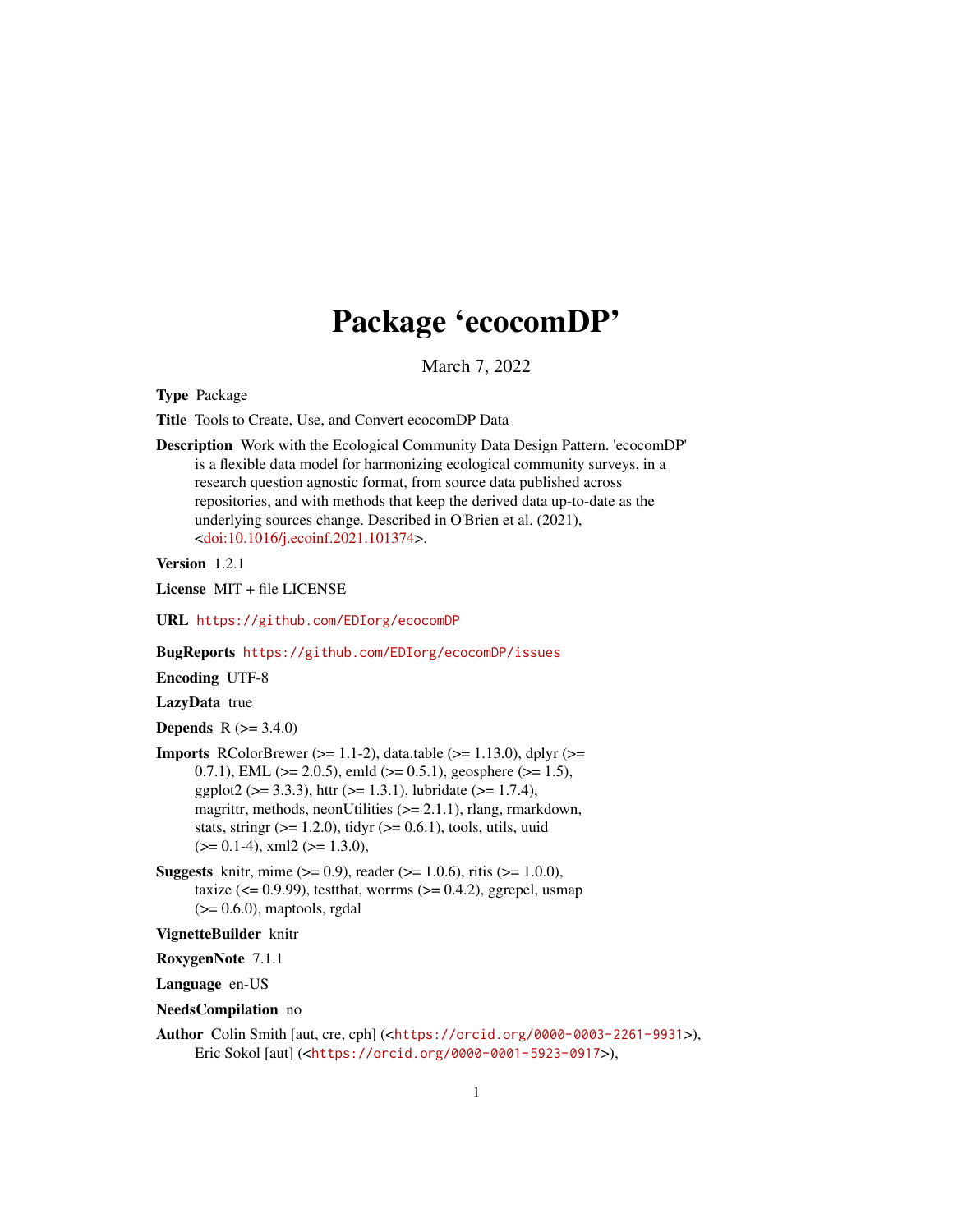Margaret O'Brien [aut] (<<https://orcid.org/0000-0002-1693-8322>>), Matt Bitters [ctb], Melissa Chen [ctb], Savannah Gonzales [ctb], Matt Helmus [ctb], Brendan Hobart [ctb], Ruvi Jaimes [ctb], Lara Janson [ctb], Marta Jarzyna [ctb], Michael Just [ctb], Daijiang Li [ctb], Wynne Moss [ctb], Kari Norman [ctb], Stephanie Parker [ctb], Natalie Robinson [ctb], Thilina Surasinghe [ctb], Kyle Zollo-Venecek [ctb] (<<https://orcid.org/0000-0002-1615-590X>>)

Maintainer Colin Smith <colin.smith@wisc.edu>

Repository CRAN

Date/Publication 2022-03-07 07:50:23 UTC

# R topics documented:

|     | $\mathbf{3}$ |
|-----|--------------|
|     | 3            |
|     | 5            |
|     | 6            |
|     | 6            |
|     | 7            |
|     |              |
|     | 8            |
|     | <b>9</b>     |
|     | 11           |
| -14 |              |
|     | 15           |
|     | <b>16</b>    |
|     | 18           |
| -19 |              |
| 21  |              |
|     | 22           |
|     | 24           |
|     | 25           |
|     | <b>26</b>    |
| 27  |              |
|     | 29           |
|     |              |
|     |              |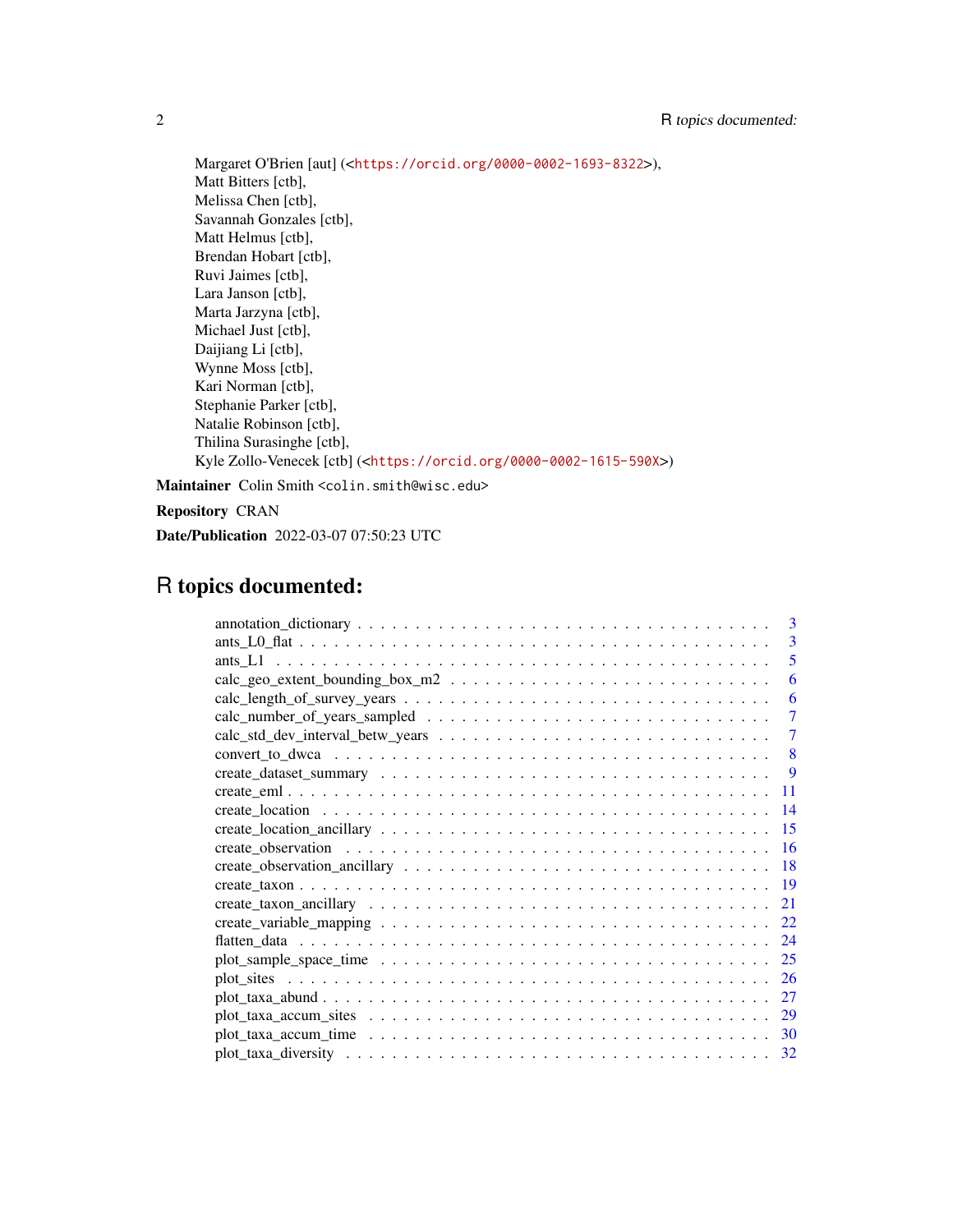<span id="page-2-0"></span>

| Index |  |  |  |  |  |  |
|-------|--|--|--|--|--|--|

annotation\_dictionary *Annotations of published data*

# Description

View the collection of dataset- and attribute-level annotations from existing ecocomDP datasets.

# Usage

annotation\_dictionary()

#### Details

Use the search field to find the annotation terms and URIs.

#### Examples

```
## Not run:
View(annotation_dictionary())
```
## End(Not run)

ants\_L0\_flat *Joined and flat version of EDI data package knb-lter-hfr.118.33*

# Description

A fully joined and flat version of EDI data package knb-lter-hfr.118.33 (Ant Assemblages in Hemlock Removal Experiment at Harvard Forest since 2003) with all relevant ecocomDP L1 identifiers and content added. Use this dataset as an input to the L0\_flat argument of the "create" functions.

#### Usage

ants\_L0\_flat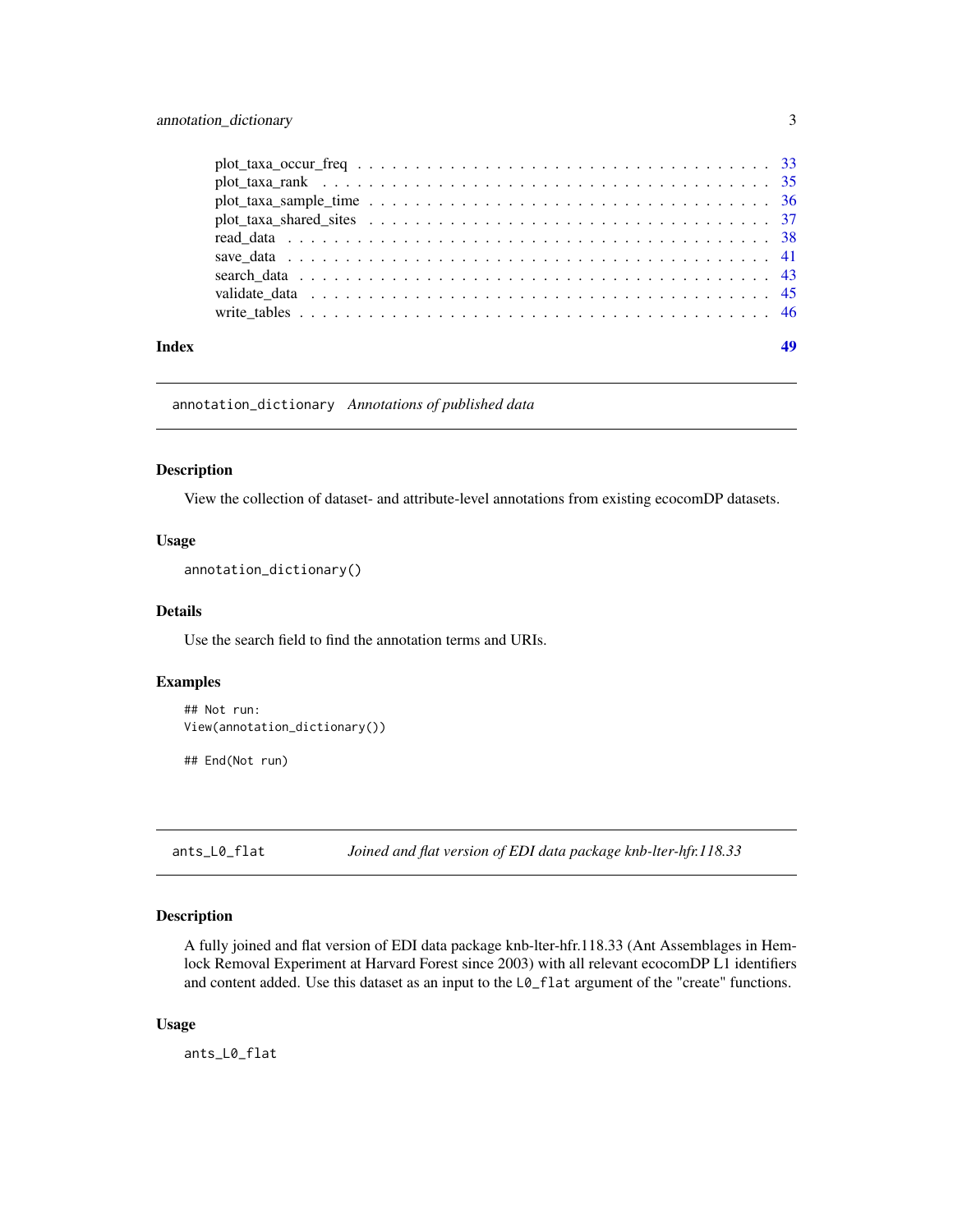4 ants\_L0\_flat

# Format

A data frame with 2931 rows and 45 variables:

- datetime dates
- block block
- plot plot number
- treatment treatment type
- moose.cage location of grid with respect to moose exclosure
- trap.type trap type
- trap.num applies only to pitfall cups
- subfamily ant subfamily
- hl head length. We used trait definitions from Del Toro et al. (2015) and filled in missing species' data with information from Ellison et al.
- rel eye length relative to body size
- rll femur length relative to body size
- colony.size size of colony for each species
- feeding.preference feeding preference for each species
- nest.substrate nest substrate
- primary.habitat primary habitat
- secondary.habitat secondary habitat associations
- seed.disperser whether or not a seed dispersing species
- slavemaker.sp whether or not a slavemaking species
- behavior classifications based on behavioral interactions with other ants
- biogeographic.affinity biogeographic affinity based on available occurrence records
- source where trait information was found. Full citations for literature are as follows: Del Toro, I., R.R. Silva, and A.M. Ellison. 2015. Predicated impacts of climatic change on ant functional diversity and distributions in eastern North American forests. Diversity and Distributions 21:781-791; Ellison, A.M., N.J. Gotelli, G. Alpert, and E.J. Farnsworth. 2012. A field guide to the ants of New England. Yale University Press, New Haven, Connecticut, USA.
- unit\_hl units for "hl" variable
- unit\_rel units for "rel" variable
- unit\_rll units for "rll" variable
- variable\_name variables of the primary observation table
- value values of variable\_name
- unit units of variable\_name
- observation\_id the observation id
- location id the location id
- event id the event id
- latitude approximate latitude of study area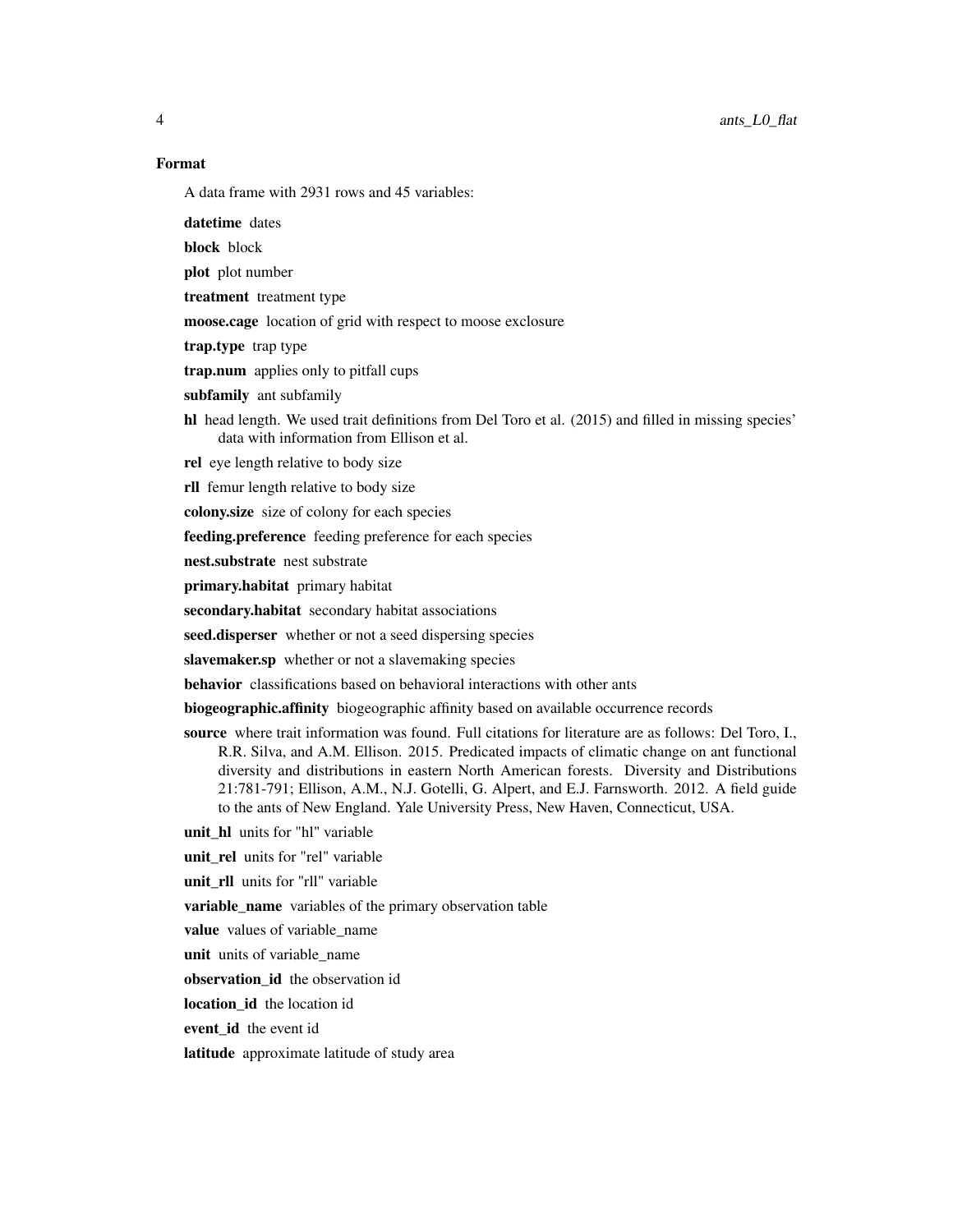#### <span id="page-4-0"></span>ants\_L1 5

longitude approximate longitude of study area elevation approximate elevation of study area taxon\_name name of organism taxon\_id the taxon id taxon rank the taxon rank authority\_system the authority system taxon\_name was resolved to authority\_taxon\_id the id of taxon\_name in authority\_system package id the identifier of this ecocomDP dataset original\_package\_id the identifier of the source dataset length\_of\_survey\_years number of years the survey has been ongoing number\_of\_years\_sampled number of years during the survey that samples were taken std\_dev\_interval\_betw\_years the standard deviation between surveys in years max\_num\_taxa number of unique taxa in this dataset geo\_extent\_bounding\_box\_m2 the study area in meters squared

#### Source

[https://portal.edirepository.org/nis/mapbrowse?scope=knb-lter-hfr&identifier=118](https://portal.edirepository.org/nis/mapbrowse?scope=knb-lter-hfr&identifier=118&revision=33)& [revision=33](https://portal.edirepository.org/nis/mapbrowse?scope=knb-lter-hfr&identifier=118&revision=33)

ants\_L1 *The ecocomDP (L1) version of EDI data package knb-lter-hfr.118.33*

#### Description

The the ecocomDP (L1) formatted version of EDI data package knb-lter-hfr.118.33 (Ant Assemblages in Hemlock Removal Experiment at Harvard Forest since 2003) read from the EDI API with read\_data(id = "edi.193.5"). Use this dataset as an input to data "use" functions.

#### Usage

ants\_L1

# Format

A list of:

id The dataset identifier

metadata See source url for metadata

tables A list of data frames, each an ecocomDP table

validation issues Is NULL because there are no validation issues for this dataset

# Source

[https://portal.edirepository.org/nis/mapbrowse?scope=edi&identifier=193&revision](https://portal.edirepository.org/nis/mapbrowse?scope=edi&identifier=193&revision=5)= [5](https://portal.edirepository.org/nis/mapbrowse?scope=edi&identifier=193&revision=5)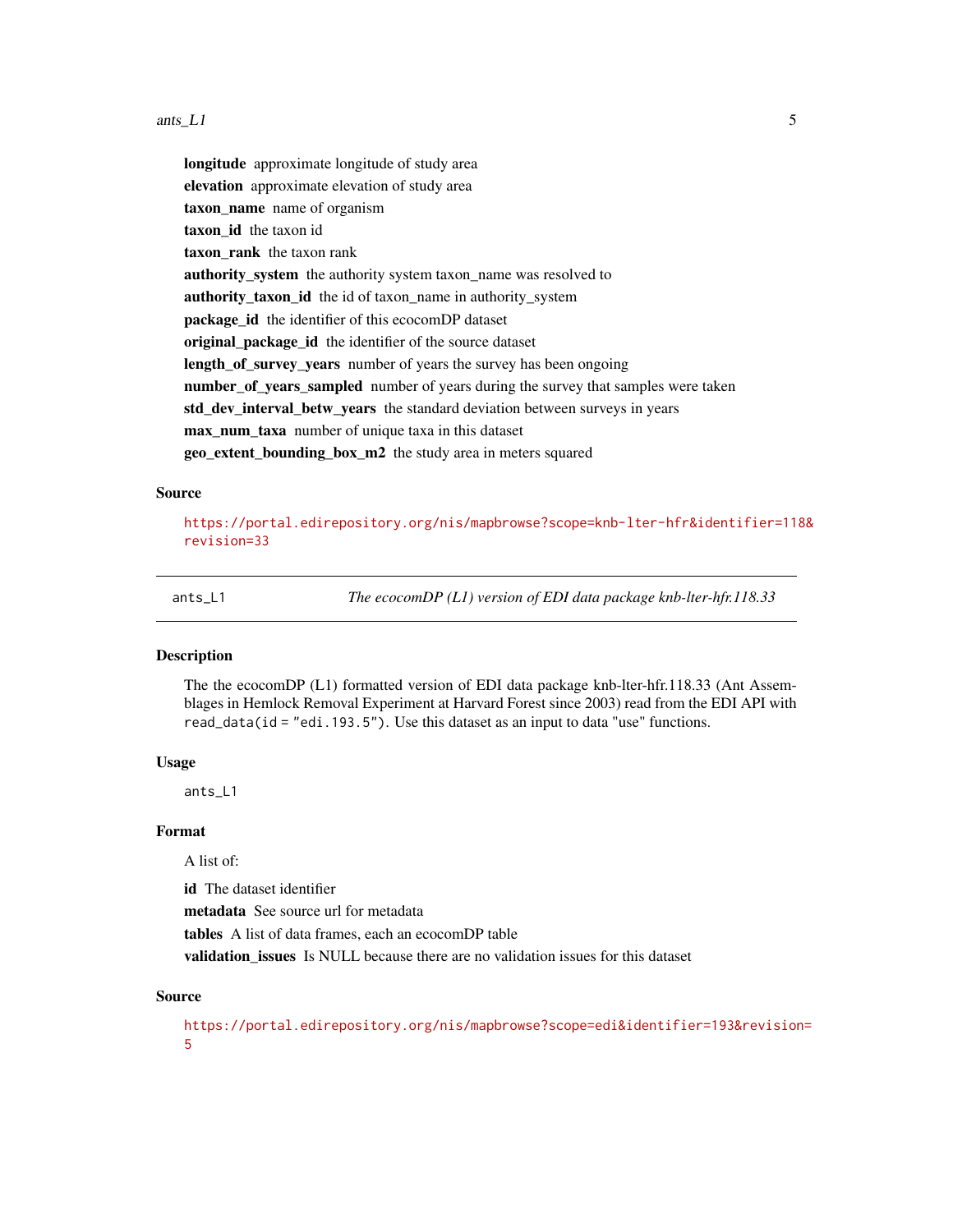```
calc_geo_extent_bounding_box_m2
```
*Calculate geo\_extent\_bounding\_box\_m2 for the dataset\_summary table*

# Description

Calculate geo\_extent\_bounding\_box\_m2 for the dataset\_summary table

#### Usage

```
calc_geo_extent_bounding_box_m2(west, east, north, south)
```
# Arguments

| west  | (numeric) West longitude in decimal degrees and negative if west of the prime<br>meridian. |
|-------|--------------------------------------------------------------------------------------------|
| east  | (numeric) East longitude in decimal degrees and negative if west of the prime<br>meridian. |
| north | (numeric) North latitude in decimal degrees and negative if south of the equator.          |
| south | (numeric) South latitude in decimal degrees and negative if south of the equator.          |

# Value

(numeric) Area of study site in meters squared.

calc\_length\_of\_survey\_years *Calculate length\_of\_survey\_years for the dataset\_summary table*

# Description

Calculate length\_of\_survey\_years for the dataset\_summary table

# Usage

```
calc_length_of_survey_years(dates)
```
# Arguments

dates (Date) Dates from the L0 source dataset encompassing the entire study duration.

# Value

(numeric) Number of years the study has been ongoing.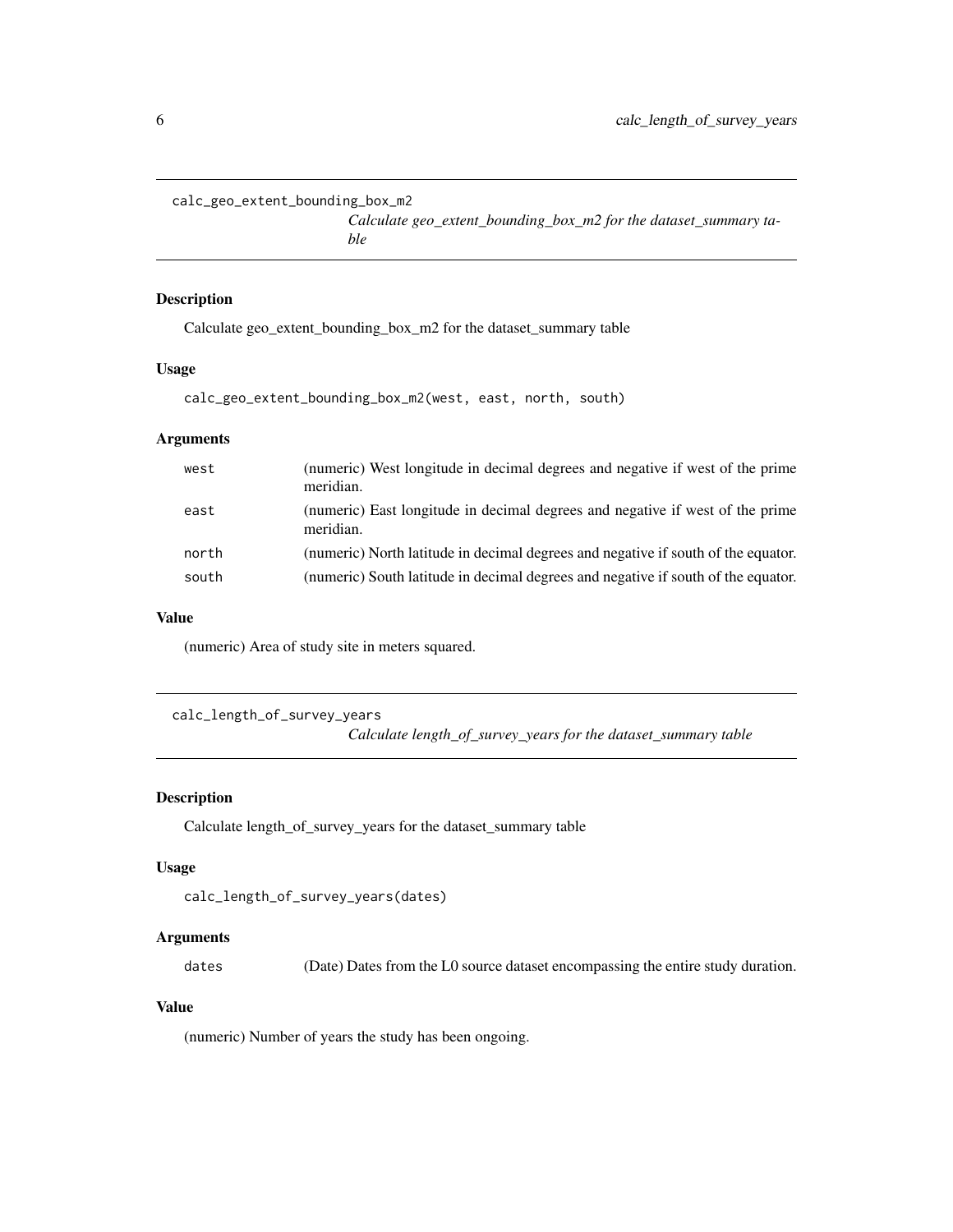<span id="page-6-0"></span>calc\_number\_of\_years\_sampled

*Calculate number\_of\_years\_sampled for the dataset\_summary table*

# Description

Calculate number\_of\_years\_sampled for the dataset\_summary table

#### Usage

calc\_number\_of\_years\_sampled(dates)

#### Arguments

dates (Date) Dates from the L0 source dataset encompassing the entire study duration.

## Value

(numeric) Number of survey years in which a sample was taken.

```
calc_std_dev_interval_betw_years
                         Calculate std_dev_interval_betw_years for the dataset_summary ta-
                         ble
```
# Description

Calculate std\_dev\_interval\_betw\_years for the dataset\_summary table

# Usage

```
calc_std_dev_interval_betw_years(dates)
```
# Arguments

dates (Date) Dates from the L0 source dataset encompassing the entire study duration.

# Value

(numeric) The standard deviation between sampling events (in years).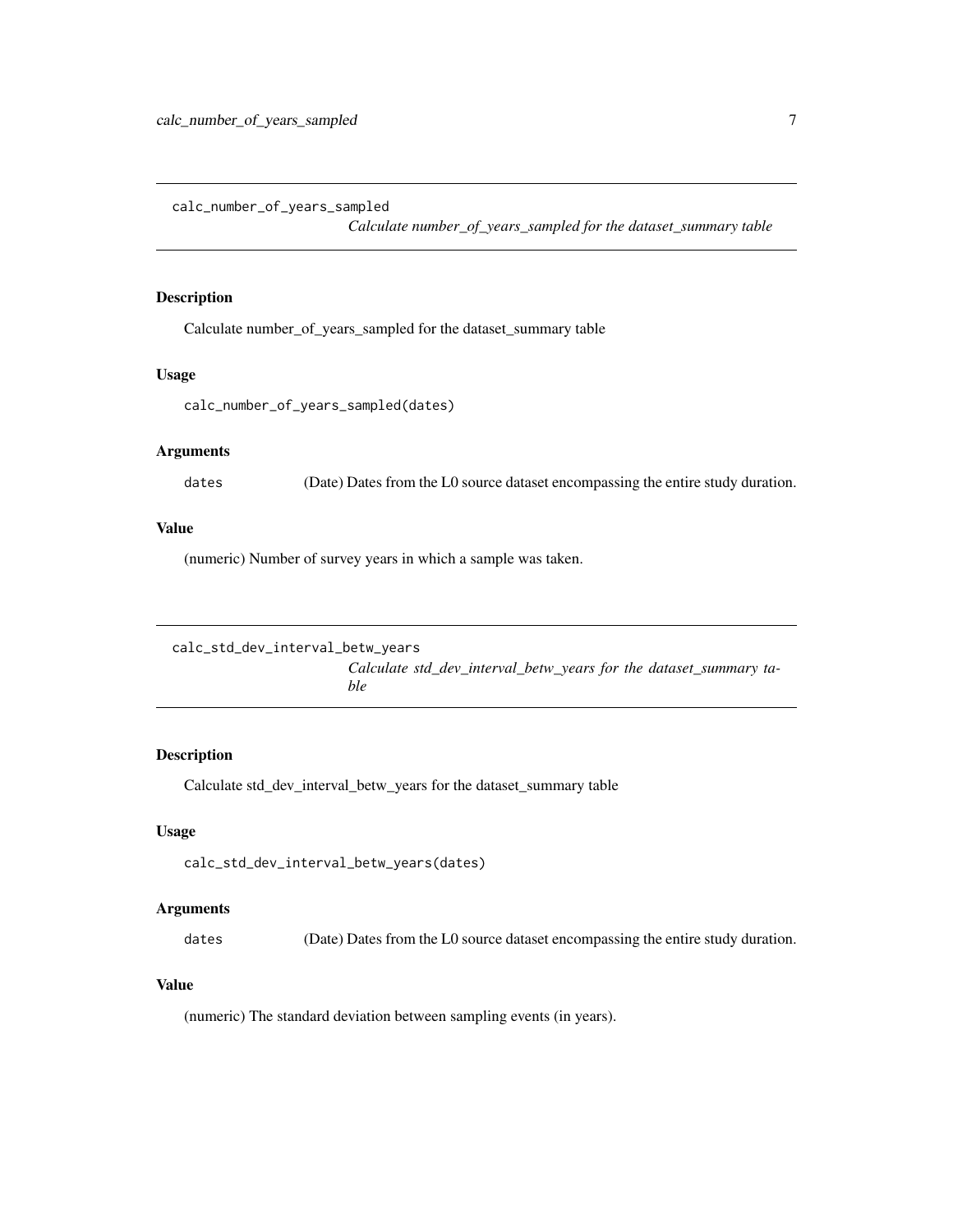<span id="page-7-0"></span>

# Description

Convert a dataset to the Darwin Core Archive format

# Usage

```
convert_to_dwca(
 path,
 core_name,
 source_id,
  derived_id,
 url = NULL,user_id,
 user_domain
)
```
# Arguments

| path        | (character) Path to which the DwC-A data objects and EML will be written.                                                                                                                                                         |
|-------------|-----------------------------------------------------------------------------------------------------------------------------------------------------------------------------------------------------------------------------------|
| core_name   | (character) The central table of the DwC-A dataset being created. Can be:<br>"event" (event core). Occurrence core is not yet supported.                                                                                          |
| source_id   | (character) Identifier of an ecocomDP dataset published in a supported reposi-<br>tory. Currently, the EDI Data Repository is supported.                                                                                          |
| derived_id  | (character) Identifier of the DwC-A dataset being created.                                                                                                                                                                        |
| url         | (character) URL to the publicly accessible directory containing DwC-A data<br>objects. This argument supports direct download of the data entities by a data<br>repository and is used for automated revisioning and publication. |
| user_id     | (character) Identifier of user account associated with the data repository in which<br>this ecocomDP dataset will be archived. Only user_id from the EDI is currently<br>supported.                                               |
| user_domain | (character) Domain (data repository) the user_id belongs to. Currently, EDI is<br>supported.                                                                                                                                      |

# Details

Reads in an ecocomDP dataset from a supported repository and converts it to a DwC-A package.

# Value

DwC-A tables, meta.xml, and corresponding EML metadata.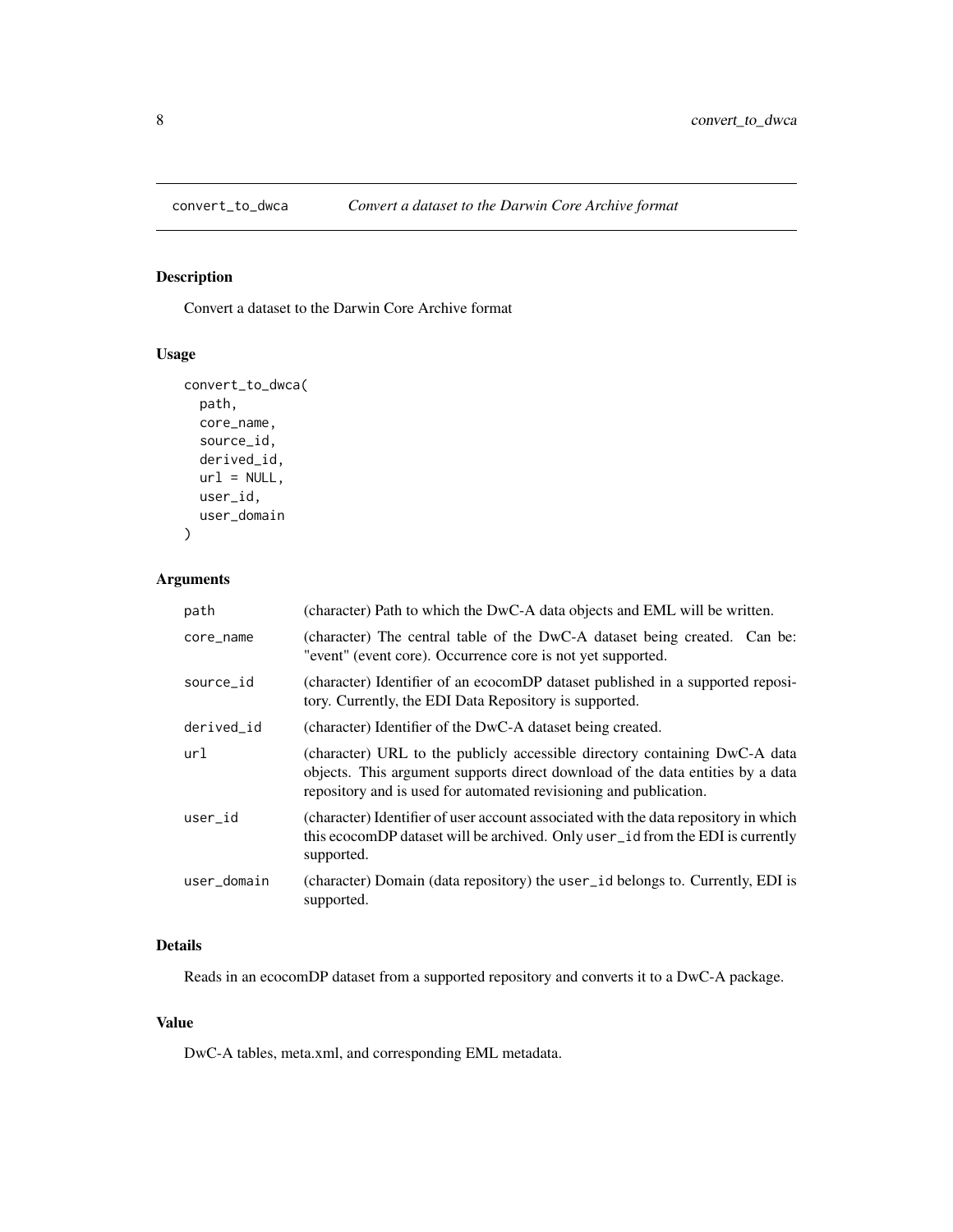# <span id="page-8-0"></span>create\_dataset\_summary 9

# Examples

```
## Not run:
# Create directory for DwC-A outputs
mypath <- paste0(tempdir(), "/data")
dir.create(mypath)
# Convert an EDI published ecocomDP dataset to a DwC-A
convert_to_dwca(
  path = mypath,
  core_name = "event",
  source_id = "edi.193.5",
  derived_id = "edi.834.2",user_id = "ecocomdp",
 user_domain = "EDI")
dir(mypath)
# Clean up
unlink(mypath, recursive = TRUE)
## End(Not run)
```
create\_dataset\_summary

```
Create the dataset_summary table
```
# Description

Create the dataset\_summary table

# Usage

```
create_dataset_summary(
 L0_flat,
 package_id,
  original_package_id = NULL,
  length_of_survey_years,
  number_of_years_sampled,
  std_dev_interval_betw_years,
 max_num_taxa,
  geo_extent_bounding_box_m2 = NULL
)
```
# Arguments

| L0_flat | (tbl_df, tbl, data.frame) The fully joined source L0 dataset, in "flat" format (see |
|---------|-------------------------------------------------------------------------------------|
|         | details).                                                                           |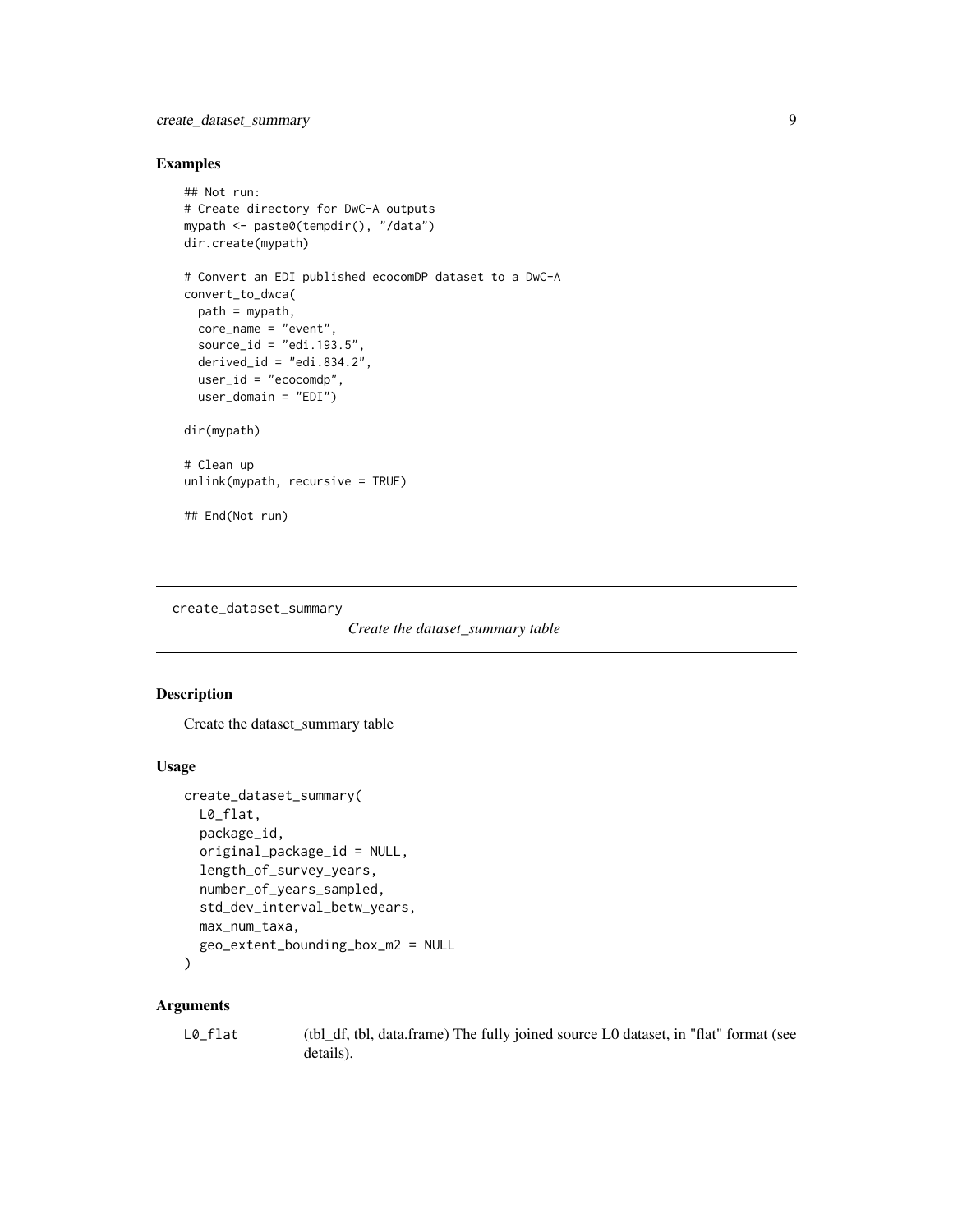| package_id                  | (character) Column in L0_f1at containing the identifier of the derived L1 dataset.                                                                                                                                              |  |  |  |
|-----------------------------|---------------------------------------------------------------------------------------------------------------------------------------------------------------------------------------------------------------------------------|--|--|--|
| original_package_id         |                                                                                                                                                                                                                                 |  |  |  |
|                             | (character) An optional column in L0_flat containing the identifier of the source<br>L0 dataset.                                                                                                                                |  |  |  |
| length_of_survey_years      |                                                                                                                                                                                                                                 |  |  |  |
|                             | (character) Column in L0_flat containing the number of years the study has<br>been ongoing. Use calc_length_of_survey_years() to calculate this value.                                                                          |  |  |  |
| number_of_years_sampled     |                                                                                                                                                                                                                                 |  |  |  |
|                             | (character) Column in L0_flat containing the number of years within the period<br>of study that samples were taken. Use calc_number_of_years_sampled() to<br>calculate this value.                                              |  |  |  |
| std_dev_interval_betw_years |                                                                                                                                                                                                                                 |  |  |  |
|                             | (character) Column in L0_flat containing the standard deviation of the inter-<br>val between sampling events. Use calc_std_dev_interval_betw_years() to<br>calculate this value.                                                |  |  |  |
| max_num_taxa                | (character) Column in LØ_flat containing the number of unique taxa in the<br>source L0 dataset.                                                                                                                                 |  |  |  |
| geo_extent_bounding_box_m2  |                                                                                                                                                                                                                                 |  |  |  |
|                             | (character) An optional column in L0_flat containing the area (in meters) of<br>the study location, if applicable (some L0 were collected at a single point). Use<br>calc_geo_extent_bounding_box_m2() to calculate this value. |  |  |  |

# Details

This function collects specified columns from L0\_flat and returns distinct rows.

"flat" format refers to the fully joined source L0 dataset in "wide" form with the exception of the core observation variables, which are in "long" form (i.e. using the variable\_name, value, unit columns of the observation table). This "flat" format is the "widest" an L1 ecocomDP dataset can be consistently spread due to the frequent occurrence of L0 source datasets with > 1 core observation variable.

## Value

(tbl\_df, tbl, data.frame) The dataset\_summary table.

# Examples

flat <- ants\_L0\_flat

```
dataset_summary <- create_dataset_summary(
 L0_flat = flat,
 package_id = "package_id",
 original_package_id = "original_package_id",
 length_of_survey_years = "length_of_survey_years",
 number_of_years_sampled = "number_of_years_sampled",
 std_dev_interval_betw_years = "std_dev_interval_betw_years",
 max_num_taxa = "max_num_taxa",
 geo_extent_bounding_box_m2 = "geo_extent_bounding_box_m2")
```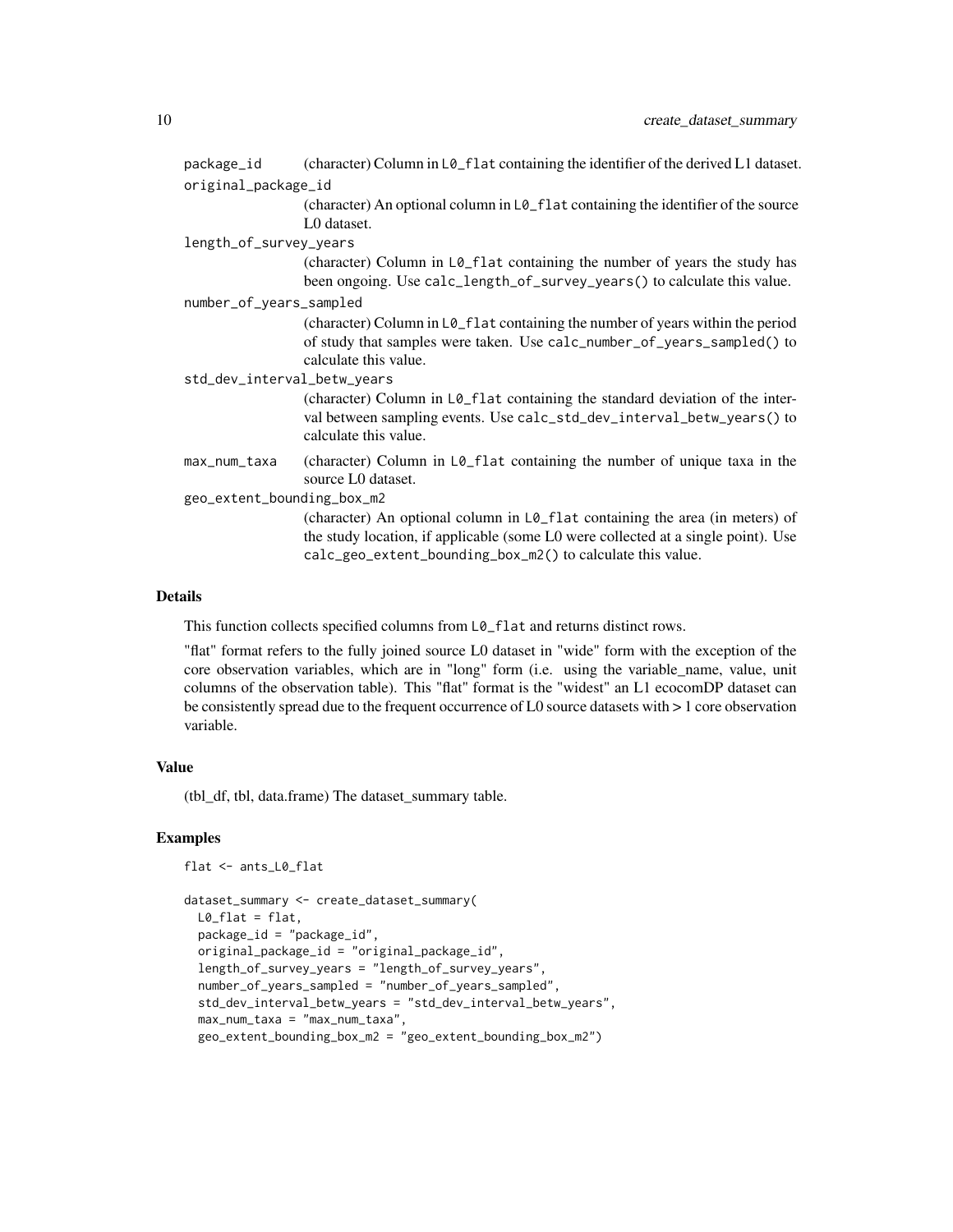# <span id="page-10-0"></span>create\_eml 11

dataset\_summary

# create\_eml *Create EML metadata*

# Description

Create EML metadata

# Usage

```
create_eml(
  path,
  source_id,
  derived_id,
  script,
  script_description,
  is_about = NULL,
  contact,
  user_id,
  user_domain,
  basis_of_record = NULL,
  url = NULL)
```
# Arguments

| path               | (character) Path to the directory containing ecocomDP tables, conversion script,<br>and where EML metadata will be written.         |  |  |  |
|--------------------|-------------------------------------------------------------------------------------------------------------------------------------|--|--|--|
| source_id          | (character) Identifier of a data package published in a supported repository. Cur-<br>rently, the EDI Data Repository is supported. |  |  |  |
| derived_id         | (character) Identifier of the dataset being created.                                                                                |  |  |  |
| script             | (character) Name of file used to convert source_id to derived_id.                                                                   |  |  |  |
| script_description |                                                                                                                                     |  |  |  |
|                    | (character) Description of script.                                                                                                  |  |  |  |
| is_about           | (named character) An optional argument for specifying dataset level annotations<br>describing what this dataset "is about".         |  |  |  |
| contact            | (data.frame) Contact information for the person that created this ecocomDP<br>dataset, containing these columns:                    |  |  |  |
|                    | • givenName                                                                                                                         |  |  |  |
|                    | • surName                                                                                                                           |  |  |  |
|                    | • organizationName                                                                                                                  |  |  |  |
|                    | • electronicMailAddress                                                                                                             |  |  |  |
| user_id            | (character) Identifier of user associated with user_domain.                                                                         |  |  |  |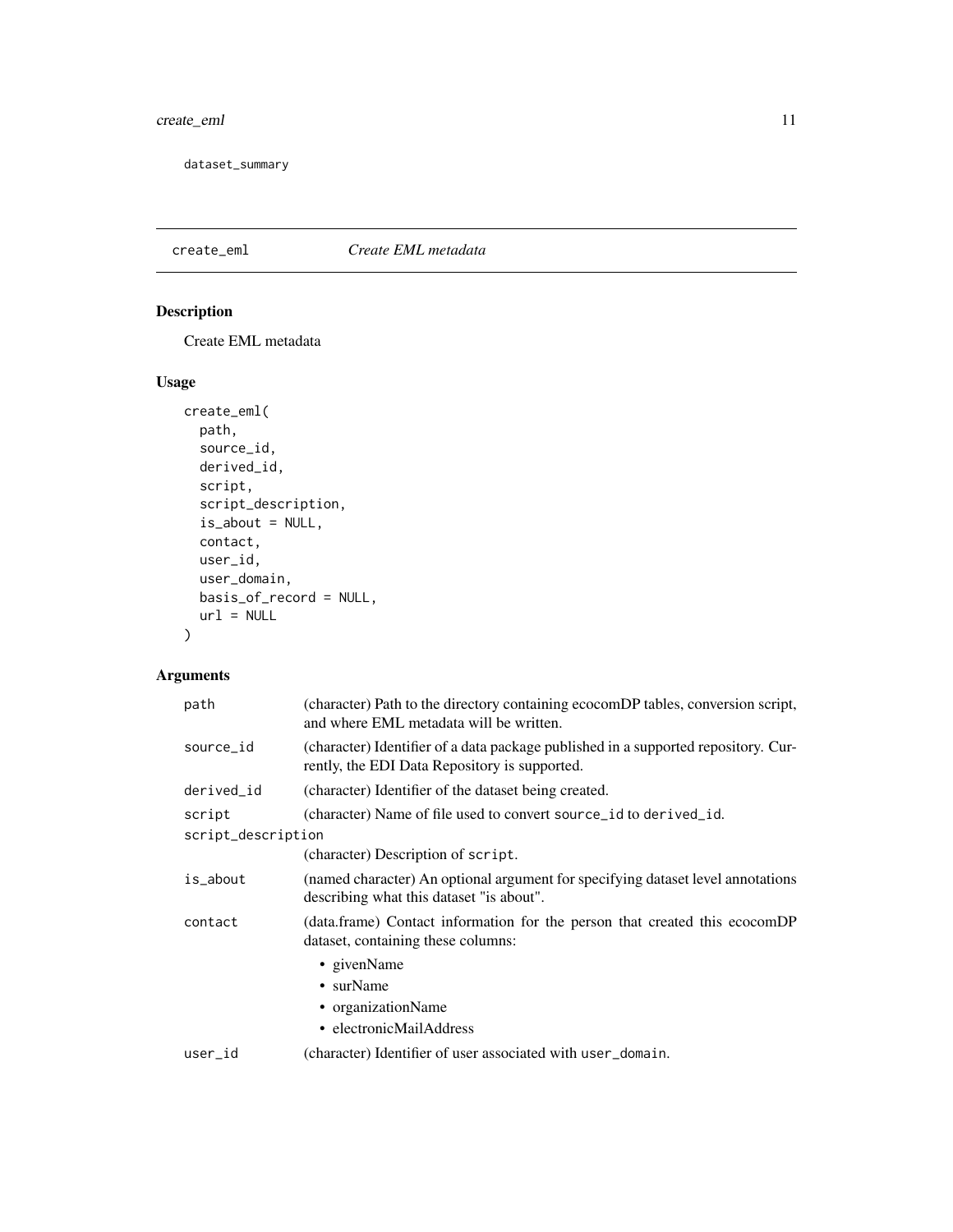| user_domain     | (character) Domain (data repository) the user_id belongs to. Currently, EDI is<br>supported.                                                                                                                                                                                 |
|-----------------|------------------------------------------------------------------------------------------------------------------------------------------------------------------------------------------------------------------------------------------------------------------------------|
| basis_of_record |                                                                                                                                                                                                                                                                              |
|                 | (character) An optional argument to facilitate creation of a Darwin Core record<br>from this dataset using convert_to_dwca(). Use this to define the Darwin Core<br>property basisOfRecord as HumanObservation or MachineObservation.                                        |
| url             | (character) URL to the publicly accessible directory containing ecocomDP ta-<br>bles, conversion script, and EML metadata. This argument supports direct down-<br>load of the data entities by a data repository and is used for automated revision-<br>ing and publication. |

#### Details

This function creates an EML record for an ecocomDP by combining metadata from source\_id with boiler-plate metadata describing the ecocomDP model. Changes to the source\_id EML include:

- <access> Adds user\_id to the list of principals granted read and write access to the ecocomDP data package this EML describes.
- <title> Adds a note that this is a derived data package in the ecocomDP format.
- <**pubDate>** Adds the date this EML was created.
- <abstract> Adds a note that this is a derived data package in the ecocomDP format.
- <**keywordSet** Adds the "ecocomDP" keyword to enable search and discovery of all ecocomDP data packages in the data repository it is published, and 7 terms from the LTER Controlled vocabulary: "communities", "community composition", "community dynamics", "community patterns", "species composition", "species diversity", and "species richness". Darwin Core Terms listed under basis\_of\_record are listed and used by convert\_to\_dwca() to create a Darwin Core Archive of this ecocomDP data package.
- <intellectualRights> Keeps intact the original intellectual rights license source\_id was released under, or uses [CCO](https://creativecommons.org/publicdomain/zero/1.0/legalcode) if missing.
- <taxonomicCoverage> Appends to the taxonomic coverage element with data supplied in the ecocomDP taxon table.
- <contact> Adds the ecocomDP creator as a point of contact.
- <methodStep> Adds a note that this data package was created by the script, and adds provenance metadata noting that this is a derived dataset and describes where the source\_id can be accessed.
- <dataTables>Replaces the source\_id table metadata with descriptions of the the ecocomDP tables.
- < otherEntity > Adds script and script\_description. otherEntities of source\_id are removed.
- <annotations> Adds boilerplate annotations describing the ecocomDP at the dataset, entity, and entity attribute levels.

Taxa listed in the taxon table, and resolved to one of the supported authority systems (i.e. [ITIS,](https://www.itis.gov/) [WORMS,](https://www.marinespecies.org/) or [GBIF\)](https://gbif.org), will have their full taxonomic hierarchy expanded, including any common names for each level.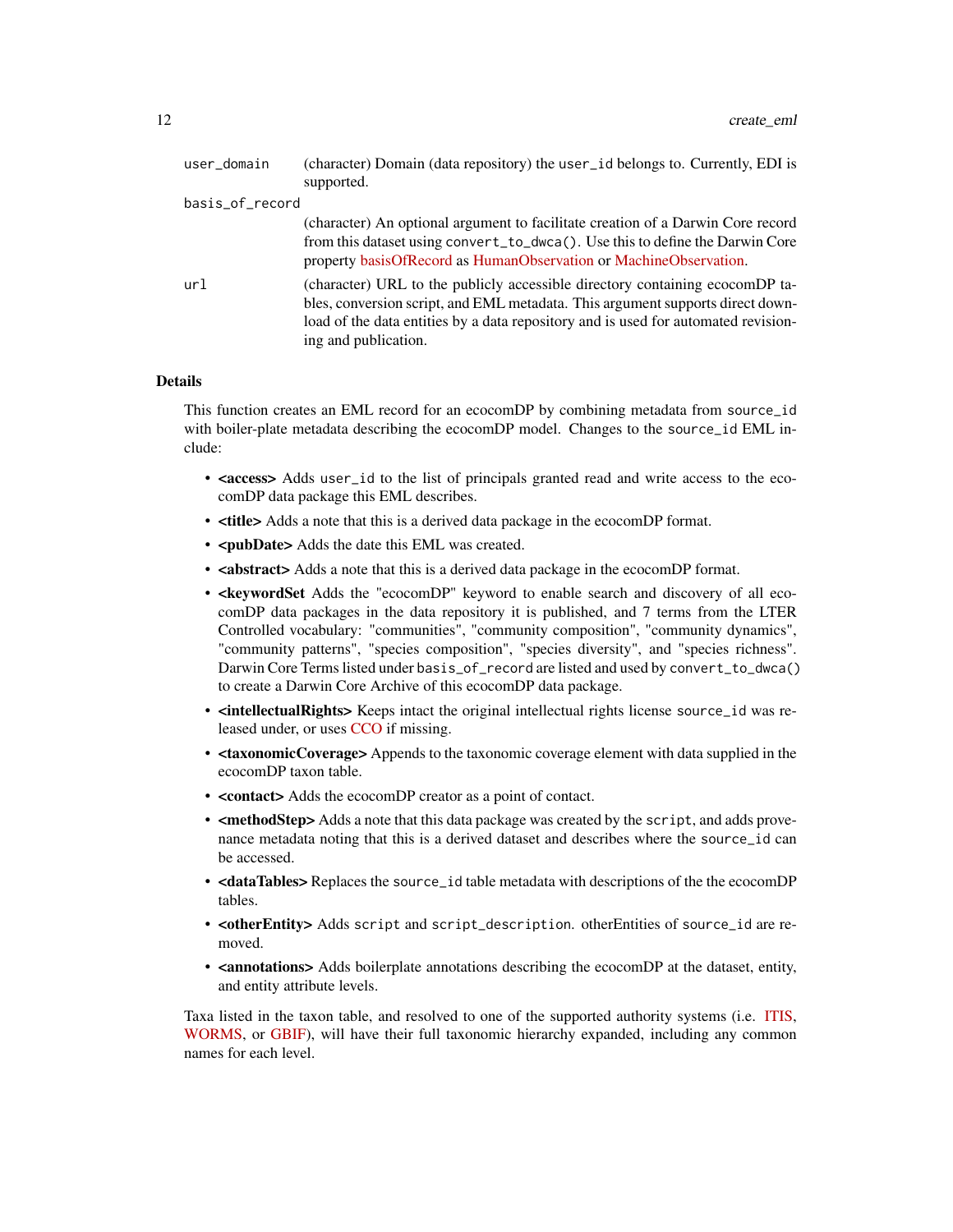create\_eml 13

## Value

An EML metadata file.

# Examples

```
## Not run:
# Create directory with ecocomDP tables for create_eml()
mypath <- paste0(tempdir(), "/data")
dir.create(mypath)
inpts <- c(ants_L1$tables, path = mypath)
do.call(write_tables, inpts)
file.copy(system.file("extdata", "create_ecocomDP.R", package = "ecocomDP"), mypath)
dir(mypath)
# Describe, with annotations, what the source L0 dataset "is about"
dataset_annotations <- c(
  `species abundance` = "http://purl.dataone.org/odo/ECSO_00001688",
  Population = "http://purl.dataone.org/odo/ECSO_00000311",
  `level of ecological disturbance` = "http://purl.dataone.org/odo/ECSO_00002588",
  `type of ecological disturbance` = "http://purl.dataone.org/odo/ECSO_00002589")
# Add self as contact information incase questions arise
additional_contact <- data.frame(
  givenName = 'Colin',
  surName = 'Smith',
  organizationName = 'Environmental Data Initiative',
  electronicMailAddress = 'csmith@mail.com',
  stringsAsFactors = FALSE)
# Create EML
eml <- create_eml(
  path = mypath,
  source_id = "knb-lter-hfr.118.33",
  derived_id = "edi.193.5",is_about = dataset_annotations,
  script = "create_ecocomDP.R",
  script_description = "A function for converting knb-lter-hrf.118 to ecocomDP",
  contact = additional_contact,
  user_id = 'ecocomdp',user_domain = 'EDI',
  basis_of_record = "HumanObservation")
dir(mypath)
View(eml)
# Clean up
unlink(mypath, recursive = TRUE)
## End(Not run)
```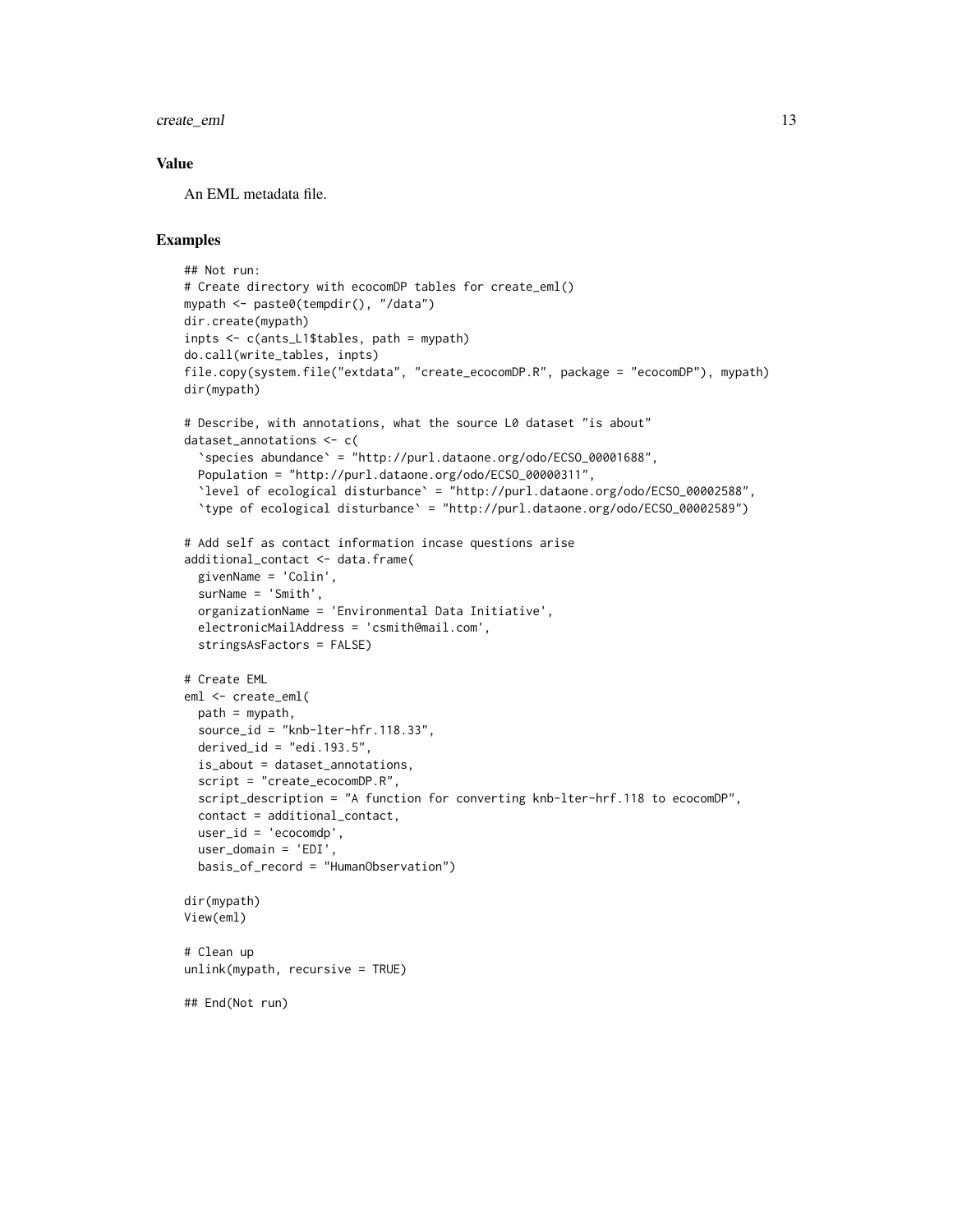#### <span id="page-13-0"></span>Description

Create the location table

#### Usage

```
create_location(
 L0_flat,
  location_id,
  location_name,
  latitude = NULL,
  longitude = NULL,
  elevation = NULL
)
```
#### Arguments

| $L0_f$ lat    | (tbl_df, tbl, data.frame) The fully joined source L0 dataset, in "flat" format (see<br>details).                                                                                                                              |
|---------------|-------------------------------------------------------------------------------------------------------------------------------------------------------------------------------------------------------------------------------|
| location_id   | (character) Column in $L\mathcal{O}_r$ at containing the identifier assigned to each unique<br>location at the observation level.                                                                                             |
| location_name | (character) One or more columns in $L\mathcal{O}_r$ flat of sampling locations ordered from<br>high to low in terms of nesting, where the lowest is the level of observation (e.g.<br>$location_name = c("plot", "subplot"),$ |
| latitude      | (character) An optional column in $L\varphi_{\text{r}}$ flat containing the latitude in decimal<br>degrees of location_id. Latitudes south of the equator are negative.                                                       |
| longitude     | (character) An optional column in L0_f1at containing the longitude in decimal<br>degrees of location_id. Longitudes west of the prime meridian are negative.                                                                  |
| elevation     | (character) An optional column in $L\mathcal{O}_{\mathcal{L}}f$ at containing the elevation in meters<br>relative to sea level of location_id. Above sea level is positive. Below sea<br>level is negative.                   |

#### Details

This function collects specified columns from  $L\mathcal{O}_r$  flat, creates data frames for each location\_name, assigns latitude, longitude, and elevation to the lowest nesting level (i.e. the observation level) returning NA for higher levels (these will have to be filled manually afterwards), and determines the relationships between location\_id and parent\_location\_id from L0\_flat and location\_name.

To prevent the listing of duplicate location\_name values, and to enable the return of location\_name columns by flatten\_data(), location\_name values are suffixed with the column they came from according to: paste0(<column name>,"\_\_",<column value>). Example: A column named "plot" with values "1", "2", "3", in LØ\_flat would be listed in the resulting location table under the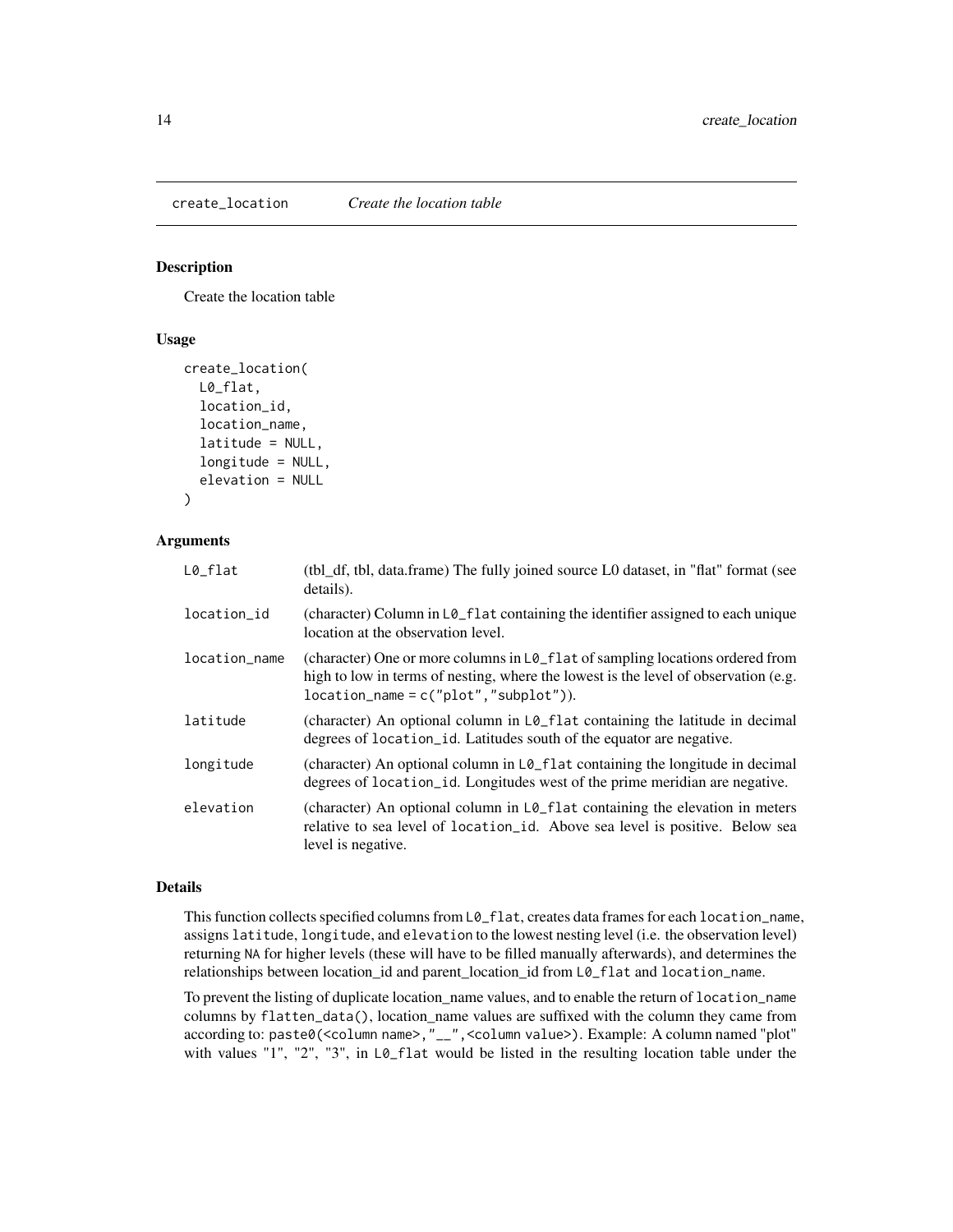<span id="page-14-0"></span>location\_name column as "1", "2", "3" and therefore no way to discern these values correspond with "plot". Applying the above listed solution returns "plot\_\_1", "plot\_\_2", "plot\_\_3" in the location table and returns the column "plot" with values c("1", "2", "3") by flatten\_data().

"flat" format refers to the fully joined source L0 dataset in "wide" form with the exception of the core observation variables, which are in "long" form (i.e. using the variable\_name, value, unit columns of the observation table). This "flat" format is the "widest" an L1 ecocomDP dataset can be consistently spread due to the frequent occurrence of L0 source datasets with > 1 core observation variable.

Additionally, latitude, longitude, and elevation of sites nested above the observation level will have to be manually added after the location table is returned.

# Value

(tbl\_df, tbl, data.frame) The location table.

#### Examples

```
flat <- ants_L0_flat
```

```
location <- create_location(
 L0_flat = flat,
 location_id = "location_id",
 location_name = c("block", "plot"),
 latitude = "latitude",
 longitude = "longitude",
 elevation = "elevation")
```
location

create\_location\_ancillary *Create the location\_ancillary table*

# **Description**

Create the location\_ancillary table

#### Usage

```
create_location_ancillary(
 L0_flat,
  location_id,
  datetime = NULL,
  variable_name,
  unit = NULL)
```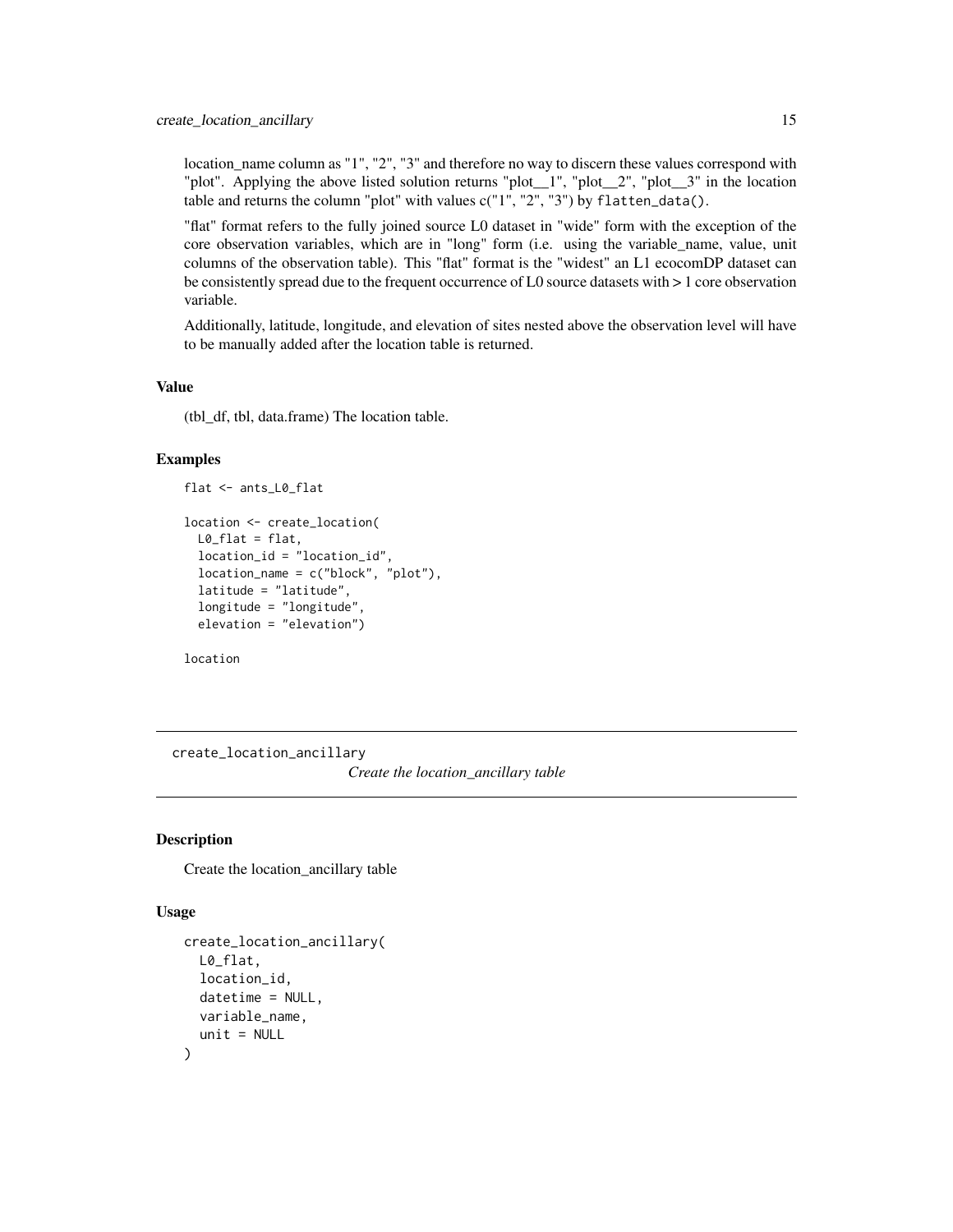#### <span id="page-15-0"></span>**Arguments**

| $L0$ _flat    | (tbl_df, tbl, data.frame) The fully joined source L0 dataset, in "flat" format (see<br>details).                                                                                           |
|---------------|--------------------------------------------------------------------------------------------------------------------------------------------------------------------------------------------|
| location_id   | (character) Column in $L\mathfrak{g}_-f$ lat containing the identifier assigned to each unique<br>location at the observation level.                                                       |
| datetime      | (character) An optional column in L0_flat containing the date, and if applicable<br>time, of ancillary location data following the ISO-8601 standard format (e.g.<br>YYYY-MM-DD hh:mm:ss). |
| variable_name | (character) Columns in L0_flat containing the ancillary location data.                                                                                                                     |
| unit          | (character) An optional column in L0_flat containing the units of each variable_name<br>following the column naming convention: unit_ <variable_name>(e.g. "unit_depth").</variable_name>  |

#### Details

This function collects specified columns from L0\_flat, converts into long (attribute-value) form by gathering variable\_name. Regular expression matching joins unit to any associated variable\_name and is listed in the resulting table's "unit" column.

"flat" format refers to the fully joined source L0 dataset in "wide" form with the exception of the core observation variables, which are in "long" form (i.e. using the variable\_name, value, unit columns of the observation table). This "flat" format is the "widest" an L1 ecocomDP dataset can be consistently spread due to the frequent occurrence of L0 source datasets with > 1 core observation variable.

# Value

(tbl\_df, tbl, data.frame) The location\_ancillary table.

#### Examples

```
flat <- ants_L0_flat
location_ancillary <- create_location_ancillary(
 L0_flat = flat,
 location_id = "location_id",
 variable_name = "treatment")
```
location\_ancillary

create\_observation *Create the observation table*

#### Description

Create the observation table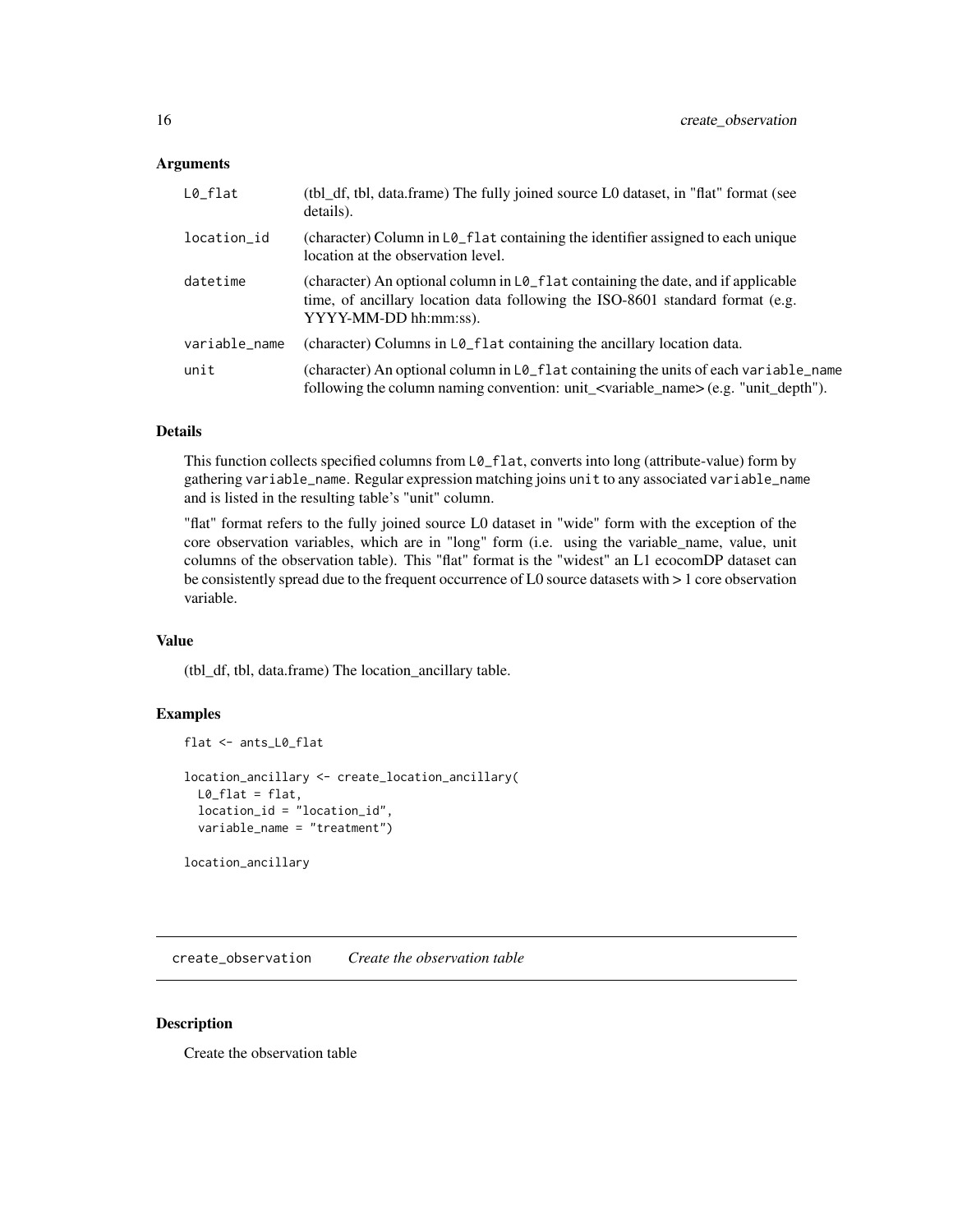create\_observation 17

# Usage

```
create_observation(
 L0_flat,
  observation_id,
  event_id = NULL,
  package_id,
  location_id,
  datetime,
  taxon_id,
  variable_name,
  value,
  unit = NULL
```
)

# Arguments

| $L0$ _flat     | (tbl_df, tbl, data.frame) The fully joined source L0 dataset, in "flat" format (see<br>details).                                                                                          |
|----------------|-------------------------------------------------------------------------------------------------------------------------------------------------------------------------------------------|
| observation_id | (character) Column in L0_flat containing the identifier assigned to each unique<br>observation.                                                                                           |
| event_id       | (character) An optional column in L0_flat containing the identifier assigned to<br>each unique sampling event.                                                                            |
| package_id     | (character) Column in L0_flat containing the identifier of the derived L1 dataset.                                                                                                        |
| location_id    | (character) Column in L0_flat containing the identifier assigned to each unique<br>location at the observation level.                                                                     |
| datetime       | (character) Column in $L\varphi_{\text{r}}$ flat containing the date, and if applicable time, of<br>the observation following the ISO-8601 standard format (e.g. YYYY-MM-DD<br>hh:mm:ss). |
| taxon_id       | (character) Column in L0_flat containing the identifier assigned to each unique<br>organism at the observation level.                                                                     |
| variable_name  | (character) Column in L0_flat containing the names of variables measured.                                                                                                                 |
| value          | (character) Column in L0_flat containing the values of variable_name.                                                                                                                     |
| unit           | (character) An optional column in $L\mathcal{Q}_r$ flat containing the units of variable_name.                                                                                            |

# Details

This function collects specified columns from L0\_flat and returns distinct rows.

"flat" format refers to the fully joined source L0 dataset in "wide" form with the exception of the core observation variables, which are in "long" form (i.e. using the variable\_name, value, unit columns of the observation table). This "flat" format is the "widest" an L1 ecocomDP dataset can be consistently spread due to the frequent occurrence of L0 source datasets with > 1 core observation variable.

# Value

(tbl\_df, tbl, data.frame) The observation table.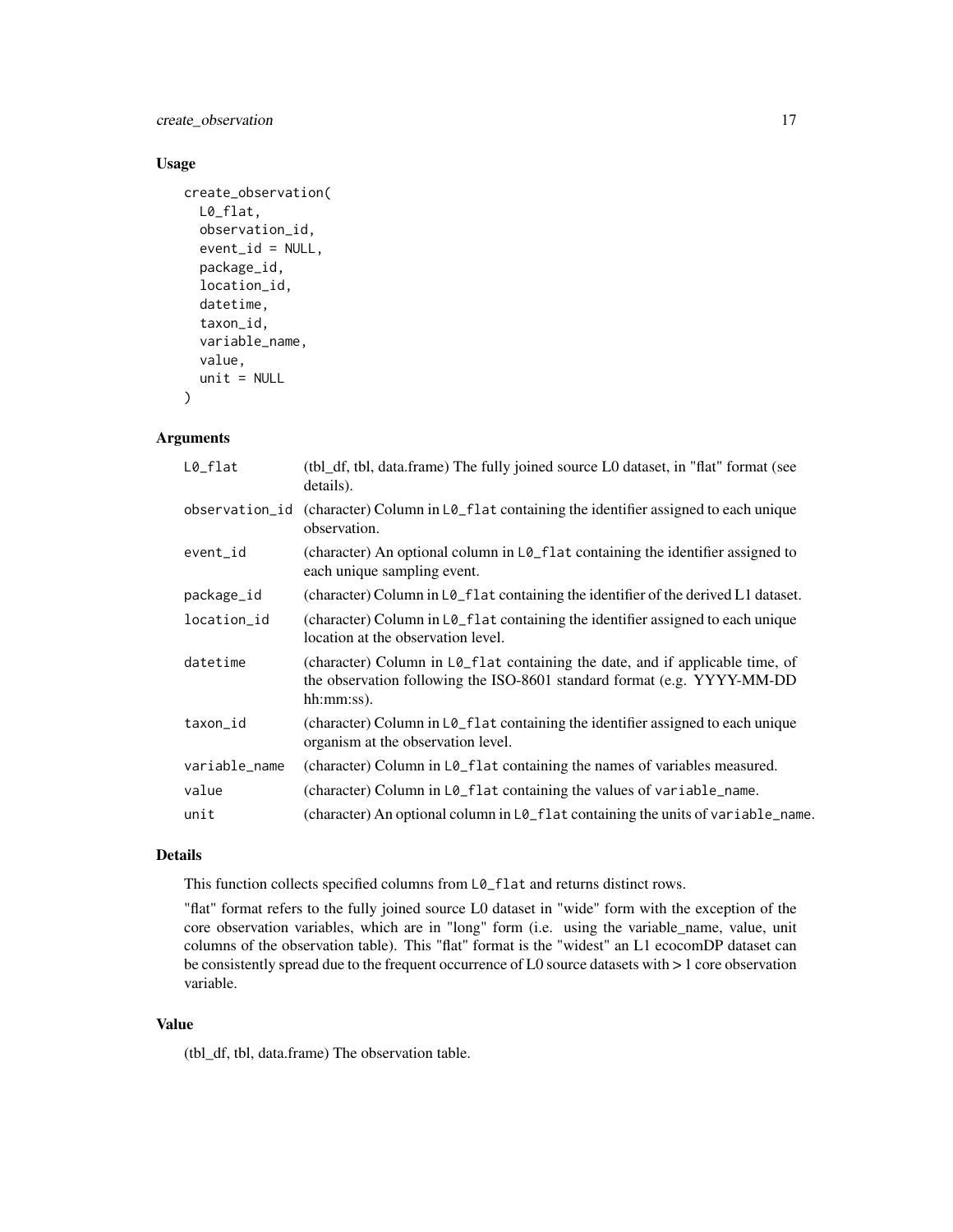# Examples

```
flat <- ants_L0_flat
observation <- create_observation(
  L0_{\text{-}}flat = flat,
  observation_id = "observation_id",
  event_id = "event_id",
  package_id = "package_id",
  location_id = "location_id",
 datetime = "datetime",
 taxon_id = "taxon_id",
 variable_name = "variable_name",
  value = "value",
 unit = "unit")
```
observation

create\_observation\_ancillary *Create the observation\_ancillary table*

# Description

Create the observation\_ancillary table

#### Usage

```
create_observation_ancillary(
 L0_flat,
 observation_id,
 variable_name,
 unit = NULL)
```
# Arguments

| $L0$ _flat    | (tbl_df, tbl, data.frame) The fully joined source L0 dataset, in "flat" format (see<br>details).                                                                                                 |
|---------------|--------------------------------------------------------------------------------------------------------------------------------------------------------------------------------------------------|
|               | observation $id$ (character) Column in $L\varphi_f$ at containing the identifier assigned to each unique<br>observation.                                                                         |
| variable_name | (character) Columns in $L\mathcal{O}_r$ flat containing the ancillary observation data.                                                                                                          |
| unit          | (character) An optional column in L0_flat containing the units of each variable_name<br>following the column naming convention: unit_ <variable_name> (e.g. "unit_temperature").</variable_name> |

<span id="page-17-0"></span>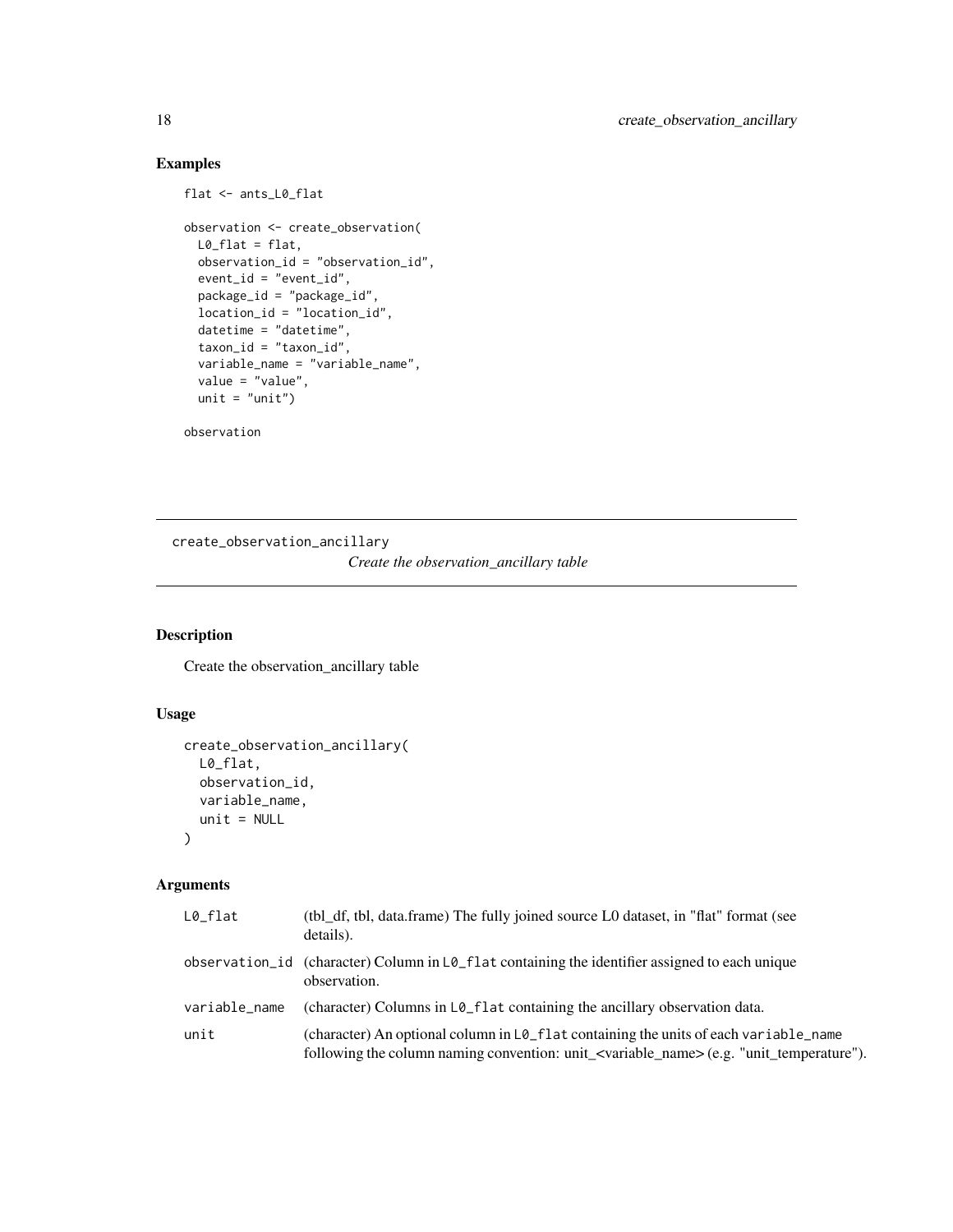# <span id="page-18-0"></span>create\_taxon 19

## Details

This function collects specified columns from  $L\vartheta$ \_flat, converts into long (attribute-value) form by gathering variable\_name. Regular expression matching joins unit to any associated variable\_name and is listed in the resulting table's "unit" column.

"flat" format refers to the fully joined source L0 dataset in "wide" form with the exception of the core observation variables, which are in "long" form (i.e. using the variable\_name, value, unit columns of the observation table). This "flat" format is the "widest" an L1 ecocomDP dataset can be consistently spread due to the frequent occurrence of L0 source datasets with > 1 core observation variable.

# Value

(tbl\_df, tbl, data.frame) The observation\_ancillary table.

#### Examples

```
flat <- ants_L0_flat
```

```
observation_ancillary <- create_observation_ancillary(
 L0_flat = flat,
 observation_id = "observation_id",
 variable_name = c("trap.type", "trap.num", "moose.cage"))
```
observation\_ancillary

create\_taxon *Create the taxon table*

#### Description

Create the taxon table

#### Usage

```
create_taxon(
 L0_flat,
  taxon_id,
  taxon_rank = NULL,
  taxon_name,
  authority_system = NULL,
  authority_taxon_id = NULL
)
```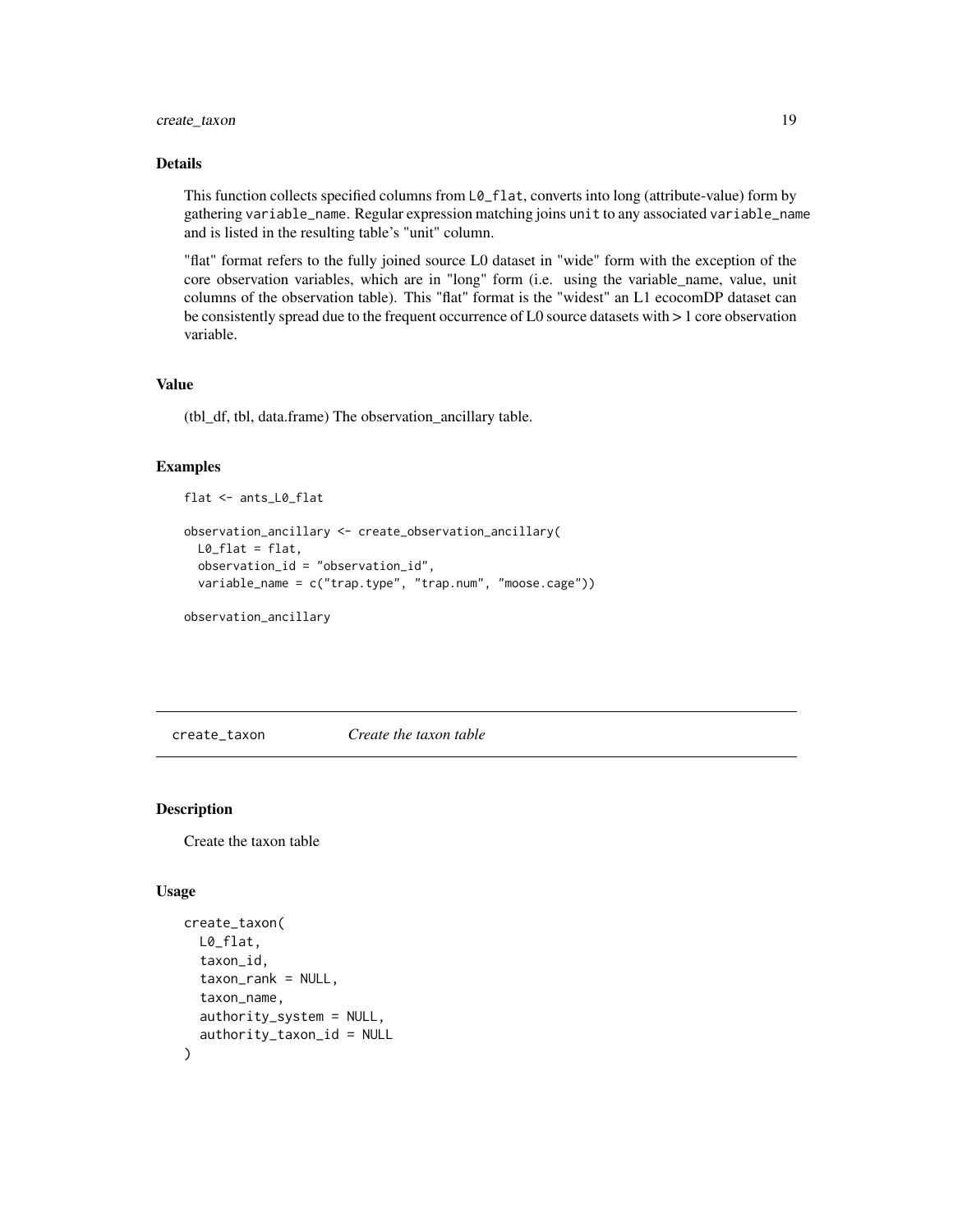#### **Arguments**

| $L0_f$ lat         | (tbl_df, tbl, data.frame) The fully joined source L0 dataset, in "flat" format (see<br>details).                                            |
|--------------------|---------------------------------------------------------------------------------------------------------------------------------------------|
| taxon_id           | (character) Column in L0_flat containing the identifier assigned to each unique<br>organism at the observation level.                       |
| taxon_rank         | (character) An optional column in $L\varphi_{\text{r}}$ flat containing the taxonomic rank of<br>the organism in taxon_name.                |
| taxon_name         | (character) Column in L0_flat containing the taxonomic name of the organism.                                                                |
| authority_system   |                                                                                                                                             |
|                    | (character) An optional column in L0_flat containing the name of the authority<br>system authority_taxon_id is from (e.g. "ITIS").          |
| authority_taxon_id |                                                                                                                                             |
|                    | (character) An optional column in $L\mathcal{O}_r$ flat containing the identifier correspond-<br>ing to taxon_name in the authority_system. |

#### Details

This function collects specified columns from  $L\mathfrak{o}_f$  and returns distinct rows.

Taxa listed in the taxon table, and resolved to one of the supported authority systems (i.e. [ITIS,](https://www.itis.gov/) [WORMS,](https://www.marinespecies.org/) or [GBIF\)](https://gbif.org), will have their full taxonomic hierarchy expanded, including any common names for each level.

"flat" format refers to the fully joined source L0 dataset in "wide" form with the exception of the core observation variables, which are in "long" form (i.e. using the variable\_name, value, unit columns of the observation table). This "flat" format is the "widest" an L1 ecocomDP dataset can be consistently spread due to the frequent occurrence of L0 source datasets with > 1 core observation variable.

# Value

(tbl\_df, tbl, data.frame) The taxon table.

# Examples

```
flat <- ants_L0_flat
taxon <- create_taxon(
 L0_{flat} = flat,
 taxon_id = "taxon_id",
 taxon_rank = "taxon_rank",
 taxon_name = "taxon_name",
 authority_system = "authority_system",
 authority_taxon_id = "authority_taxon_id")
```
taxon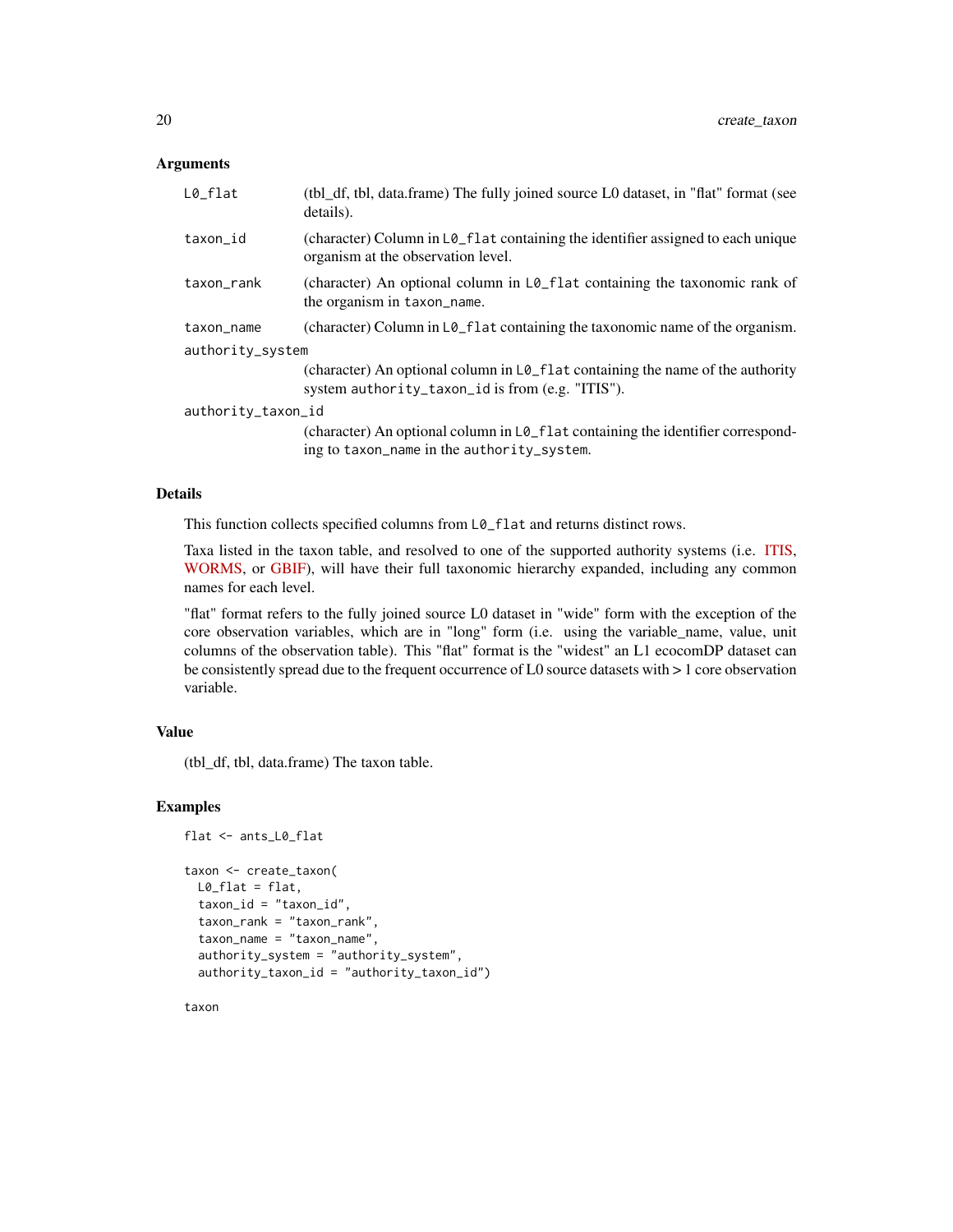<span id="page-20-0"></span>create\_taxon\_ancillary

*Create the taxon\_ancillary table*

# Description

Create the taxon\_ancillary table

# Usage

```
create_taxon_ancillary(
 L0_flat,
  taxon_id,
  datetime = NULL,
  variable_name,
  unit = NULL,author = NULL)
```
#### Arguments

| $L0_{I}$ flat | (tbl_df, tbl, data.frame) The fully joined source L0 dataset, in "flat" format (see<br>details).                                                                                                                 |
|---------------|------------------------------------------------------------------------------------------------------------------------------------------------------------------------------------------------------------------|
| taxon_id      | (character) Column in $L\theta$ flat containing the identifier assigned to each unique<br>organism at the observation level.                                                                                     |
| datetime      | (character) An optional in L0_flat containing the date, and if applicable time,<br>of ancillary location data following the ISO-8601 standard format (e.g. YYYY-<br>$MM-DD$ hh: $mm:ss$ ).                       |
| variable_name | (character) Columns in L0_flat containing the ancillary taxon data.                                                                                                                                              |
| unit          | (character) An optional column in $L\mathcal{O}_r$ flat containing the units of each variable name<br>following the column naming convention: unit_ <variable_name>(e.g. "unit_average_length").</variable_name> |
| author        | (character) An optional column in $L\mathcal{O}_{-}f$ at containing the person associated<br>with identification of taxa in the taxon table.                                                                     |

#### Details

This function collects specified columns from  $L\theta$ <sub>-flat</sub>, converts into long (attribute-value) form by gathering variable\_name. Regular expression matching joins unit to any associated variable\_name and is listed in the resulting table's "unit" column.

"flat" format refers to the fully joined source L0 dataset in "wide" form with the exception of the core observation variables, which are in "long" form (i.e. using the variable\_name, value, unit columns of the observation table). This "flat" format is the "widest" an L1 ecocomDP dataset can be consistently spread due to the frequent occurrence of L0 source datasets with > 1 core observation variable.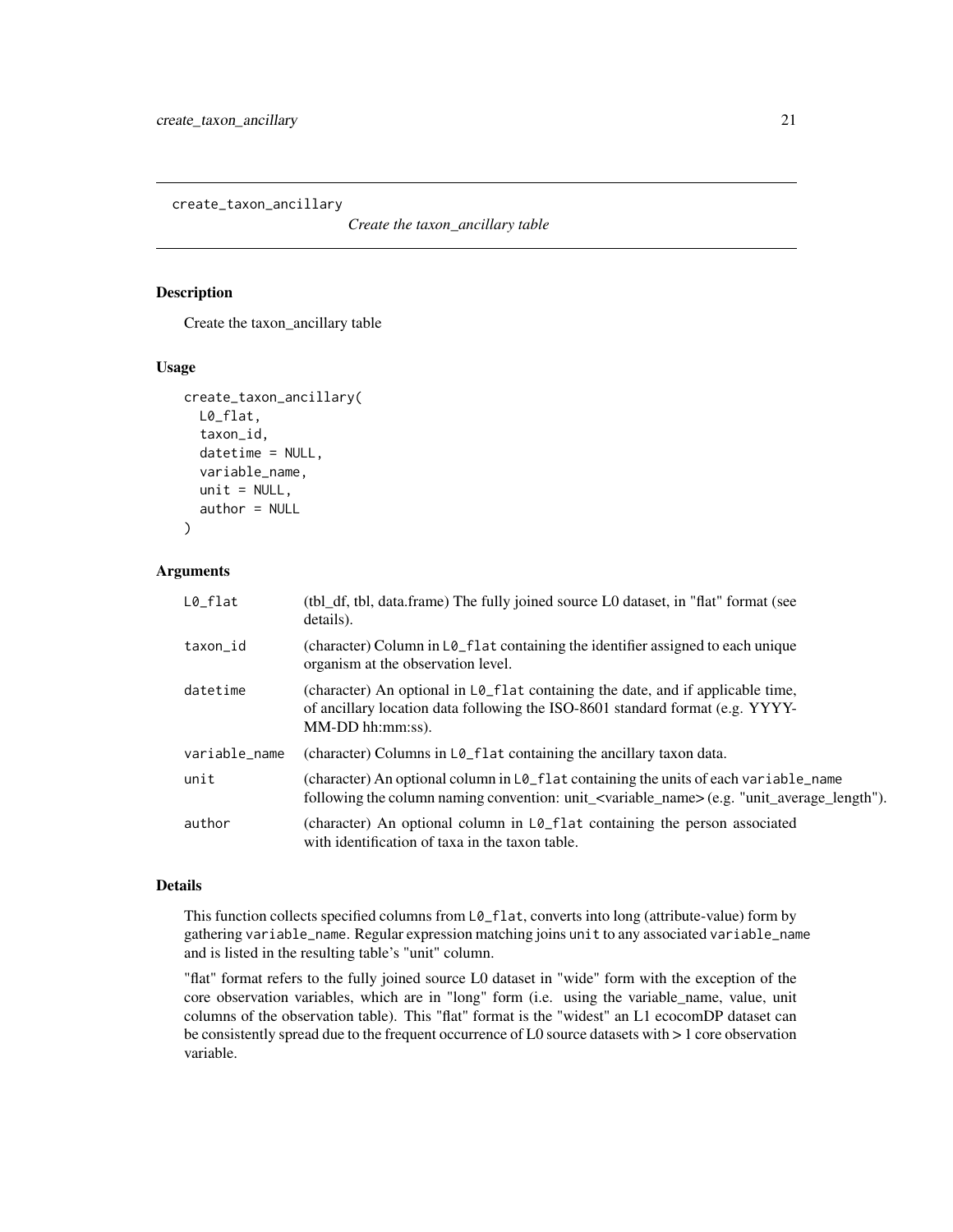# Value

(tbl\_df, tbl, data.frame) The taxon\_ancillary table.

# Examples

```
flat <- ants_L0_flat
taxon_ancillary <- create_taxon_ancillary(
 L0_flat = flat,
 taxon_id = "taxon_id",
 variable_name = c(
    "subfamily", "hl", "rel", "rll", "colony.size",
    "feeding.preference", "nest.substrate", "primary.habitat",
    "secondary.habitat", "seed.disperser", "slavemaker.sp",
    "behavior", "biogeographic.affinity", "source"),
 unit = c("unit_hl", "unit_rel", "unit_rll"))
```
taxon\_ancillary

create\_variable\_mapping

*Create the variable\_mapping table*

# Description

Create the variable\_mapping table

# Usage

```
create_variable_mapping(
  observation,
  observation_ancillary = NULL,
  location_ancillary = NULL,
  taxon_ancillary = NULL
)
```
# Arguments

```
observation (tbl_df, tbl, data.frame) The observation table.
observation_ancillary
                  (tbl_df, tbl, data.frame) The optional observation_ancillary table.
location_ancillary
                  (tbl_df, tbl, data.frame) The optional location_ancillary table.
taxon_ancillary
                  (tbl_df, tbl, data.frame) The optional taxon_ancillary table.
```
<span id="page-21-0"></span>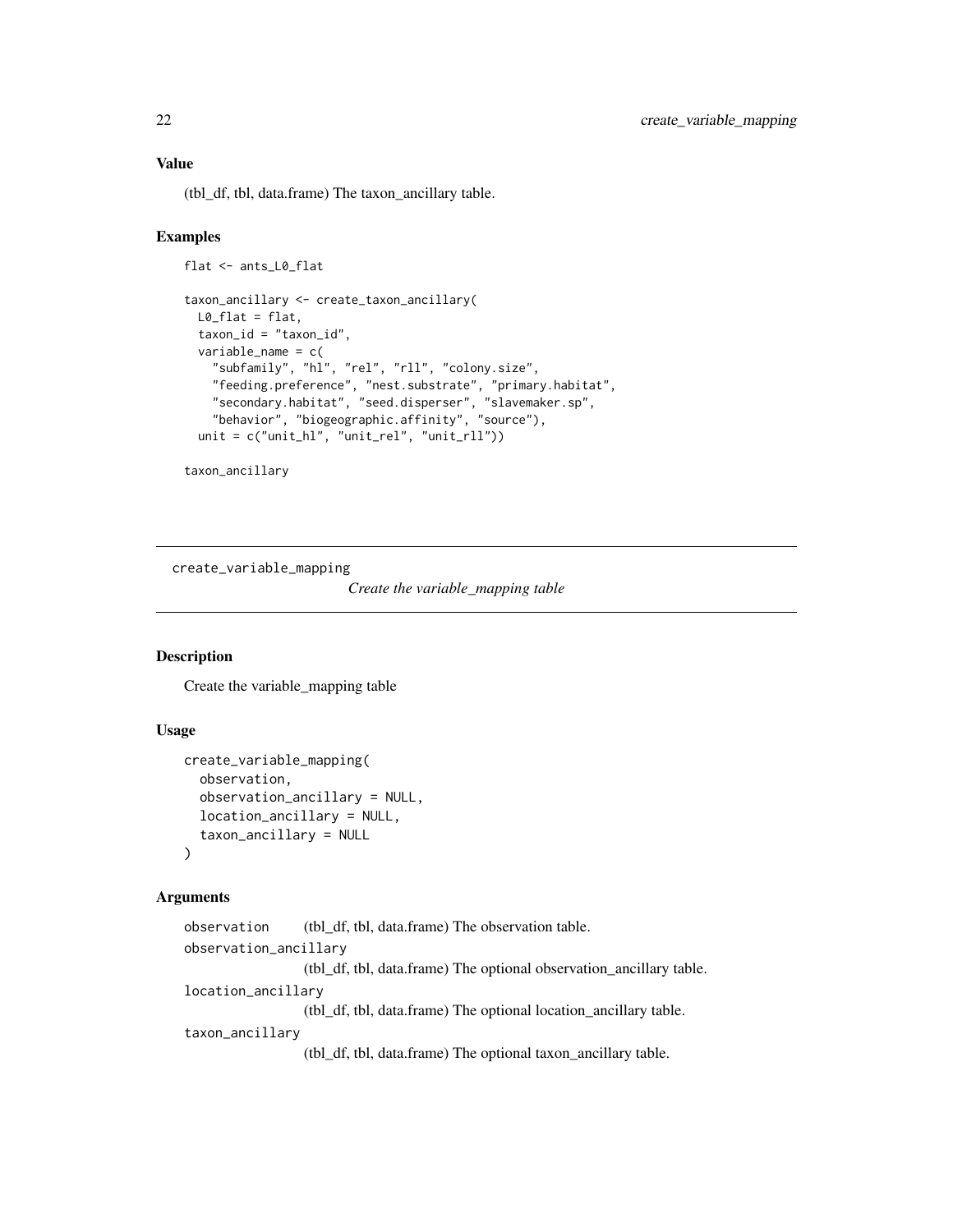#### Details

This function collects specified data tables, extracts unique variable\_name values from each, converts into long (attribute-value) form with the table name and variable\_name values to the resulting table's "table\_name" and "variable\_name" columns, respectively. The resulting table's "mapped\_system", "mapped\_id", and "mapped\_label" are filled with NA and are to be manually filled.

# Value

(tbl\_df, tbl, data.frame) The variable\_mapping table.

#### Examples

```
flat <- ants_L0_flat
# Create inputs to variable_mapping()
observation <- create_observation(
 L0_{\text{flat}} = flat,
 observation_id = "observation_id",
 event_id = "event_id",
 package_id = "package_id",
 location_id = "location_id",
 datetime = "datetime",
 taxon_id = "taxon_id",
 variable_name = "variable_name",
 value = "value",
 unit = "unit")
observation_ancillary <- create_observation_ancillary(
 L0_flat = flat,
 observation_id = "observation_id",
 variable_name = c("trap.type", "trap.num", "moose.cage"))
location_ancillary <- create_location_ancillary(
 L0_{flat} = flat,
 location_id = "location_id",
 variable_name = "treatment")
taxon_ancillary <- create_taxon_ancillary(
 L0_flat = flat,
 taxon_id = "taxon_id",
 variable_name = c(
    "subfamily", "hl", "rel", "rll", "colony.size",
    "feeding.preference", "nest.substrate", "primary.habitat",
    "secondary.habitat", "seed.disperser", "slavemaker.sp",
    "behavior", "biogeographic.affinity", "source"),
 unit = c("unit_hl", "unit_rel", "unit_rll"))
# Create variable_mapping table
```
variable\_mapping <- create\_variable\_mapping(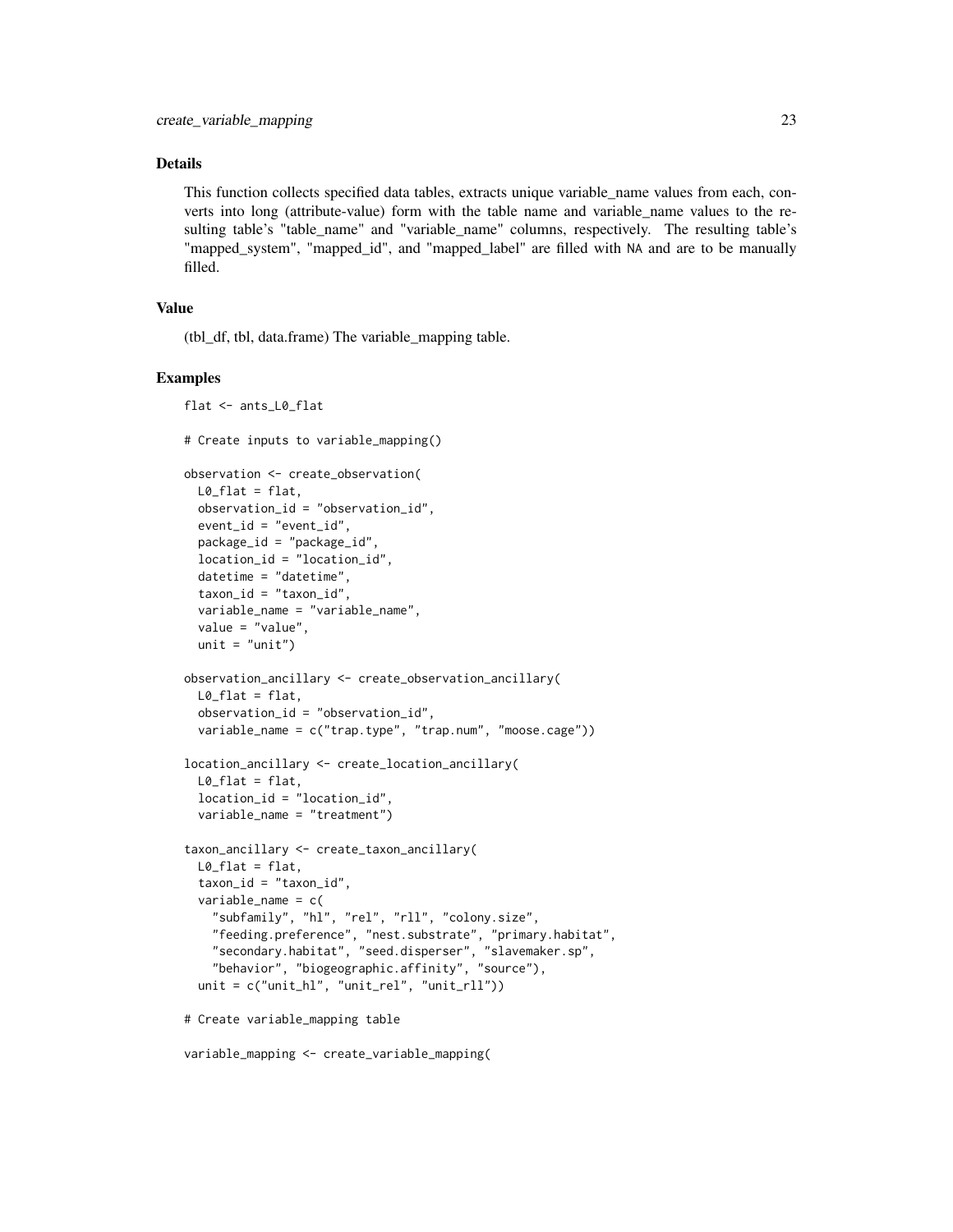```
observation = observation,
observation_ancillary = observation_ancillary,
location_ancillary = location_ancillary,
taxon_ancillary = taxon_ancillary)
```
variable\_mapping

flatten\_data *Flatten a dataset*

# Description

Flatten a dataset

# Usage

flatten\_data(data)

#### Arguments

data (list) The dataset object returned by read\_data(), or a named list of ecocoomDP tables.

#### Details

The "flat" format refers to the fully joined source L0 dataset in "wide" form with the exception of the core observation variables, which are in "long" form (i.e. using the variable\_name, value, unit columns of the observation table). This "flat" format is the "widest" an L1 ecocomDP dataset can be consistently spread due to the frequent occurrence of L0 source datasets with > 1 core observation variable.

#### Value

(tbl\_df, tbl, data.frame) A single flat table created by joining and spreading all tables, except the observation table. See details for more information on this "flat" format.

# Note

Warnings/Errors from flatten\_data() can most often be fixed by addressing any validation issues reported by read\_data() (e.g. non-unique composite keys).

Ancillary identifiers are dropped from the returned object.

<span id="page-23-0"></span>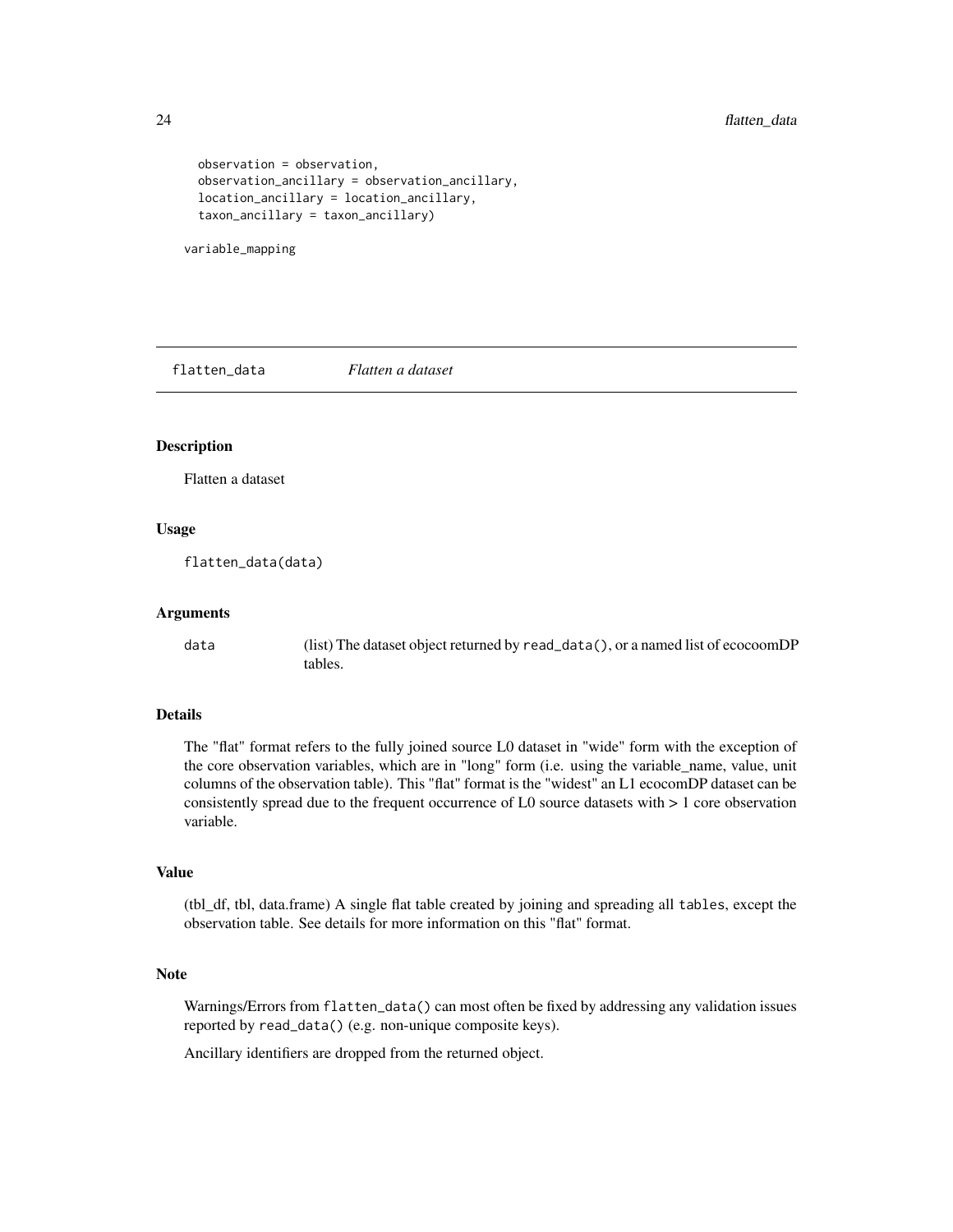# <span id="page-24-0"></span>plot\_sample\_space\_time 25

# Examples

```
# Flatten a dataset object
flat <- flatten_data(ants_L1)
flat
# Flatten a list of tables
tables <- ants_L1$tables
flat <- flatten_data(tables)
flat
```

```
plot_sample_space_time
```
*Plot dates and times samples were collected or observations were made*

# Description

Plot dates and times samples were collected or observations were made

#### Usage

```
plot_sample_space_time(data, id = NA_character_, alpha = 1, observation = NULL)
```
# Arguments

| data        | (list or tbl_df, tbl, data.frame) The dataset object returned by read_data(), a<br>named list of tables containing the observation table, or a flat table containing<br>columns of the observation table. |
|-------------|-----------------------------------------------------------------------------------------------------------------------------------------------------------------------------------------------------------|
| id          | (character) Identifier of dataset to be used in plot subtitles. Is automatically<br>assigned when data is a dataset object containing the id field, or is a table<br>containing the package id column.    |
| alpha       | (numeric) Alpha-transparency scale of data points. Useful when many data<br>points overlap. Allowed values are between 0 and 1, where 1 is $100\%$ opaque.<br>Default is 1.                               |
| observation | (tbl_df, tbl, data.frame) DEPRECATED: Use data instead.                                                                                                                                                   |

#### Details

The data parameter accepts a range of input types but ultimately requires the 9 columns of the observation table.

#### Value

(gg, ggplot) A gg, ggplot object if assigned to a variable, otherwise a plot to your active graphics device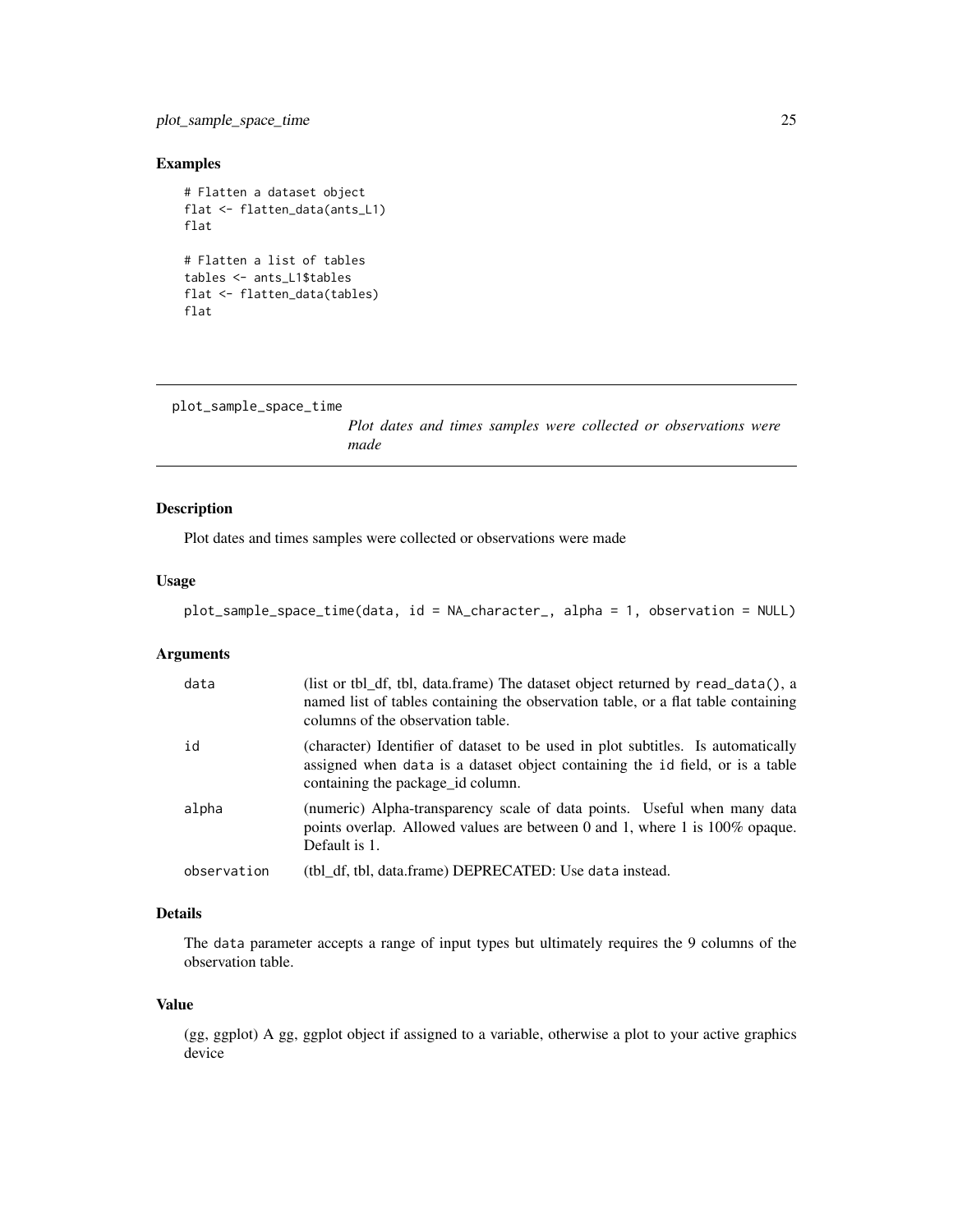# <span id="page-25-0"></span>Examples

```
## Not run:
# Read a dataset of interest
dataset <- read_data("edi.193.5")
# Plot the dataset
plot_sample_space_time(dataset)
# Flatten the dataset, manipulate, then plot
dataset %>%
  flatten_data() %>%
  dplyr::filter(lubridate::as_date(datetime) > "2003-07-01") %>%
  dplyr::filter(as.numeric(location_id) > 4) %>%
  plot_sample_space_time()
## End(Not run)
# Plot the example dataset
plot_sample_space_time(ants_L1)
```
plot\_sites *Plot sites on US map*

# Description

Plot sites on US map

#### Usage

```
plot_sites(data, id = NA_character_, alpha = 1, labels = TRUE)
```
# Arguments

| data   | (list or tbl_df, tbl, data.frame) The dataset object returned by read_data(), a<br>named list of tables containing the observation and taxon tables, or a flat table<br>containing columns of the observation and location tables. |
|--------|------------------------------------------------------------------------------------------------------------------------------------------------------------------------------------------------------------------------------------|
| id     | (character) Identifier of dataset to be used in plot subtitles. Is automatically<br>assigned when data is a dataset object containing the id field, or is a table<br>containing the package id column.                             |
| alpha  | (numeric) Alpha-transparency scale of data points. Useful when many data<br>points overlap. Allowed values are between 0 and 1, where 1 is $100\%$ opaque.<br>Default is 1.                                                        |
| labels | (logical) Argument to show labels of each US state. Default is TRUE.                                                                                                                                                               |

#### Details

The data parameter accepts a range of input types but ultimately requires the 14 columns of the combined observation and location tables.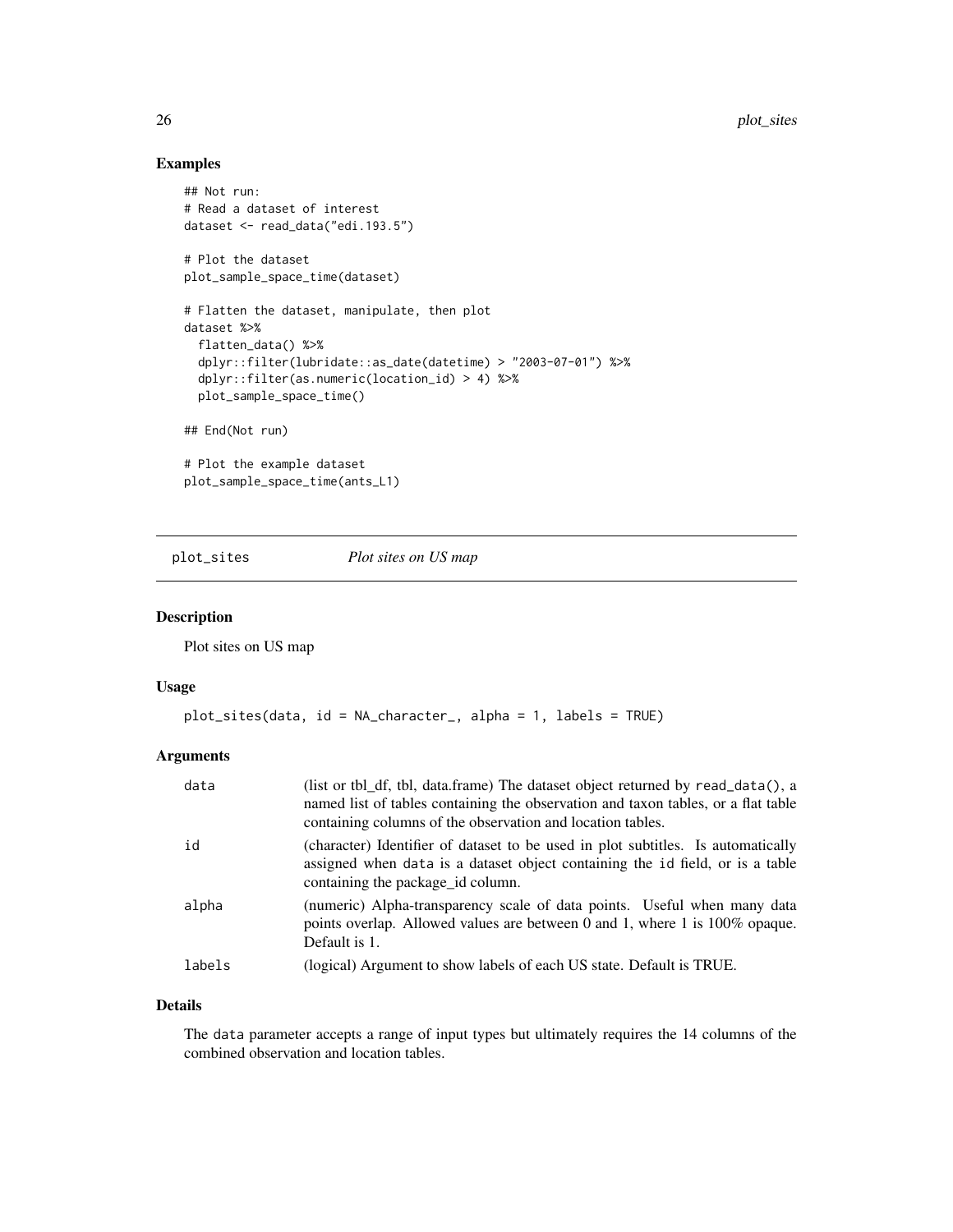```
plot_taxa_abund 27
```
# Value

(gg, ggplot) A gg, ggplot object if assigned to a variable, otherwise a plot to your active graphics device

## Examples

```
## Not run:
# Read a dataset of interest
dataset <- read_data("edi.193.5")
# Plot the dataset
plot_sites(dataset)
# Flatten dataset then plot
dataset %>%
 flatten_data() %>%
 plot_sites()
## End(Not run)
# Plot the example dataset
plot_sites(ants_L1)
```
plot\_taxa\_abund *Plot mean taxa abundances per 'observation\_id'*

# Description

Plot taxon abundances averaged across observation records for each taxon. Abundances are reported using the units provided in the dataset. In some cases, these counts are not standardized to sampling effort.

# Usage

```
plot_taxa_abund(
  data,
  id = NA_character_,
  min\_relative\_abundance = 0,trans = "identity",
  facet_var = NA_character_,
  color_var = NA_character_,
  facet_scales = "free",
  alpha = 1)
```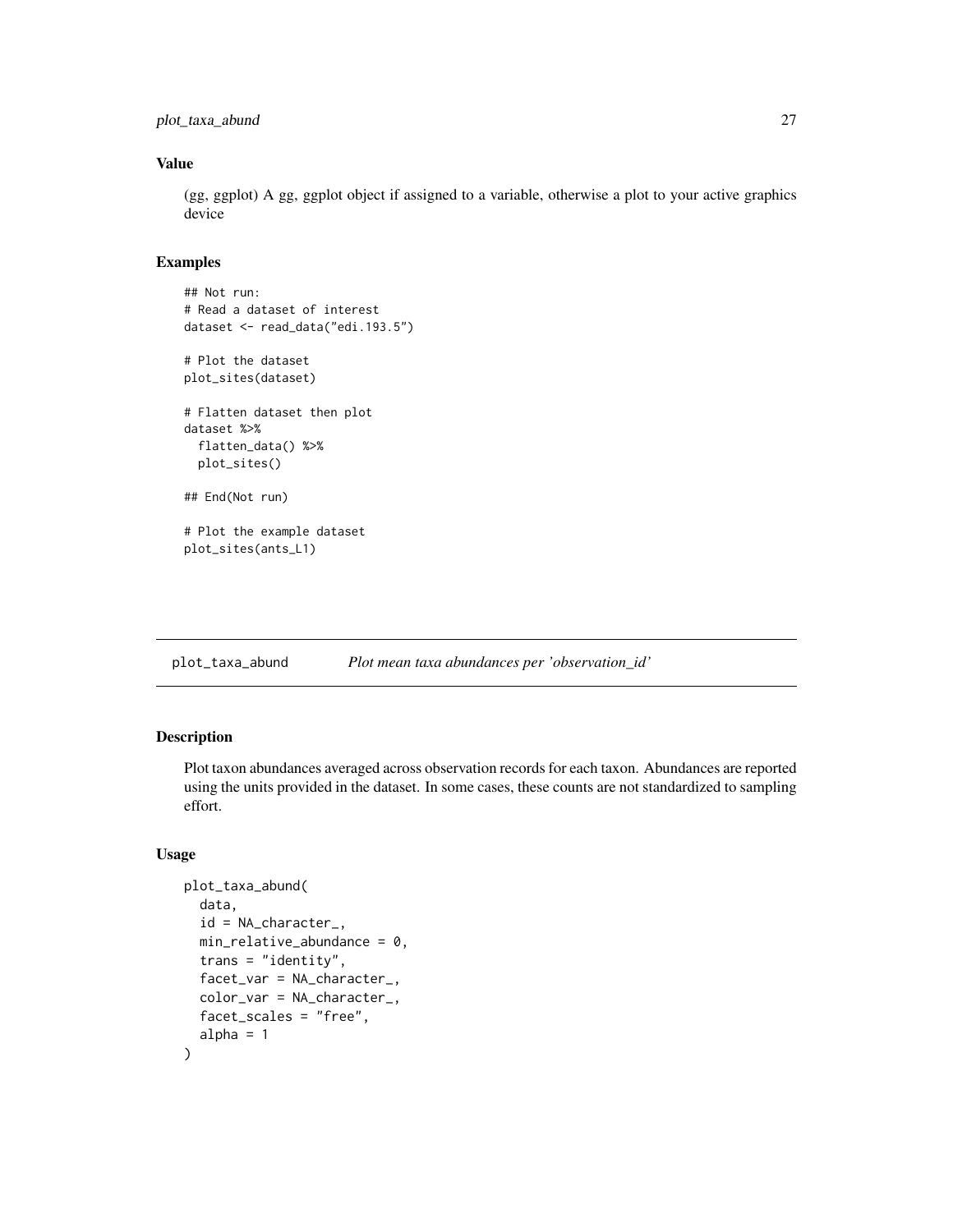# Arguments

| (list or tbl_df, tbl, data.frame) The dataset object returned by read_data(), a<br>named list of tables containing the observation and taxon tables, or a flat table<br>containing columns of the observation and taxon tables.                                                                                                                                      |
|----------------------------------------------------------------------------------------------------------------------------------------------------------------------------------------------------------------------------------------------------------------------------------------------------------------------------------------------------------------------|
| (character) Identifier of dataset to be used in plot subtitles. Is automatically<br>assigned when data is a dataset object containing the id field, or is a table<br>containing the package_id column.                                                                                                                                                               |
| min_relative_abundance                                                                                                                                                                                                                                                                                                                                               |
| (numeric) Minimum relative abundance allowed for taxa included in the plot; a<br>value between 0 and 1, inclusive.                                                                                                                                                                                                                                                   |
| (character) Define the transform applied to the response variable; "identity"<br>is default, "log1p" is x+1 transform. Built-in transformations include "asn",<br>"atanh", "boxcox", "date", "exp", "hms", "identity", "log", "log10", "log1p",<br>"log2", "logit", "modulus", "probability", "probit", "pseudo_log", "reciprocal",<br>"reverse", "sqrt" and "time". |
| (character) Name of column to use for faceting. Must be a column of the obser-<br>vation or taxon table.                                                                                                                                                                                                                                                             |
| (character) Name of column to use for plot colors.                                                                                                                                                                                                                                                                                                                   |
| (character) Should scales be free ("free", default value), fixed ("fixed"), or free<br>in one dimension ("free_x", "free_y")?                                                                                                                                                                                                                                        |
| (numeric) Alpha-transparency scale of data points. Useful when many data<br>points overlap. Allowed values are between 0 and 1, where 1 is 100% opaque.<br>Default is 1.                                                                                                                                                                                             |
|                                                                                                                                                                                                                                                                                                                                                                      |

# Details

The data parameter accepts a range of input types but ultimately requires the 13 columns of the combined observation and taxon tables.

# Value

(gg, ggplot) A gg, ggplot object if assigned to a variable, otherwise a plot to your active graphics device

# Examples

```
## Not run:
# Read a dataset of interest
dataset <- read_data("edi.193.5")
# plot ecocomDP formatted dataset
plot_taxa_abund(dataset)
# plot flattened ecocomDP dataset, log(x+1) transform abundances
plot_taxa_abund(
 data = flatten_data(dataset),
  trans = "log1p")
```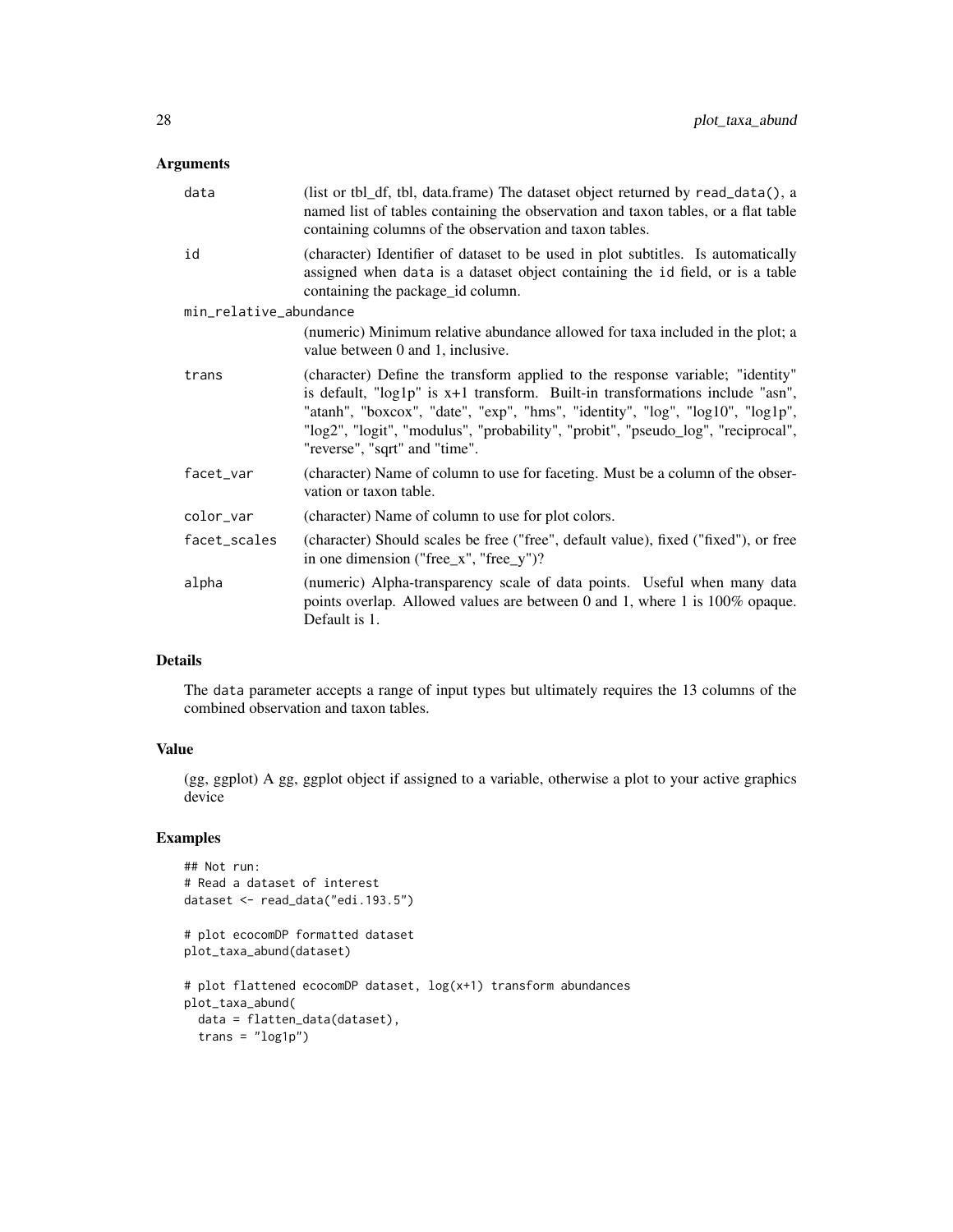```
# facet by location color by taxon_rank, log 10 transform
plot_taxa_abund(
  data = dataset,
  facet_var = "location_id",
  color_var = "taxon_rank",
  trans = "log10")
# facet by location, minimum rel. abund = 0.05, log 10 transform
plot_taxa_abund(
  data = dataset,
  facet_var = "location_id",
  min_relative_abundance = 0.05,
  trans = "log1p")# color by location, log 10 transform
plot_taxa_abund(
  data = dataset,
  color_var = "location_id",
  trans = "log10")
# tidy syntax, flatten then filter data by date
dataset %>%
  flatten_data() %>%
  dplyr::filter(
    lubridate::as_date(datetime) > "2003-07-01") %>%
  plot_taxa_abund(
    trans = "log1p",
    min_{relative}<sub>abundance</sub> = 0.01)
## End(Not run)
# Plot the example dataset
plot_taxa_abund(ants_L1)
```
plot\_taxa\_accum\_sites *Plot taxa accumulation by site accumulation*

# Description

Plot taxa accumulation by site accumulation

#### Usage

```
plot_taxa_accum_sites(data, id = NA_character_, alpha = 1, observation = NULL)
```
#### Arguments

data (list or tbl\_df, tbl, data.frame) The dataset object returned by read\_data(), a named list of tables containing the observation table, or a flat table containing columns of the observation table.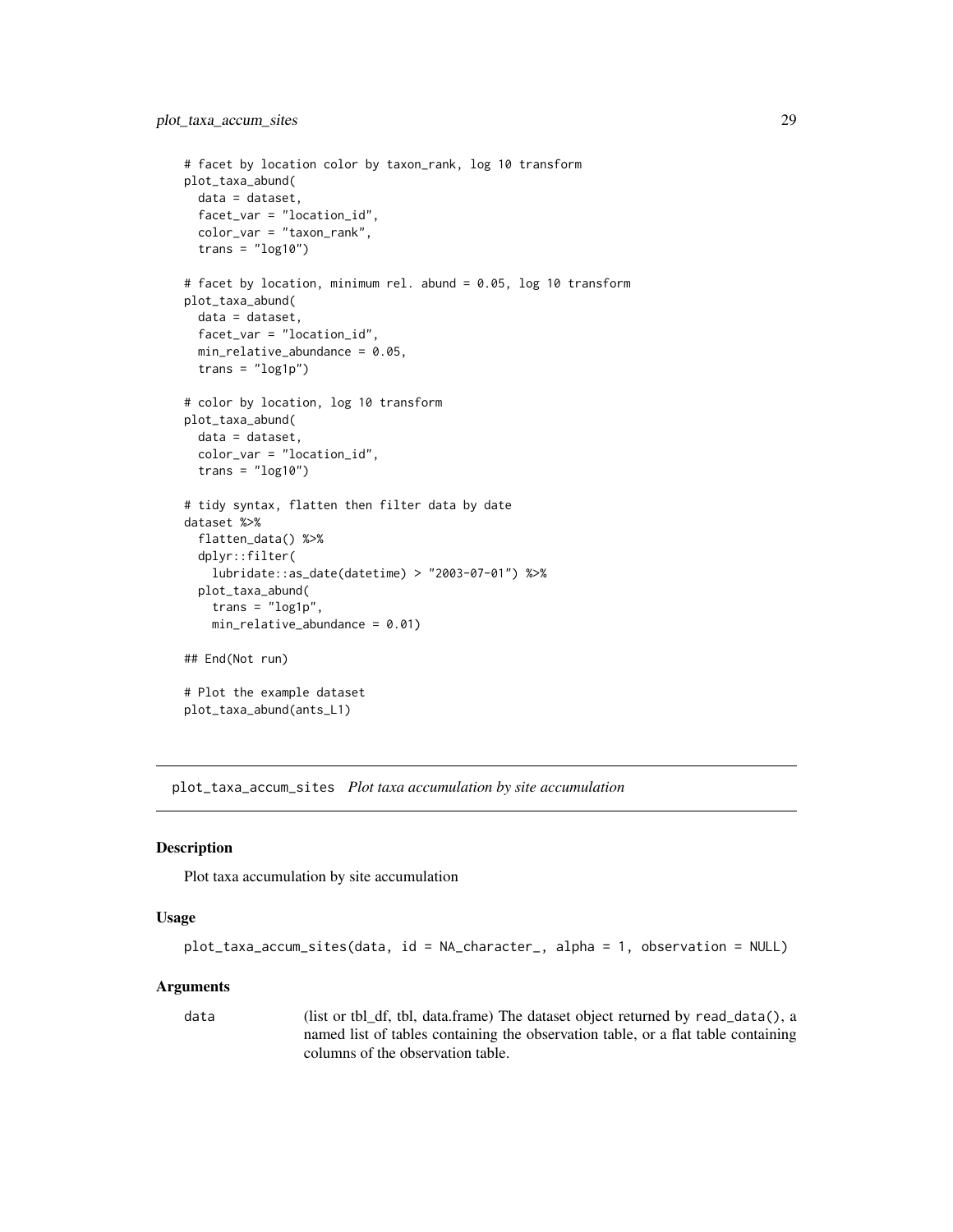<span id="page-29-0"></span>

| id          | (character) Identifier of dataset to be used in plot subtitles. Is automatically<br>assigned when data is a dataset object containing the id field, or is a table<br>containing the package id column. |
|-------------|--------------------------------------------------------------------------------------------------------------------------------------------------------------------------------------------------------|
| alpha       | (numeric) Alpha-transparency scale of data points. Useful when many data<br>points overlap. Allowed values are between 0 and 1, where 1 is $100\%$ opaque.<br>Default is 1.                            |
| observation | (tbl df, tbl, data.frame) DEPRECATED: Use data instead.                                                                                                                                                |

#### Details

The data parameter accepts a range of input types but ultimately requires the 9 columns of the observation table.

# Value

(gg, ggplot) A gg, ggplot object if assigned to a variable, otherwise a plot to your active graphics device

# Examples

```
## Not run:
# Read a dataset of interest
dataset <- read_data("edi.193.5")
# Plot the dataset
plot_taxa_accum_sites(dataset)
# Flatten the dataset, manipulate, then plot
dataset %>%
  flatten_data() %>%
  dplyr::filter(lubridate::as_date(datetime) > "2003-07-01") %>%
  plot_taxa_accum_sites()
# Plot from the observation table directly
plot_taxa_accum_sites(dataset$tables$observation)
## End(Not run)
# Plot the example dataset
plot_taxa_accum_sites(ants_L1)
```
plot\_taxa\_accum\_time *Plot taxa accumulation through time*

#### Description

Plot taxa accumulation through time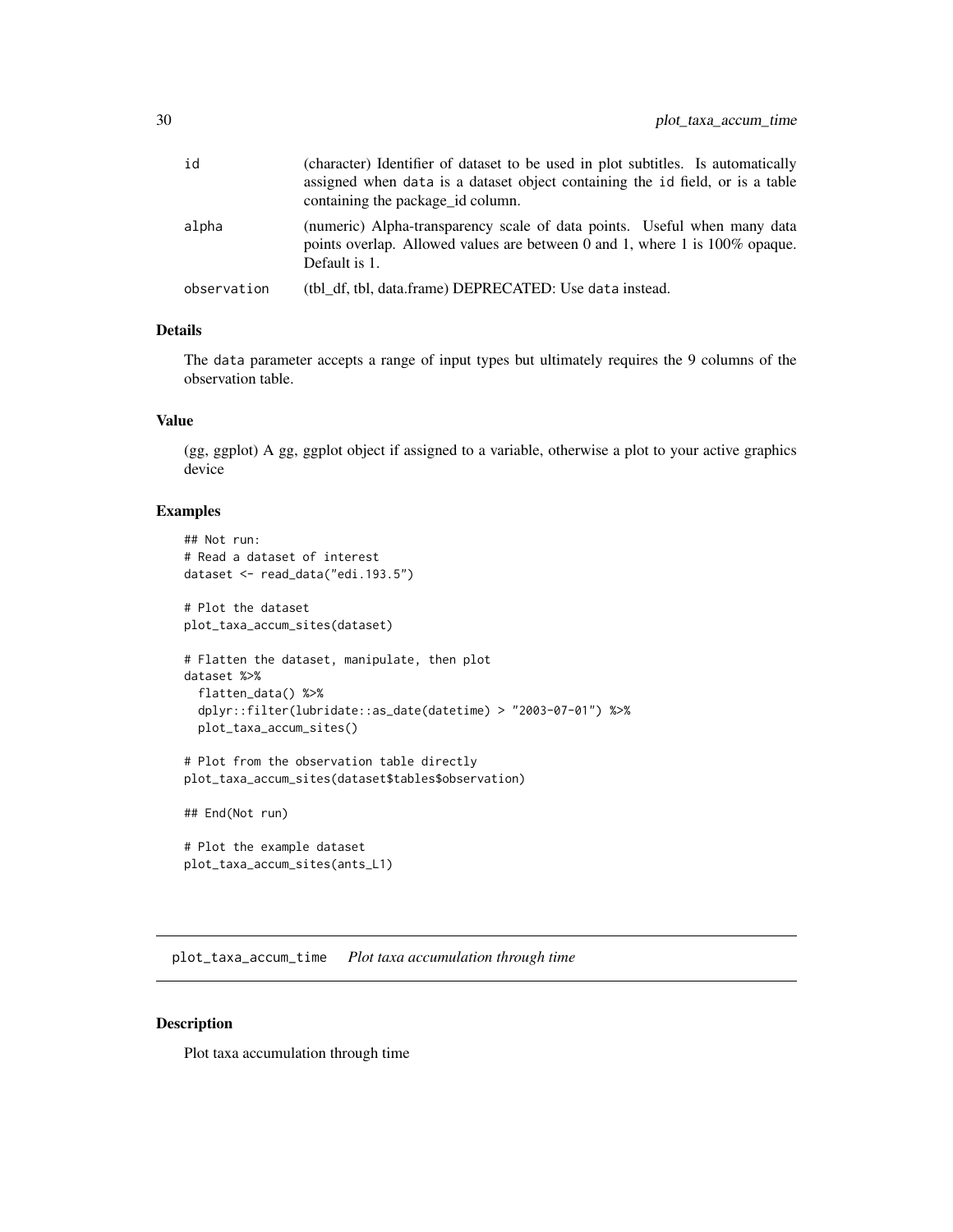# Usage

```
plot_taxa_accum_time(data, id = NA_character_, alpha = 1, observation = NULL)
```
#### Arguments

| data        | (list or tbl_df, tbl, data.frame) The dataset object returned by read_data(), a<br>named list of tables containing the observation table, or a flat table containing<br>columns of the observation table. |
|-------------|-----------------------------------------------------------------------------------------------------------------------------------------------------------------------------------------------------------|
| id          | (character) Identifier of dataset to be used in plot subtitles. Is automatically<br>assigned when data is a dataset object containing the id field, or is a table<br>containing the package id column.    |
| alpha       | (numeric) Alpha-transparency scale of data points. Useful when many data<br>points overlap. Allowed values are between 0 and 1, where 1 is $100\%$ opaque.<br>Default is 1.                               |
| observation | (tbl df, tbl, data.frame) DEPRECATED: Use data instead.                                                                                                                                                   |

# Details

The data parameter accepts a range of input types but ultimately requires the 9 columns of the observation table.

#### Value

(gg, ggplot) A gg, ggplot object if assigned to a variable, otherwise a plot to your active graphics device

# Examples

```
## Not run:
# Read a dataset of interest
dataset <- read_data("edi.193.5")
# Plot the dataset
plot_taxa_accum_time(dataset)
# Flatten the dataset, manipulate, then plot
dataset %>%
  flatten_data() %>%
  dplyr::filter(lubridate::as_date(datetime) > "2003-07-01") %>%
  plot_taxa_accum_time()
# Plot from the observation table directly
plot_taxa_accum_time(dataset$tables$observation)
```
## End(Not run)

```
# Plot the example dataset
plot_taxa_accum_time(ants_L1)
```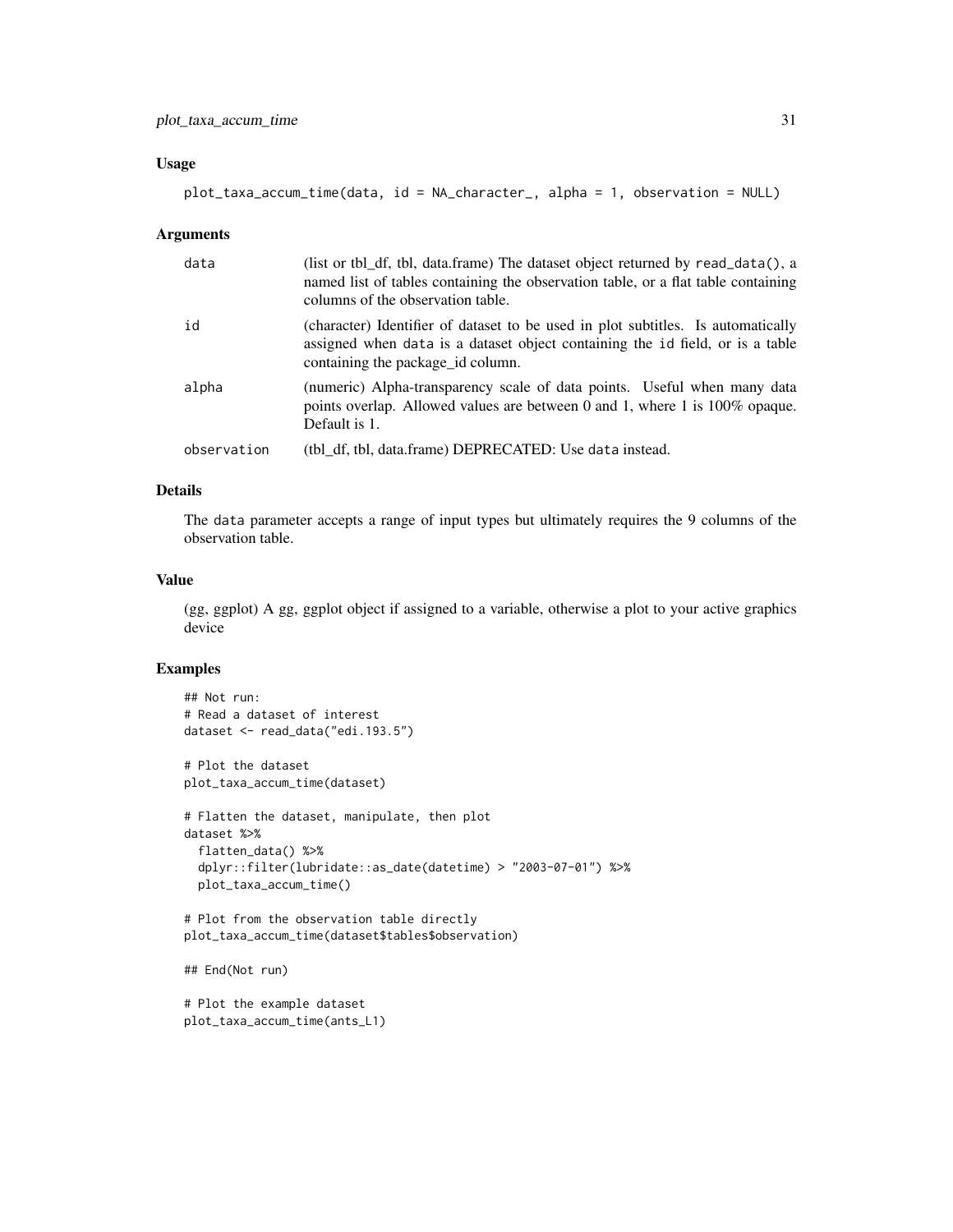# <span id="page-31-0"></span>Description

Plot diversity (taxa richness) through time

# Usage

```
plot_taxa_diversity(
  data,
  id = NA_character_,
  time_window_size = "day",
 observation = NULL,
  alpha = 1)
```
# Arguments

| data             | (list or tbl_df, tbl, data.frame) The dataset object returned by $read_data()$ , a<br>named list of tables containing the observation table, or a flat table containing<br>columns of the observation table. |
|------------------|--------------------------------------------------------------------------------------------------------------------------------------------------------------------------------------------------------------|
| id               | (character) Identifier of dataset to be used in plot subtitles. Is automatically<br>assigned when data is a dataset object containing the id field, or is a table<br>containing the package id column.       |
| time_window_size |                                                                                                                                                                                                              |
|                  | (character) Define the time window over which to aggregate observations for<br>calculating richness. Can be: "day" or "year"                                                                                 |
| observation      | (tbl df, tbl, data.frame) DEPRECATED: Use data instead.                                                                                                                                                      |
| alpha            | (numeric) Alpha-transparency scale of data points. Useful when many data<br>points overlap. Allowed values are between 0 and 1, where 1 is $100\%$ opaque.<br>Default is 1.                                  |

# Details

The data parameter accepts a range of input types but ultimately requires the 9 columns of the observation table.

#### Value

(gg, ggplot) A gg, ggplot object if assigned to a variable, otherwise a plot to your active graphics device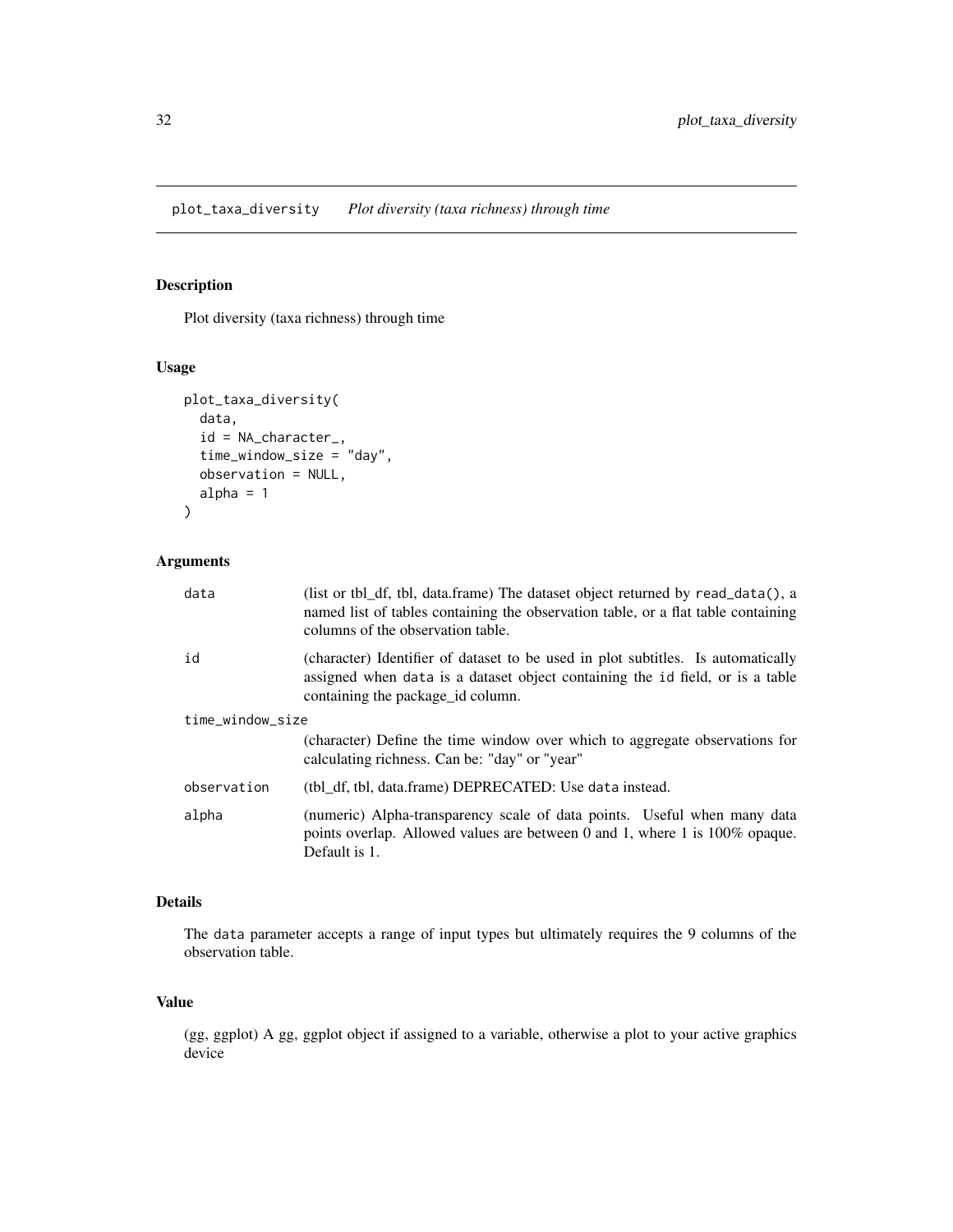# <span id="page-32-0"></span>plot\_taxa\_occur\_freq 33

#### Examples

```
## Not run:
# Read a dataset of interest
dataset <- read_data("edi.193.5")
# Plot the dataset
plot_taxa_diversity(dataset)
# Plot the dataset with observations aggregated by year
plot_taxa_diversity(dataset, time_window_size = "year")
# Flatten the dataset, manipulate, then plot
dataset %>%
 flatten_data() %>%
 dplyr::filter(
   lubridate::as_date(datetime) > "2007-01-01") %>%
 plot_taxa_diversity()
# Plot from the observation table directly
plot_taxa_diversity(dataset$tables$observation)
## End(Not run)
# Plot the example dataset
plot_taxa_diversity(ants_L1)
```
plot\_taxa\_occur\_freq *Plot taxon occurrence frequencies*

# Description

Plot taxon occurrence frequences as the number of 'event\_id' by 'location\_id' combinations in which a taxon is observed.

#### Usage

```
plot_taxa_occur_freq(
  data,
  id = NA_character_,
  min\_occurrence = 0,
  facet_var = NA_character_,
  color_var = NA_character_,
  facet_scales = "free",
  alpha = 1)
```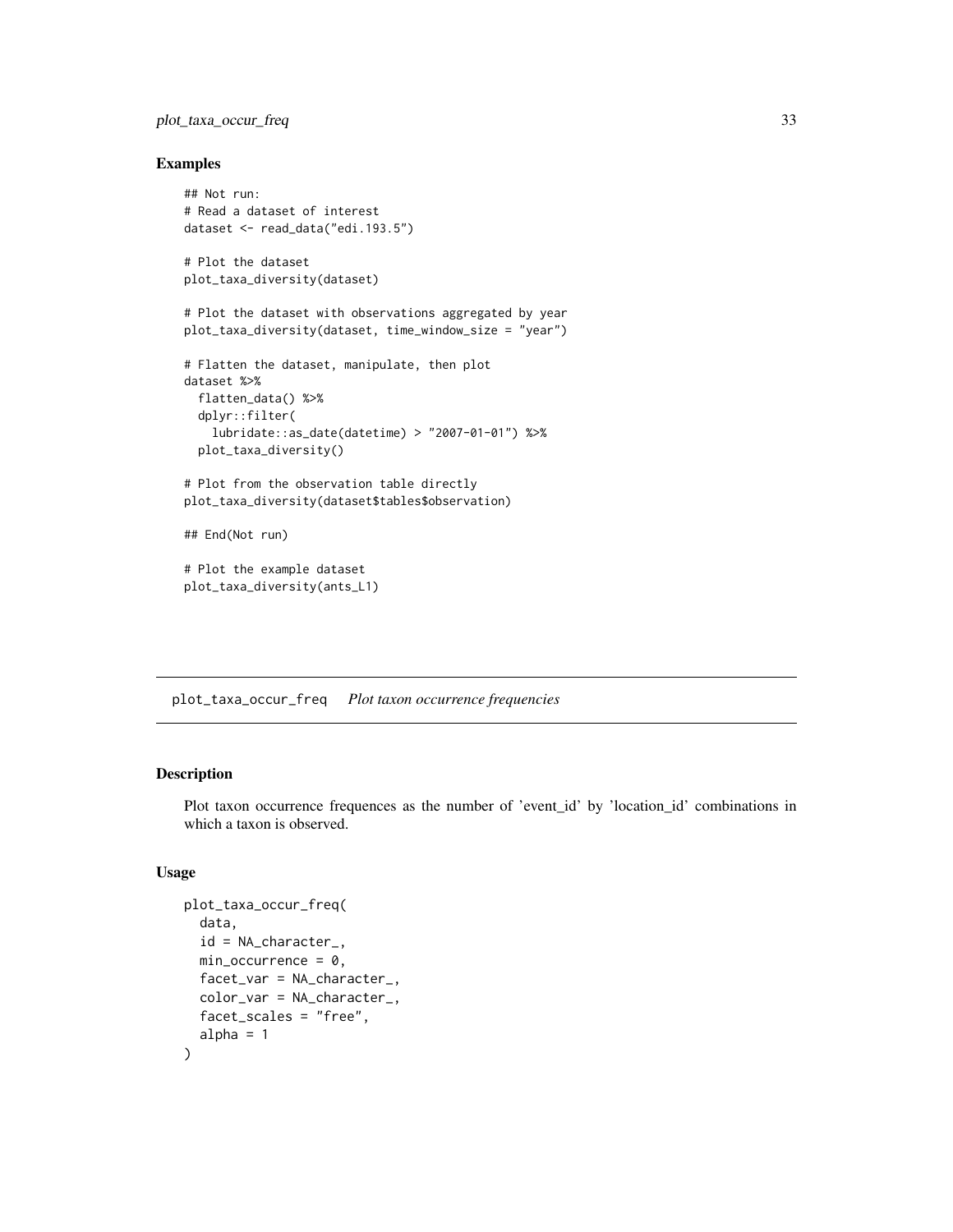# Arguments

| data           | (list or tbl_df, tbl, data.frame) The dataset object returned by read_data(), a<br>named list of tables containing the observation and taxon tables, or a flat table<br>containing columns of the observation and taxon tables. |
|----------------|---------------------------------------------------------------------------------------------------------------------------------------------------------------------------------------------------------------------------------|
| id             | (character) Identifier of dataset to be used in plot subtitles. Is automatically<br>assigned when data is a dataset object containing the id field, or is a table<br>containing the package id column.                          |
| min_occurrence | (numeric) Minimum number of occurrences allowed for taxa included in the<br>plot.                                                                                                                                               |
| facet_var      | (character) Name of column to use for faceting. Must be a column of the obser-<br>vation or taxon table.                                                                                                                        |
| color_var      | (character) Name of column to use for plot colors.                                                                                                                                                                              |
| facet_scales   | (character) Should scales be free ("free", default value), fixed ("fixed"), or free<br>in one dimension ("free_x", "free_y")?                                                                                                   |
| alpha          | (numeric) Alpha-transparency scale of data points. Useful when many data<br>points overlap. Allowed values are between 0 and 1, where 1 is 100% opaque.<br>Default is 1.                                                        |

#### Details

The data parameter accepts a range of input types but ultimately requires the 13 columns of the combined observation and taxon tables.

#### Value

(gg, ggplot) A gg, ggplot object if assigned to a variable, otherwise a plot to your active graphics device.

# Examples

```
## Not run:
# Read a dataset of interest
dataset <- read_data("edi.193.5")
# Plot the dataset
plot_taxa_occur_freq(dataset)
# Facet by location and color by taxon_rank
plot_taxa_occur_freq(
 data = dataset,
  facet_var = "location_id",
  color_var = "taxon_rank")
# Color by location and only include taxa with >= 5 occurrences
plot_taxa_occur_freq(
 data = dataset,
 color_var = "location_id",
 min_occurrence = 5)
```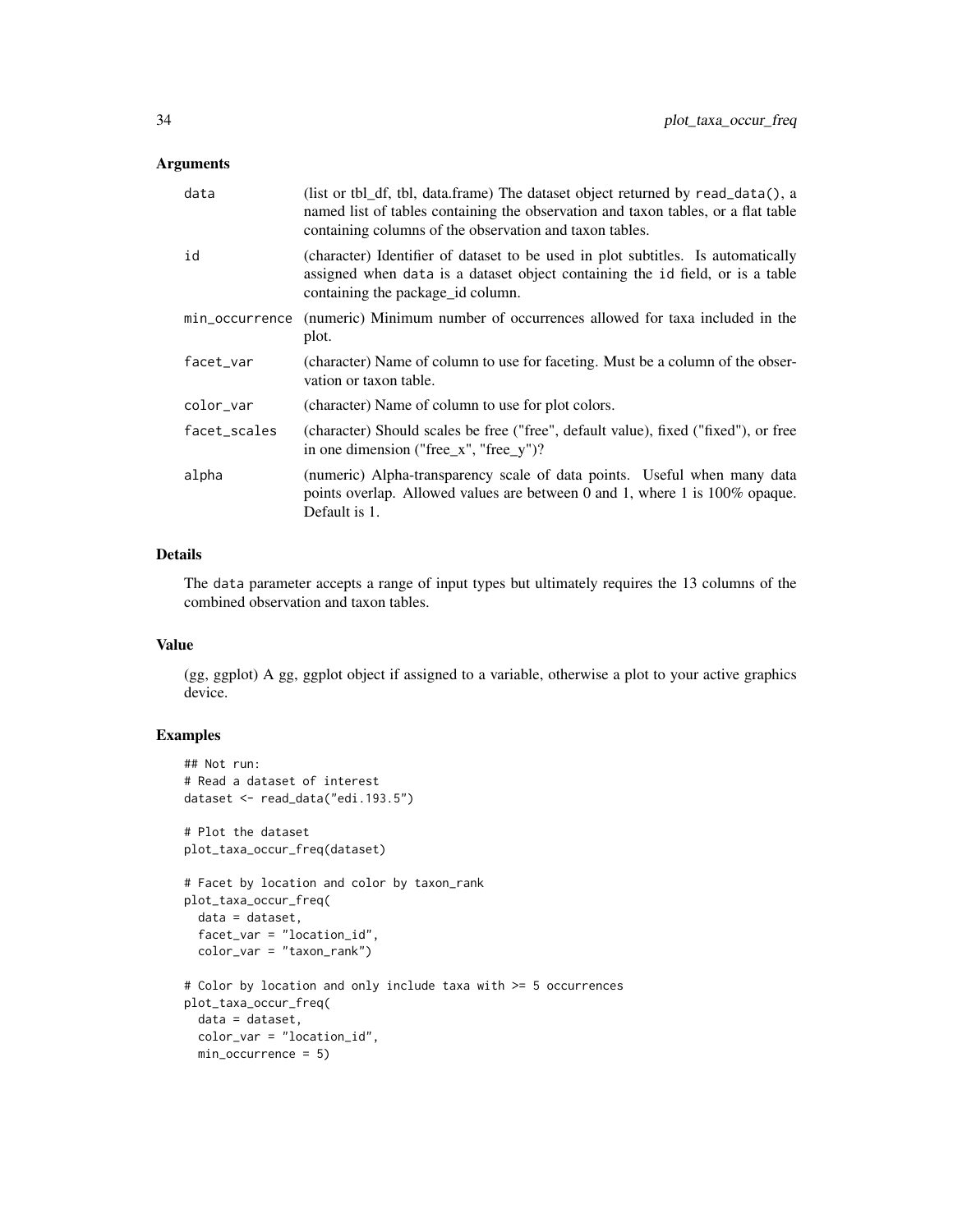# <span id="page-34-0"></span>plot\_taxa\_rank 35

```
# Flatten, filter using a time cutoff, then plot
dataset %>%
  flatten_data() %>%
  dplyr::filter(lubridate::as_date(datetime) > "2003-07-01") %>%
  plot_taxa_occur_freq()
## End(Not run)
# Plot the example dataset
plot_taxa_occur_freq(ants_L1)
```
plot\_taxa\_rank *Plot taxa ranks*

# Description

Plot the number of observations that use each taxonomic rank in the dataset.

#### Usage

```
plot_taxa_rank(
  data,
  id = NA_character_,
  facet_var = NA_character_,
  facet_scales = "free",
  alpha = 1
\mathcal{L}
```
# Arguments

| data         | (list or tbl_df, tbl, data.frame) The dataset object returned by $read_data()$ , a<br>named list of tables containing the observation and taxon tables, or a flat table<br>containing columns of the observation and taxon tables. |
|--------------|------------------------------------------------------------------------------------------------------------------------------------------------------------------------------------------------------------------------------------|
| id           | (character) Identifier of dataset to be used in plot subtitles. Is automatically<br>assigned when data is a dataset object containing the id field, or is a table<br>containing the package id column.                             |
| facet_var    | (character) Name of column to use for faceting. Must be a column of the obser-<br>vation or taxon table.                                                                                                                           |
| facet_scales | (character) Should scales be free ("free", default value), fixed ("fixed"), or free<br>in one dimension ("free_x", "free_y")?                                                                                                      |
| alpha        | (numeric) Alpha-transparency scale of data points. Useful when many data<br>points overlap. Allowed values are between 0 and 1, where 1 is $100\%$ opaque.<br>Default is 1.                                                        |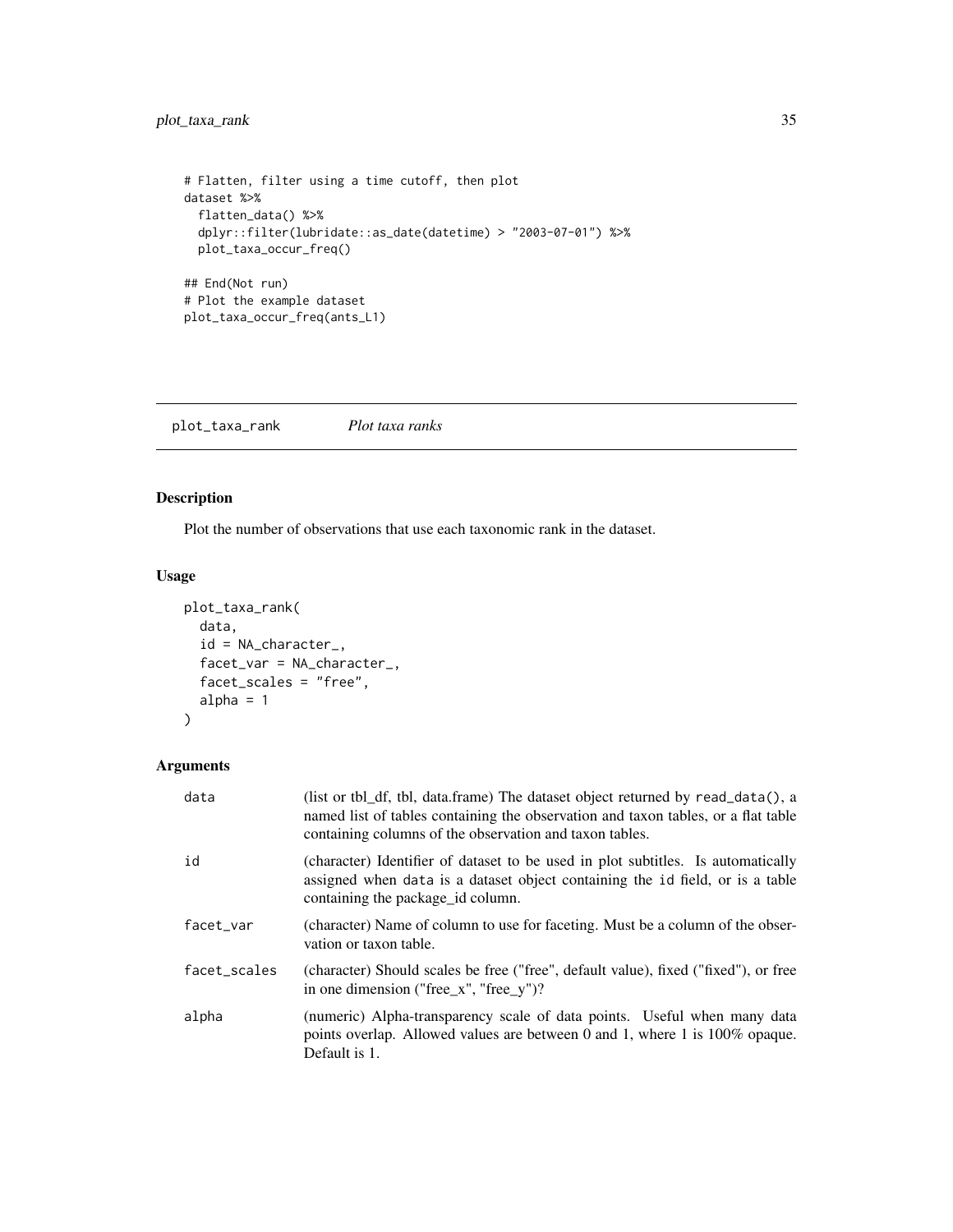# <span id="page-35-0"></span>Details

The data parameter accepts a range of input types but ultimately requires the 13 columns of the combined observation and taxon tables.

# Value

(gg, ggplot) A gg, ggplot object if assigned to a variable, otherwise a plot to your active graphics device

# Examples

```
## Not run:
# Read a dataset of interest
dataset <- read_data(
 id = "neon.ecocomdp.20120.001.001",
  site= c('COMO','LECO'),
  startdate = "2017-06",
  enddate = "2019-09",
  check.size = FALSE)
# Plot the dataset
plot_taxa_rank(dataset)
# Plot with facet by location
plot_taxa_rank(dataset, facet_var = "location_id")
# Flatten the dataset, manipulate, then plot
dataset %>%
  flatten_data() %>%
  dplyr::filter(lubridate::as_date(datetime) > "2003-07-01") %>%
  dplyr::filter(grepl("COMO",location_id)) %>%
  plot_taxa_rank()
## End(Not run)
# Plot the example dataset
plot_taxa_rank(ants_L1)
```
plot\_taxa\_sample\_time *Plot dates and times samples were taken (DEPRECATED)*

#### Description

This function has been deprecated. Use plot\_sample\_space\_time() instead.

#### Usage

```
plot_taxa_sample_time(observation, id = NA_character_, alpha = 1)
```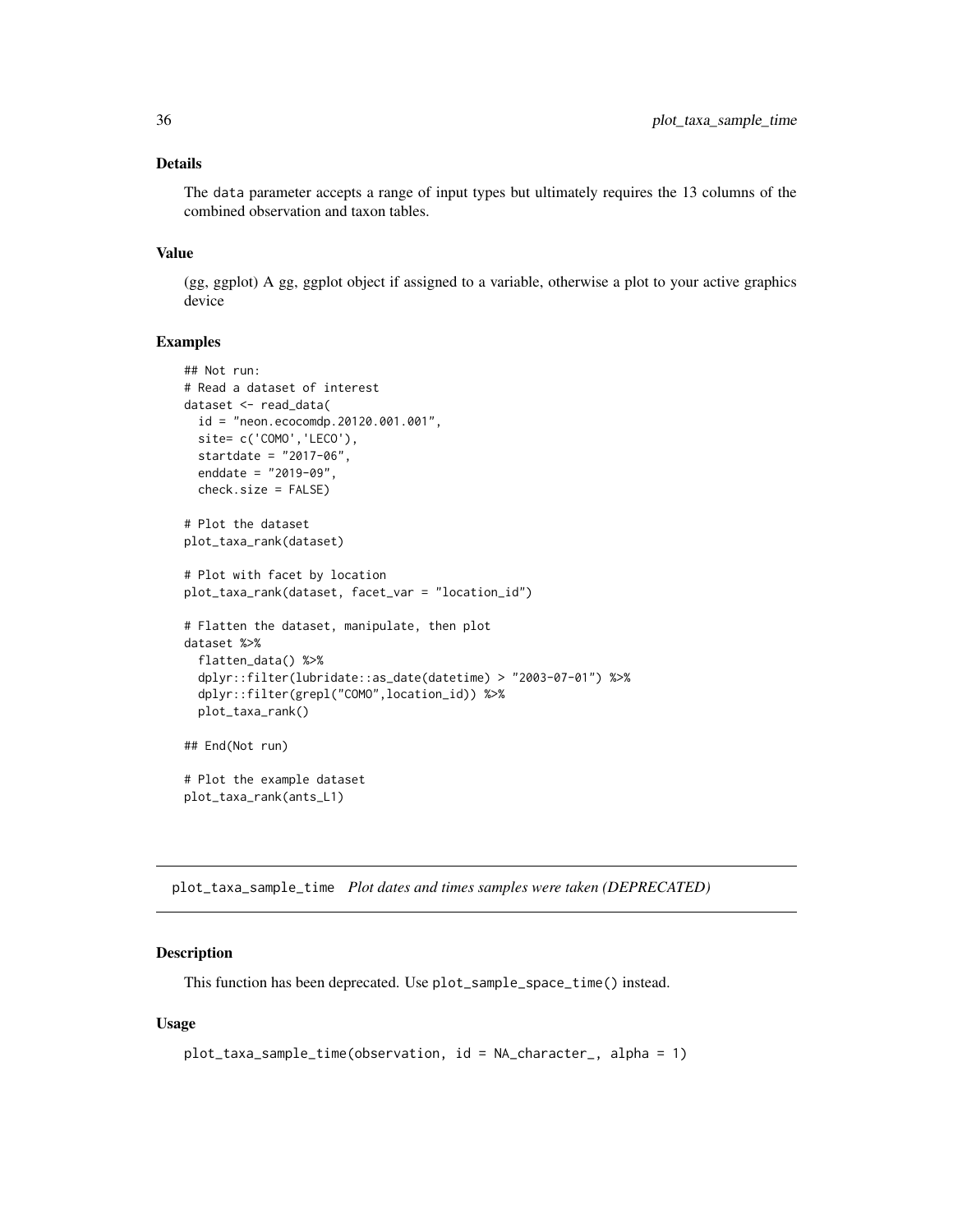# <span id="page-36-0"></span>Arguments

| observation | (tbl df, tbl, data.frame) The observation table.                                                                                                                            |
|-------------|-----------------------------------------------------------------------------------------------------------------------------------------------------------------------------|
| id          | (character) Identifier of dataset to be used in plot subtitles.                                                                                                             |
| alpha       | (numeric) Alpha-transparency scale of data points. Useful when many data<br>points overlap. Allowed values are between 0 and 1, where 1 is $100\%$ opaque.<br>Default is 1. |

# Value

(gg, ggplot) A gg, ggplot object if assigned to a variable, otherwise a plot to your active graphics device

plot\_taxa\_shared\_sites

*Plot number of unique taxa shared across sites*

# Description

Plot number of unique taxa shared across sites

#### Usage

```
plot_taxa_shared_sites(data, id = NA_character_, observation = NULL)
```
# Arguments

| data        | (list or tbl df, tbl, data.frame) The dataset object returned by read_data(), a<br>named list of tables containing the observation table, or a flat table containing<br>columns of the observation table. |
|-------------|-----------------------------------------------------------------------------------------------------------------------------------------------------------------------------------------------------------|
| id          | (character) Identifier of dataset to be used in plot subtitles. Is automatically<br>assigned when data is a dataset object containing the id field, or is a table<br>containing the package id column.    |
| observation | (tbl df, tbl, data.frame) DEPRECATED: Use data instead.                                                                                                                                                   |

# Details

The data parameter accepts a range of input types but ultimately requires the 9 columns of the observation table.

# Value

(gg, ggplot) A gg, ggplot object if assigned to a variable, otherwise a plot to your active graphics device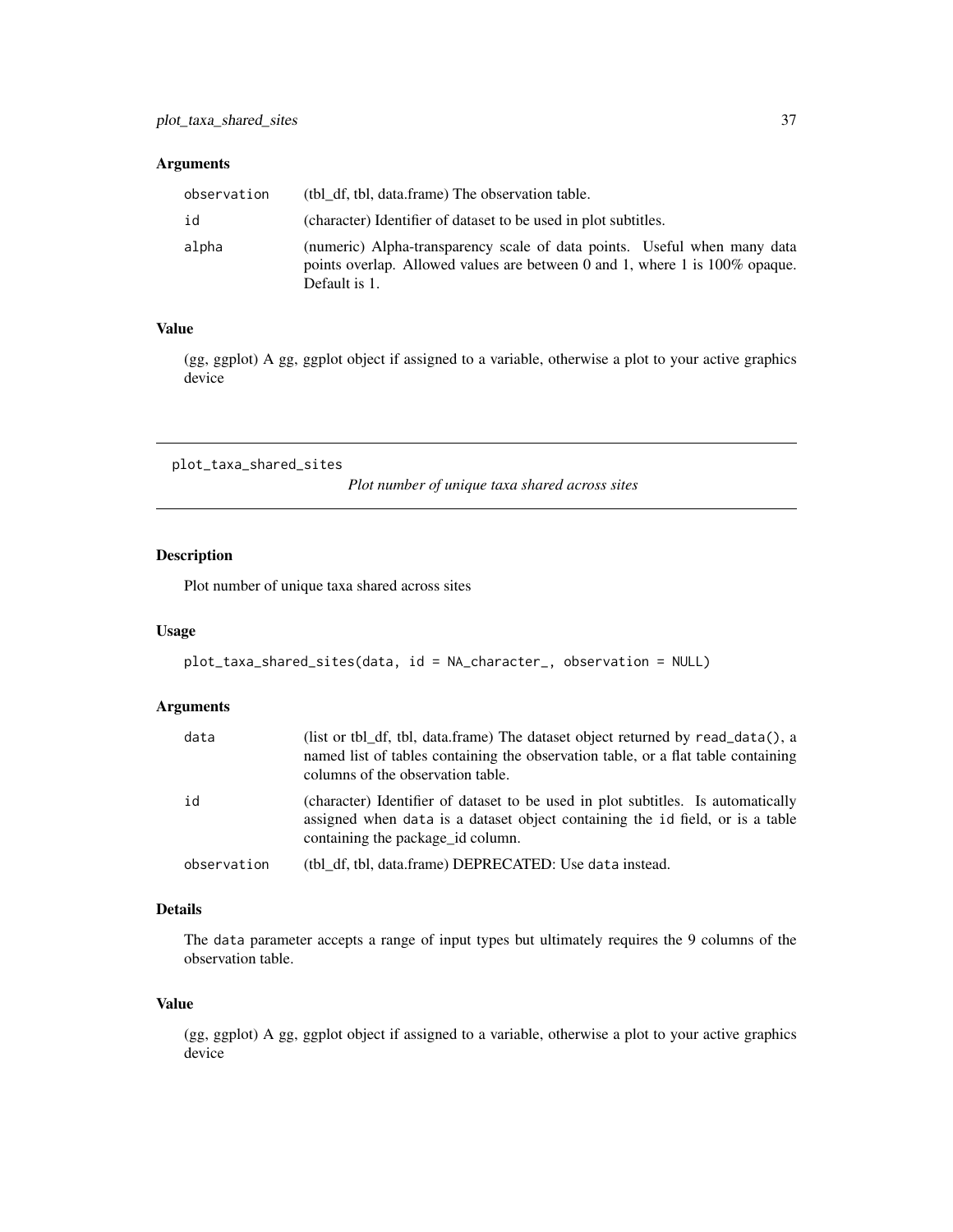# Examples

```
## Not run:
# Read a dataset of interest
dataset <- read_data("edi.193.5")
# Plot the dataset
plot_taxa_shared_sites(dataset)
# Flatten the dataset, manipulate, then plot
dataset %>%
  flatten_data() %>%
  dplyr::filter(lubridate::as_date(datetime) > "2003-07-01") %>%
  dplyr::filter(as.numeric(location_id) > 4) %>%
  plot_taxa_shared_sites()
# Plot from the observation table directly
plot_taxa_shared_sites(dataset$tables$observation)
## End(Not run)
# Plot the example dataset
plot_taxa_shared_sites(ants_L1)
```
read\_data *Read published data*

# Description

Read published data

#### Usage

```
read_data(
  id = NULL,parse_datetime = TRUE,
 unique_keys = FALSE,
  site = "all",startdate = NA,
  enddate = NA,
 package = "basic",
 check.size = FALSE,
  nCores = 1,
  forceParallel = FALSE,
  token = NA,
  neon.data.save.dir = NULL,
  neon.data.read.path = NULL,
  ...,
```
<span id="page-37-0"></span>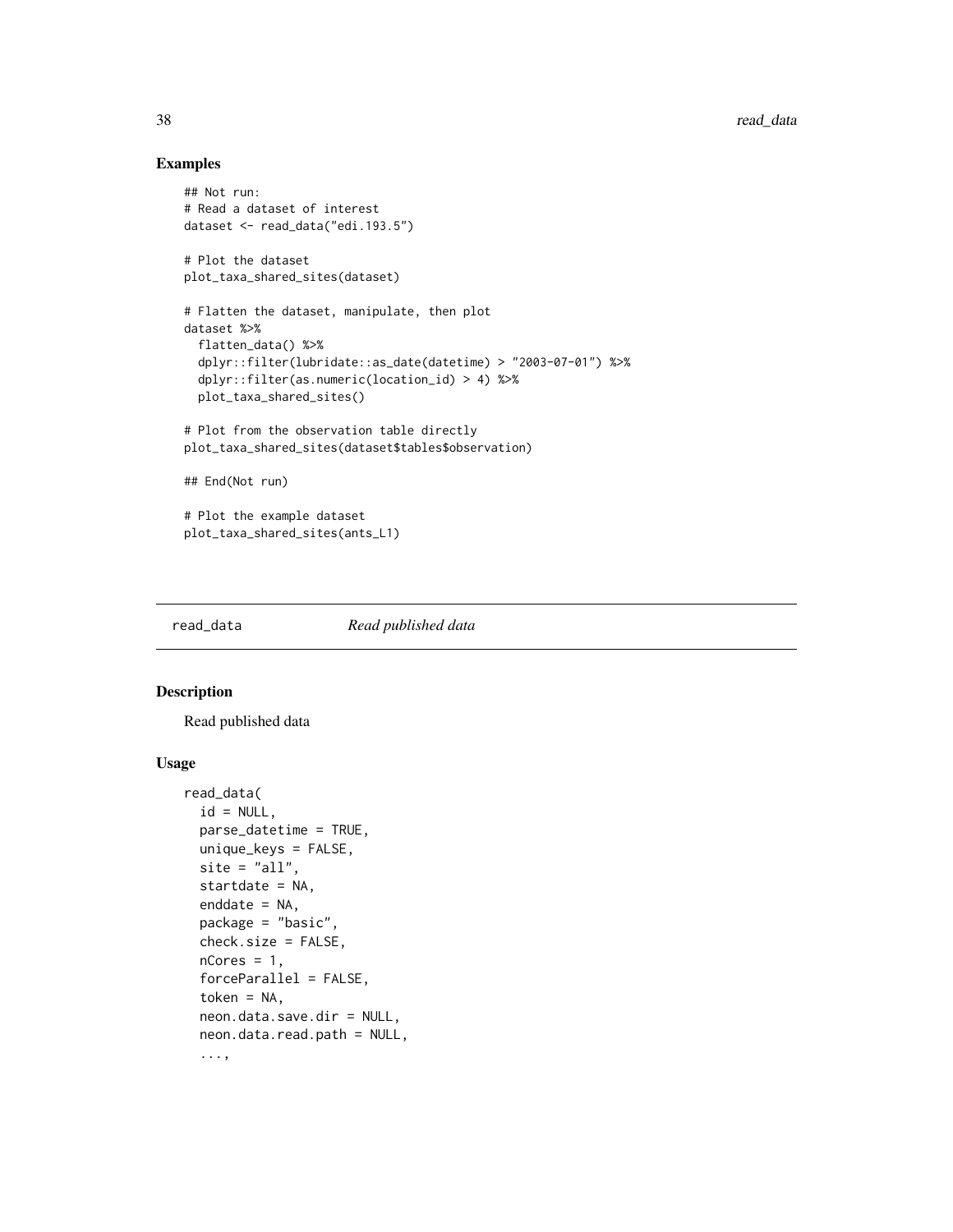```
from = NULL,format = "new"
\overline{)}
```
# Arguments

| id                  | (character) Identifier of dataset to read. Identifiers are listed in the "id" column<br>of the search_data() output. Older versions of datasets can be read, but a<br>warning is issued.                                                                                                                                                                                                                                                   |  |
|---------------------|--------------------------------------------------------------------------------------------------------------------------------------------------------------------------------------------------------------------------------------------------------------------------------------------------------------------------------------------------------------------------------------------------------------------------------------------|--|
| parse_datetime      | (logical) Parse date time values if TRUE, otherwise return as character strings.                                                                                                                                                                                                                                                                                                                                                           |  |
| unique_keys         | (logical) Whether to create globally unique primary keys (and associated foreign<br>keys). Useful in maintaining referential integrity when working with multiple<br>datasets. If TRUE, id is appended to each table's primary key and associated<br>foreign key. Default is FALSE.                                                                                                                                                        |  |
| site                | (character) For NEON data, a character vector of site codes to filter data on.<br>Sites are listed in the "sites" column of the search_data() output. Defaults to<br>"all", meaning all sites.                                                                                                                                                                                                                                             |  |
| startdate           | (character) For NEON data, the start date to filter on in the form YYYY-MM.<br>Defaults to NA, meaning all available dates.                                                                                                                                                                                                                                                                                                                |  |
| enddate             | (character) For NEON data, the end date to filter on in the form YYYY-MM.<br>Defaults to NA, meaning all available dates.                                                                                                                                                                                                                                                                                                                  |  |
| package             | (character) For NEON data, either 'basic' or 'expanded', indicating which data<br>package to download. Defaults to basic.                                                                                                                                                                                                                                                                                                                  |  |
| check.size          | (logical) For NEON data, should the user approve the total file size before down-<br>loading? Defaults to FALSE.                                                                                                                                                                                                                                                                                                                           |  |
| nCores              | (integer) For NEON data, the number of cores to parallelize the stacking proce-<br>dure. Defaults to 1.                                                                                                                                                                                                                                                                                                                                    |  |
| forceParallel       | (logical) For NEON data, if the data volume to be processed does not meet<br>minimum requirements to run in parallel, this overrides. Defaults to FALSE.                                                                                                                                                                                                                                                                                   |  |
| token               | (character) For NEON data, a user specific API token (generated within neon.datascience<br>user accounts).                                                                                                                                                                                                                                                                                                                                 |  |
| neon.data.save.dir  |                                                                                                                                                                                                                                                                                                                                                                                                                                            |  |
|                     | (character) For NEON data, an optional and experimental argument (i.e. may not<br>be supported in future releases), indicating the directory where NEON source<br>data should be saved upon download from the NEON API. Data are downloaded<br>using neonUtilities::loadByProduct() and saved in this directory as an .rds<br>file. The filename will follow the format <neon data="" id="" product="">_<timestamp>.rds</timestamp></neon> |  |
| neon.data.read.path |                                                                                                                                                                                                                                                                                                                                                                                                                                            |  |
|                     | (character) For NEON data, an optional and experimental argument (i.e. may<br>not be supported in future releases), defining a path to read in an .rds file of<br>'stacked NEON data' from neonUtilities:: loadByProduct(). See details<br>below for more information.                                                                                                                                                                     |  |
|                     | For NEON data, other arguments to neonUtilities:: loadByProduct()                                                                                                                                                                                                                                                                                                                                                                          |  |
| from                | (character) Full path of file to be read (if .rds), or path to directory containing<br>saved datasets (if .csv).                                                                                                                                                                                                                                                                                                                           |  |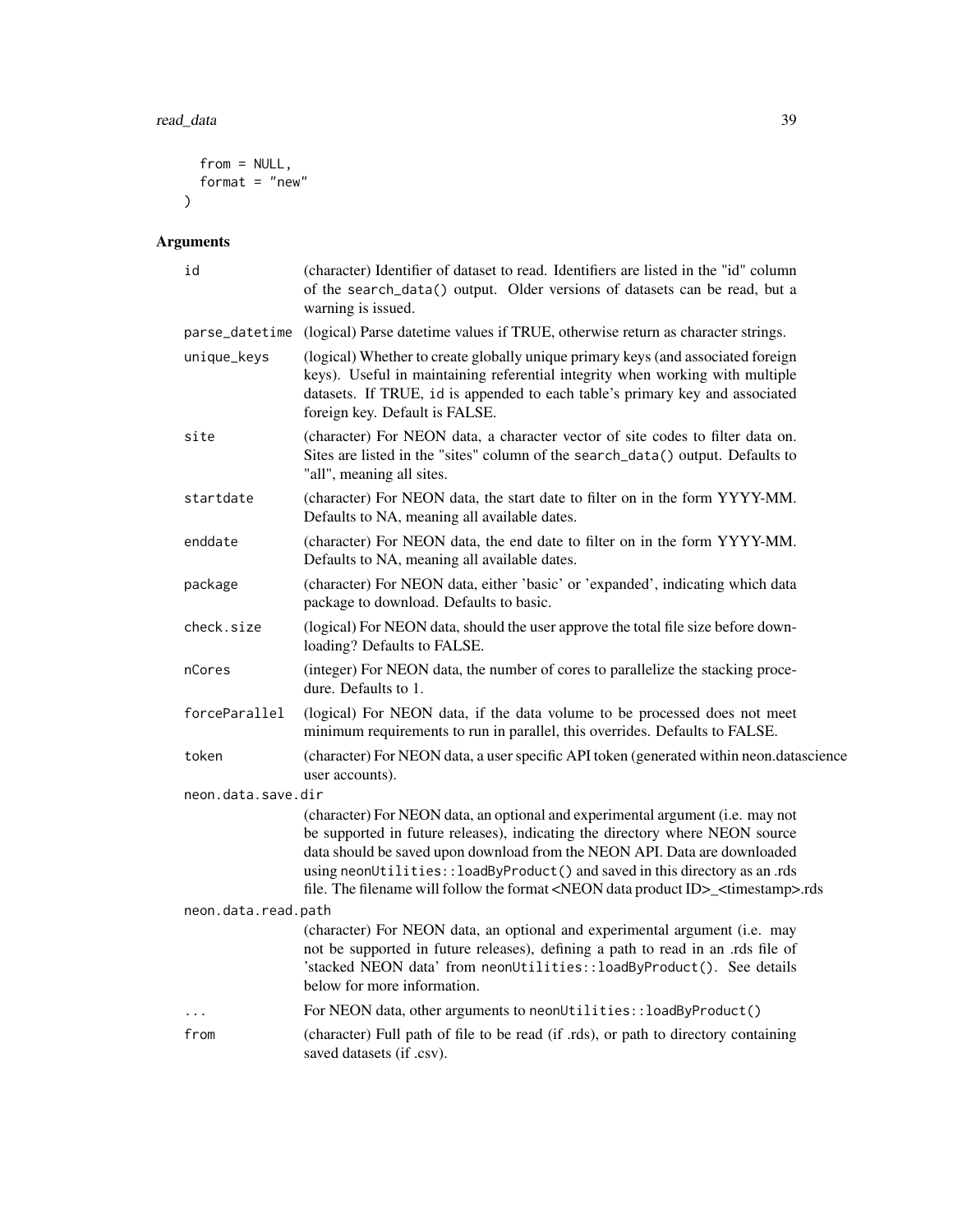format (character) Format of returned object, which can be: "new" (the new implementation) or "old" (the original implementation; deprecated). In the new format, the top most level of nesting containing the "id" field has been moved to the same level as the "tables", "metadata", and "validation\_issues" fields.

#### Details

Validation checks are applied to each dataset ensuring it complies with the ecocomDP model. A warning is issued when any validation checks fail. All datasets are returned, even if they fail validation.

Column classes are coerced to those defined in the ecocomDP specification.

Validation happens each time files are read, from source APIs or local environments.

Details for read\_data() function regarding NEON data: Using this function to read data with an id that begins with "neon.ecocomdp" will result in a query to download NEON data from the NEON Data Portal API using neonUtilities::loadByProduct(). If a query includes provisional data (or if you are not sure if the query includes provisional data), we recommend saving a copy of the data in the original format provided by NEON in addition to the derived ecocomDP data package. To do this, provide a directory path using the neon.data.read.path argument. For example, the query my\_ecocomdp\_data <-read\_data(id = "neon.ecocomdp.10022.001.001",neon.data.save.dir = "my\_neon\_data") will download the data for NEON Data Product ID DP1.10022.001 (ground beetles in pitfall traps) and convert it to the ecocomDP data model. In doing so, a copy of the original NEON download will be saved in the directory "my\_ neon\_data with the filename "DP1.10022.001\_<timestamp>.RDS" and the derived data package in the ecocomDP format will be stored in your R environment in an object named "my\_ecocomdp\_data". Further, if you wish to reload a previously downloaded NEON dataset into the ecocomDP format, you can do so using  $my\_ecocomdp\_data < -read\_data(id =$ "neon.ecocomdp.10022.001.001",neon.data.read.path = "my\_neon\_data/DP1.10022.001\_<timestamp>.RDS")

Provisional NEON data. Despite NEON's controlled data entry, at times, errors are found in published data; for example, an analytical lab may adjust its calibration curve and re-calculate past analyses, or field scientists may discover a past misidentification. In these cases, Level 0 data are edited and the data are re-processed to Level 1 and re-published. Published data files include a time stamp in the file name; a new time stamp indicates data have been re-published and may contain differences from previously published data. Data are subject to re-processing at any time during an initial provisional period; data releases are never re-processed. All records downloaded from the NEON API will have a "release" field. For any provisional record, the value of this field will be "PRO-VISIONAL", otherwise, this field will have a value indicating the version of the release to which the record belongs. More details can be found at https://www.neonscience.org/data-samples/datamanagement/data-revisions-releases.

#### Value

(list) A dataset with the structure:

- id Dataset identifier
- metadata List of info about the dataset. NOTE: This object is underdevelopment and content may change in future releases.
- tables List of dataset tables as data.frames.
- validation issues List of validation issues. If the dataset fails any validation checks, then descriptions of each issue are listed here.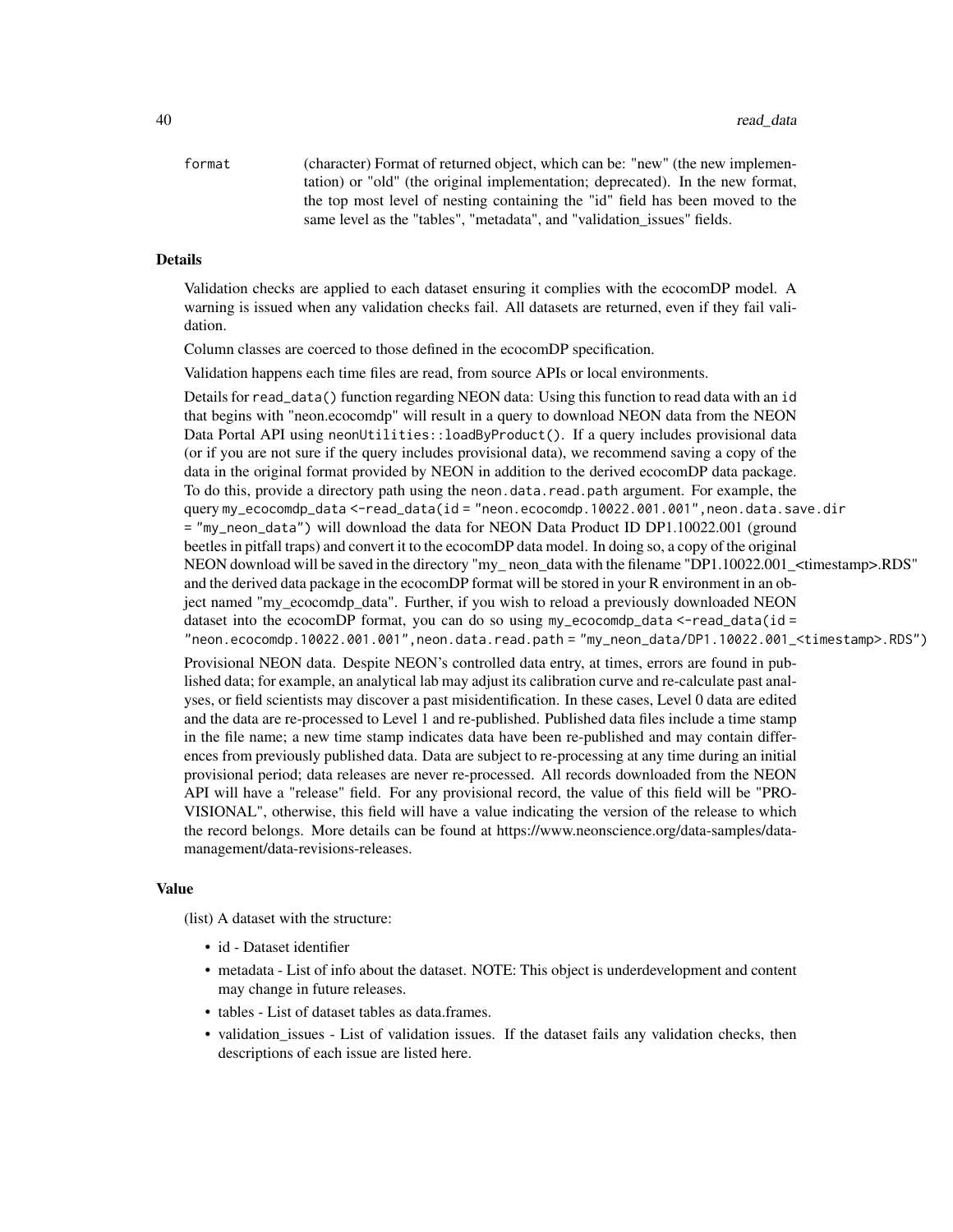#### <span id="page-40-0"></span>save\_data 41

## Note

This function may not work between 01:00 - 03:00 UTC on Wednesdays due to regular maintenance of the EDI Data Repository.

# Examples

```
## Not run:
# Read from EDI
dataset <- read_data("edi.193.5")
str(dataset, max.level = 2)
# Read from NEON (full dataset)
dataset <- read_data("neon.ecocomdp.20120.001.001")
# Read from NEON with filters (partial dataset)
dataset <- read_data(
 id = "neon.ecocomdp.20120.001.001",
 site = c("COMO", "LECO", "SUGG"),
 startdate = "2017-06",
 enddate = "2019-09",
 check.size = FALSE)
# Read with datetimes as character
dataset <- read_data("edi.193.5", parse_datetime = FALSE)
is.character(dataset$tables$observation$datetime)
# Read from saved .rds
save_data(dataset, tempdir())
dataset <- read_data(from = paste0(tempdir(), "/dataset.rds"))
# Read from saved .csv
save_data(dataset, tempdir(), type = ".csv")# Save as .csv
dataset <- read_data(from = tempdir())
```
## End(Not run)

save\_data *Save a dataset*

#### Description

Save a dataset

#### Usage

```
save_data(dataset, path, type = ".rds", name = NULL)
```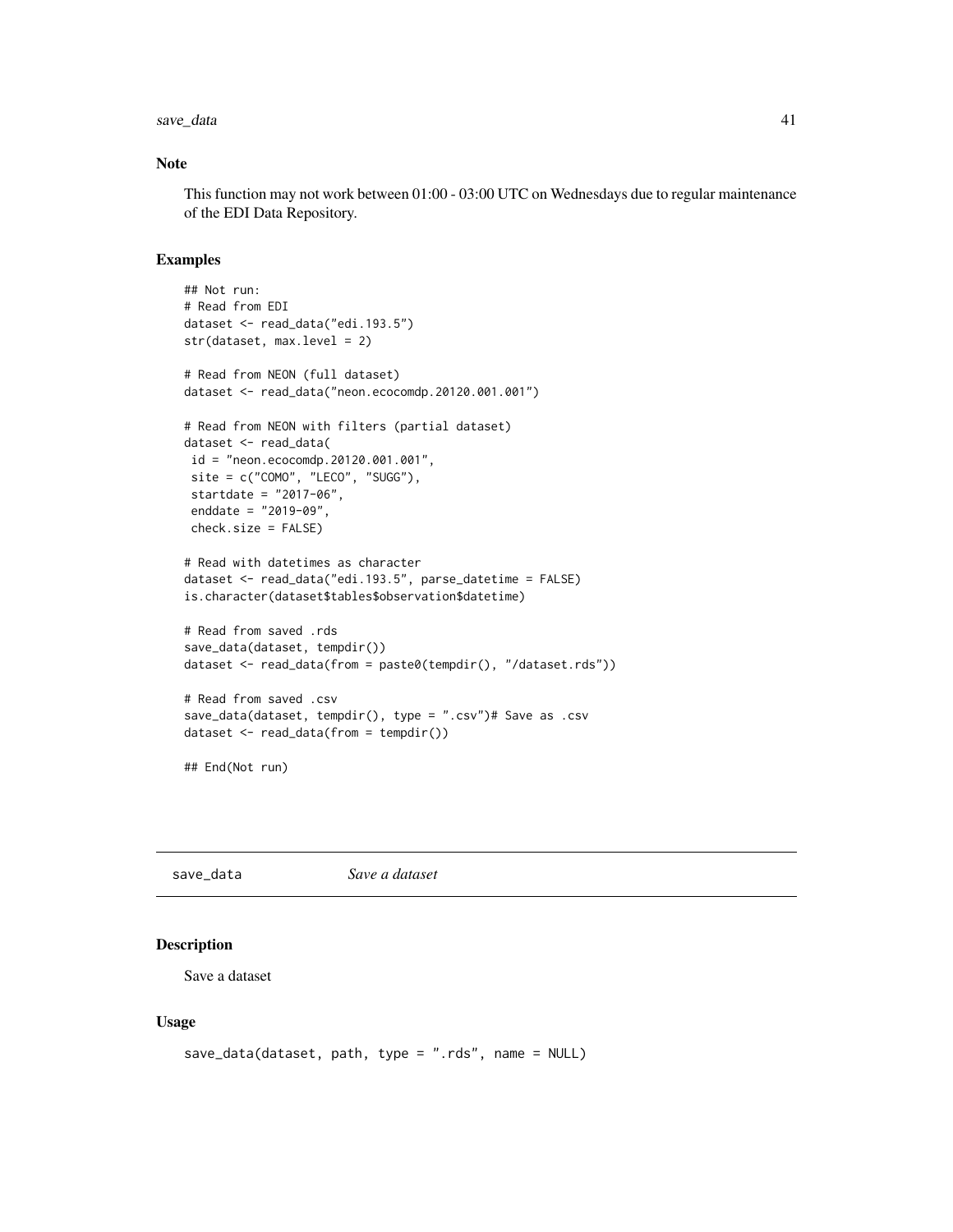# Arguments

| dataset | (list) One or more datasets of the structure returned by read_data(). Name of<br>the dataset object will become the file name if name is not used.            |
|---------|---------------------------------------------------------------------------------------------------------------------------------------------------------------|
| path    | (character) Path to the directory in which dataset will be written.                                                                                           |
| type    | (character) Type of file to save the dataset as. Default is "rds" but can also be<br>".csv". Note: metadata and validation_issues are lost when using ".csv". |
| name    | (character) An optional argument for setting the saved file name (for .rds) if<br>you'd like it to be different than dataset's object name.                   |

# Value

| .rds | If type $=$ ". rds", then an .rds representation of dataset is returned.                                                           |
|------|------------------------------------------------------------------------------------------------------------------------------------|
| .csv | If type = $"$ . csv", then an set of .csv files are written to a sub-directory of path<br>named after the data package/product ID. |

# Note

Subsequent calls won't overwrite files or directories

#### Examples

```
# Create directory for the data
mypath <- paste0(tempdir(), "/data")
dir.create(mypath)
# Save as .rds
save_data(ants_L1, mypath)
dir(mypath)
# Save as .rds with the name "mydata"
save_data(ants_L1, mypath, name = "mydata")
dir(mypath)
# Save as .csv
save_data(ants_L1, mypath, type = ".csv")
dir(mypath)
## Not run:
# Save multiple datasets
ids <- c("edi.193.5", "edi.303.2", "edi.290.2")
datasets <- lapply(ids, read_data)
save_data(datasets, mypath)
dir(mypath)
## End(Not run)
# Clean up
```
unlink(mypath, recursive = TRUE)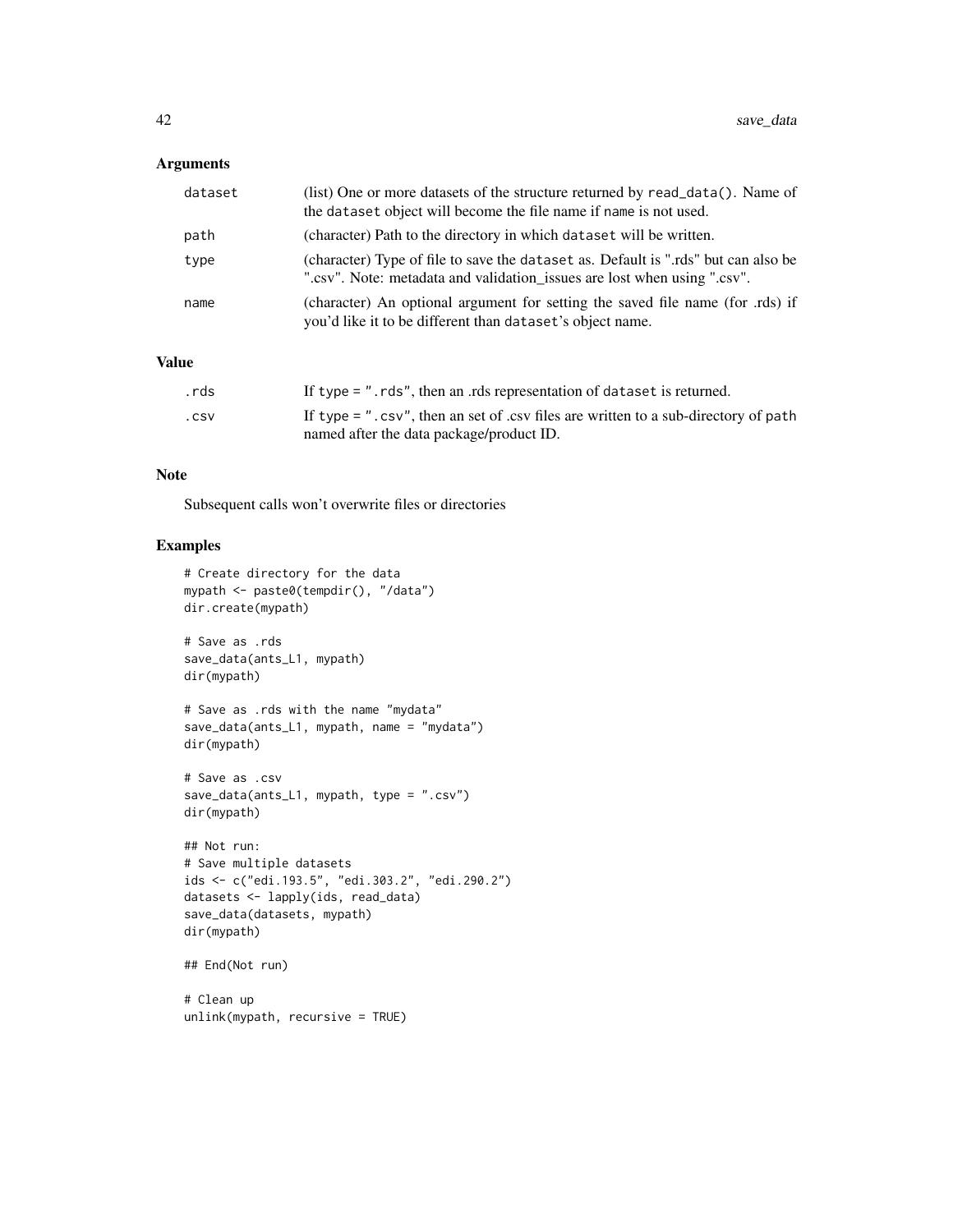<span id="page-42-0"></span>search\_data *Search published data*

# Description

Search published data

# Usage

search\_data(text, taxa, num\_taxa, num\_years, sd\_years, area, boolean = "AND")

# Arguments

| text      | (character) Text to search for in dataset titles, descriptions, and abstracts. Datasets<br>matching any exact words or phrase will be returned. Can be a regular expres-<br>sion as used by stringr::str_detect(). Is not case sensitive. Works with<br>boolean. |
|-----------|------------------------------------------------------------------------------------------------------------------------------------------------------------------------------------------------------------------------------------------------------------------|
| taxa      | (character) Taxonomic rank values to search on. The full taxonomic hierarchy<br>of each taxa in a dataset is searchable for EDI (including common names) but<br>not yet NEON, in which cases the lowest level rank value is searchable.                          |
| num_taxa  | (numeric) Minimum and maximum number of taxa the dataset should contain.<br>Any datasets within this range will be returned.                                                                                                                                     |
| num_years | (numeric) Minimum and maximum number of years sampled the dataset should<br>contain. Any datasets within this range will be returned.                                                                                                                            |
| sd_years  | (numeric) Minimum and maximum standard deviation between survey dates (in<br>years). Any datasets within this range will be returned.                                                                                                                            |
| area      | (numeric) Bounding coordinates within which the data should originate. Ac-<br>cepted values are in decimal degrees and in the order: North, East, South, West.<br>Any datasets with overlapping areas or contained points will be returned.                      |
| boolean   | (character) Boolean operator to use when searching text and taxa. Supported<br>operators are: "AND", "OR". Default is "AND".                                                                                                                                     |

# Details

Currently, to accommodate multiple L1 versions of NEON data products, search results for a NEON L0 will also list all the L1 versions available for the match. This method is based on the assumption that the summary data among L1 versions is the same, which may need to be addressed in the future. A list of L0 and corresponding L1 identifiers are listed in /inst/L1\_versions.txt. Each L1 version is accompanied by qualifying text that's appended to the title, abstract, and descriptions for comprehension of the differences among L1 versions.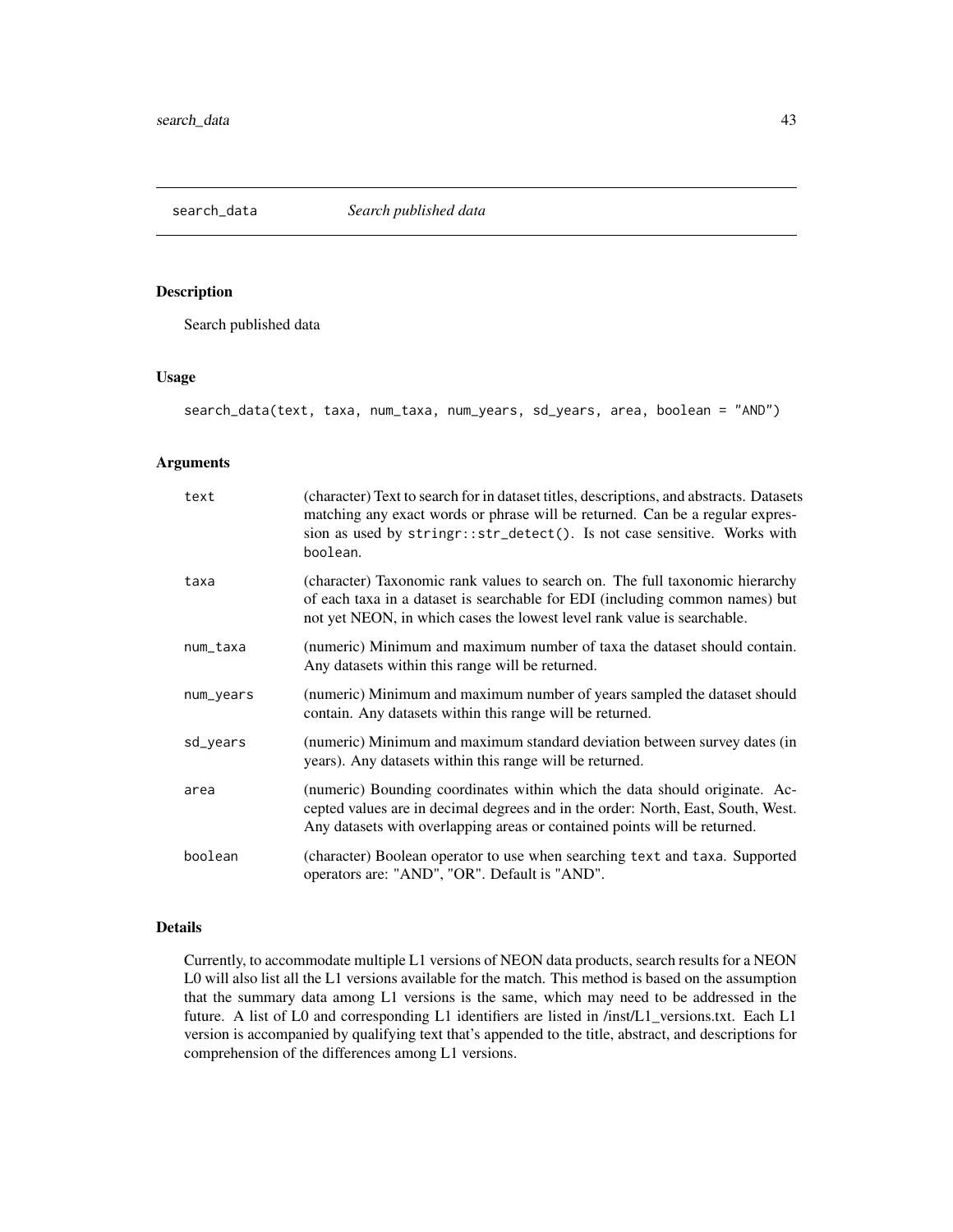# Value

(tbl\_df, tbl, data.frame) Search results with these feilds:

- source Source from which the dataset originates. Currently supported are "EDI" and "NEON".
- id Identifier of the dataset.
- title Title of the dataset.
- description Description of dataset. Only returned for NEON datasets.
- abstract Abstract of dataset.
- years Number of years sampled.
- sampling\_interval Standard deviation between sampling events in years.
- sites Sites names or abbreviations. Only returned for NEON datasets.
- url URL to dataset.
- source id Identifier of source L0 dataset.
- source\_id\_url URL to source L0 dataset.

# Note

This function may not work between 01:00 - 03:00 UTC on Wednesdays due to regular maintenance of the EDI Data Repository.

#### Examples

```
## Not run:
# Empty search returns all available datasets
search_data()
# "text" searches titles, descriptions, and abstracts
search_data(text = "Lake")
# "taxa" searches taxonomic ranks for a match
search_data(taxa = "Plantae")
# "num_years" searches the number of years sampled
search_data(num_years = c(10, 20))
# Use any combination of search fields to find the data you're looking for
search_data(
 text = c("Lake", "River"),
 taxa = c("Plantae", "Animalia"),
 num\_taxa = c(0, 10),
 num_years = c(10, 100),
 sd_years = c(.01, 100),
 area = c(47.1, -86.7, 42.5, -92),boolean = "OR")
```
## End(Not run)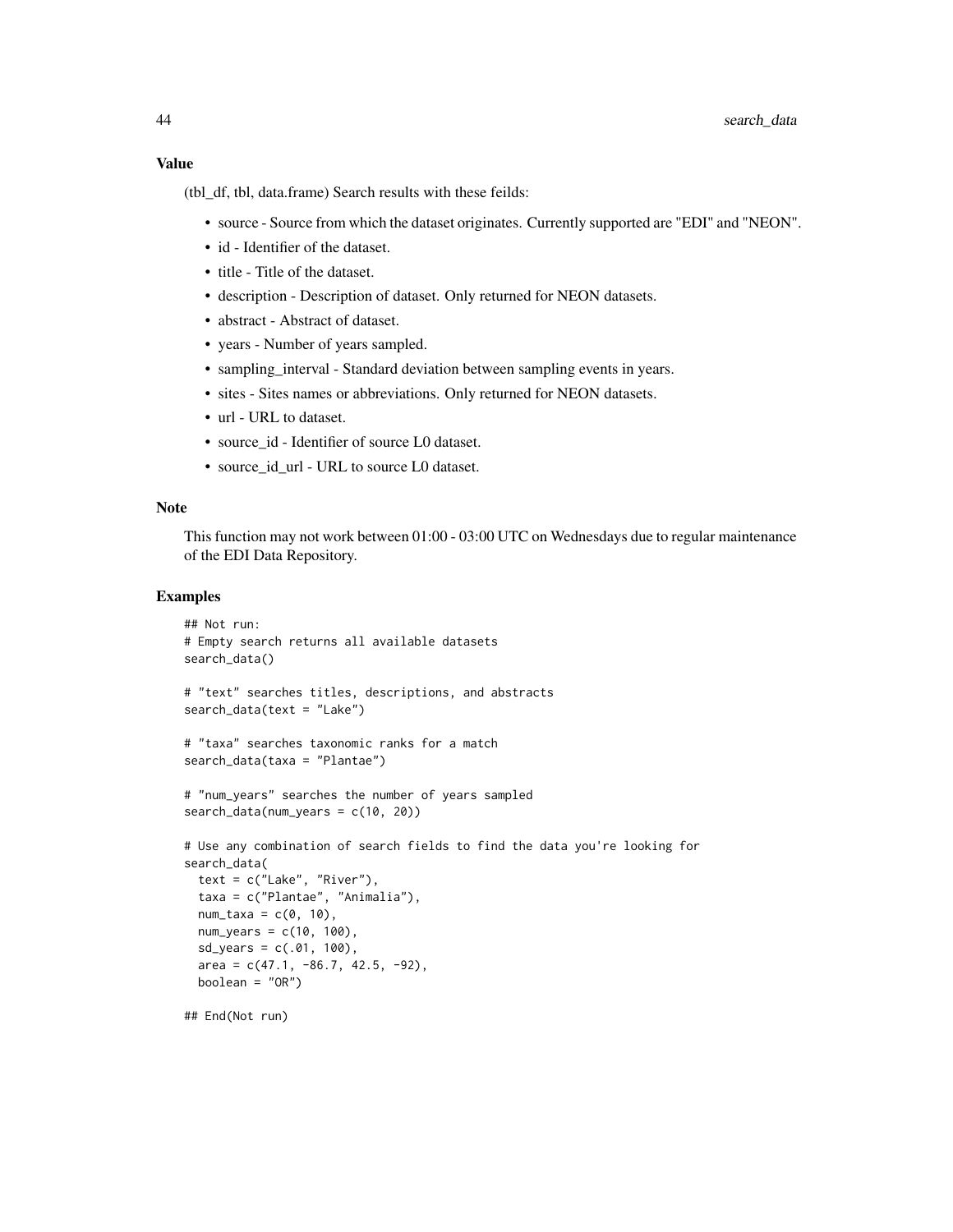<span id="page-44-0"></span>

#### Description

Validate tables against the model

#### Usage

validate\_data(dataset = NULL, path = NULL)

#### Arguments

| dataset | $(list)$ A dataset of the structure returned by read_data().         |
|---------|----------------------------------------------------------------------|
| path    | (character) Path to a directory containing ecocomDP tables as files. |

# Details

Validation checks:

- File names File names are the ecocomDP table names.
- Table presence Required tables are present.
- Column names Column names of all tables match the model.
- Column presence Required columns are present.
- Column classes Column classes match the model specification.
- Datetime format Date and time formats follow the model specification.
- Primary keys Primary keys of tables are unique.
- Composite keys Composite keys (unique constraints) of each table are unique.
- Referential integrity Foreign keys have a corresponding primary key.
- Coordinate format Values are in decimal degree format.
- Coordinate range Values are within -90 to 90 and -180 to 180.
- Elevation Values are less than Mount Everest (8848 m) and greater than Mariana Trench (-10984 m).
- Variable mapping variable\_name is in table\_name.
- Mapped\_id values in mapped\_id are valid URIs

# Value

(list) If any checks fail, then a list of validation issues are returned along with a warning. If no issues are found then NULL is returned.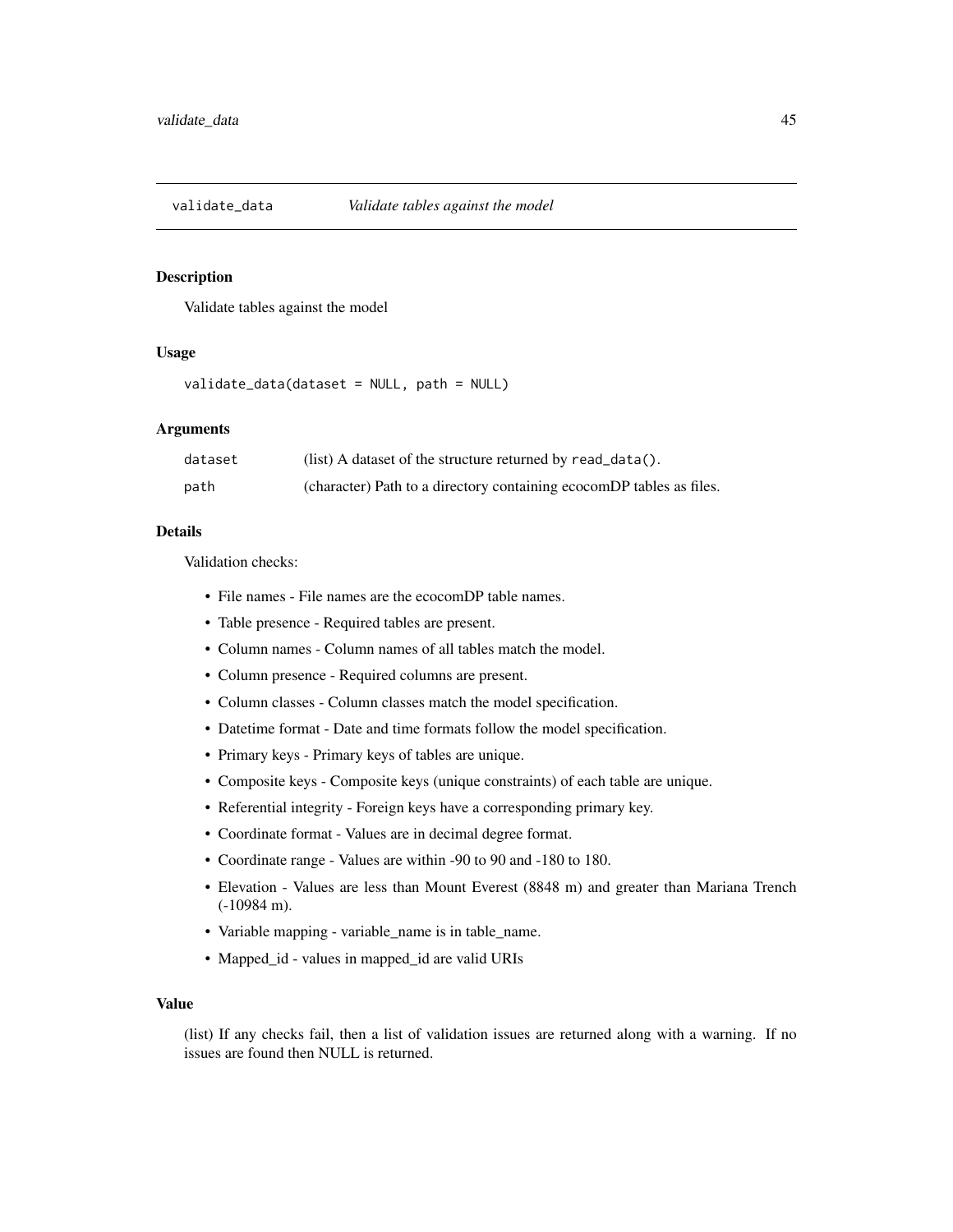# Note

This function is used by ecocomDP creators (to ensure what has been created is valid), maintainers (to improve the quality of archived ecocomDP datasets), and users (to ensure the data being used is free of error).

#### Examples

```
## Not run:
# Write a set of ecocomDP tables to file for validation
mydir <- paste0(tempdir(), "/dataset")
dir.create(mydir)
write_tables(
  path = mydir,
  observation = ants_L1$tables$observation,
  observation_ancillary = ants_L1$tables$observation_ancillary,
  location = ants_L1$tables$location,
  location_ancillary = ants_L1$tables$location_ancillary,
  taxon = ants_L1$tables$taxon,
  taxon_ancillary = ants_L1$tables$taxon_ancillary,
  dataset_summary = ants_L1$tables$dataset_summary,
  variable_mapping = ants_L1$tables$variable_mapping)
# Validate
validate_data(path = mydir)
# Clean up
unlink(mydir, recursive = TRUE)
## End(Not run)
```
write\_tables *Write tables to file*

# Description

Write tables to file

#### Usage

```
write_tables(
 path,
  sep = ","observation = NULL,
  location = NULL,
  taxon = NULL,dataset_summary = NULL,
  observation_ancillary = NULL,
  location_ancillary = NULL,
```
<span id="page-45-0"></span>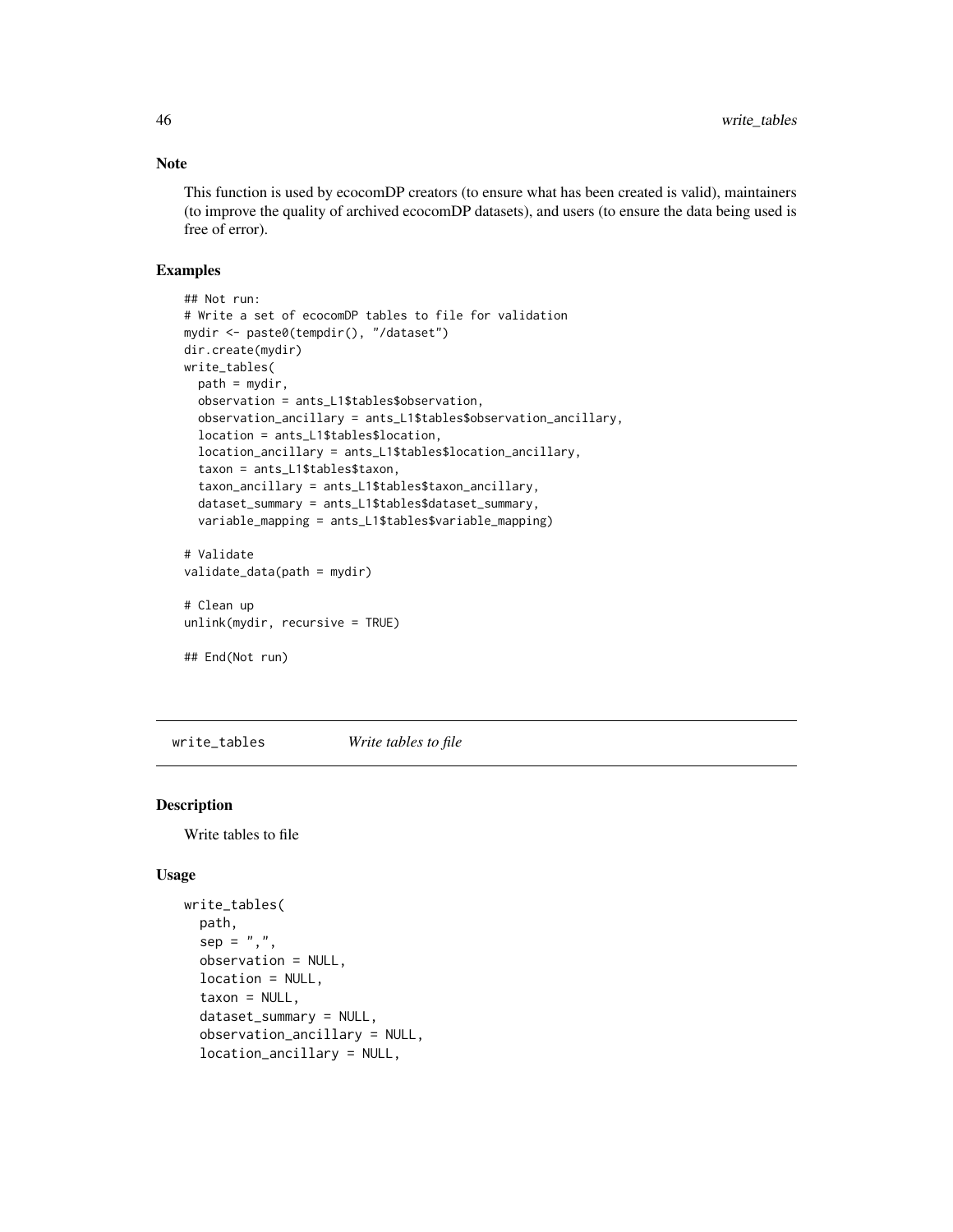```
taxon_ancillary = NULL,
  variable_mapping = NULL
\lambda
```
#### Arguments

| path                  | (character) A path to the directory in which the files will be written.  |  |
|-----------------------|--------------------------------------------------------------------------|--|
| sep                   | (character) Field delimiter to use when writing files. Default is comma. |  |
| observation           | (tbl_df, tbl, data.frame) The observation table.                         |  |
| location              | (tbl df, tbl, data.frame) The location table.                            |  |
| taxon                 | (tbl_df, tbl, data.frame) The taxon table.                               |  |
| dataset_summary       |                                                                          |  |
|                       | (tbl df, tbl, data.frame) The dataset summary table.                     |  |
| observation_ancillary |                                                                          |  |
|                       | (tbl_df, tbl, data.frame) The observation_ancillary table.               |  |
| location_ancillary    |                                                                          |  |
|                       | (tbl_df, tbl, data.frame) The location_ancillary table.                  |  |
| taxon_ancillary       |                                                                          |  |
|                       | (tbl_df, tbl, data.frame) The taxon_ancillary table.                     |  |
| variable_mapping      |                                                                          |  |
|                       | (tbl_df, tbl, data.frame) The variable_mapping table.                    |  |

# Value

ecocomDP tables as sep delimited files

# Examples

```
# Create directory for the tables
mypath <- paste0(tempdir(), "/data")
dir.create(mypath)
# Create a couple inputs to write_tables()
flat <- ants_L0_flat
observation <- create_observation(
 L0_flat = flat,
 observation_id = "observation_id",
 event_id = "event_id",
  package_id = "package_id",
  location_id = "location_id",
  datetime = "datetime",
  taxon_id = "taxon_id",
  variable_name = "variable_name",
  value = "value",
 unit = "unit")
```
observation\_ancillary <- create\_observation\_ancillary(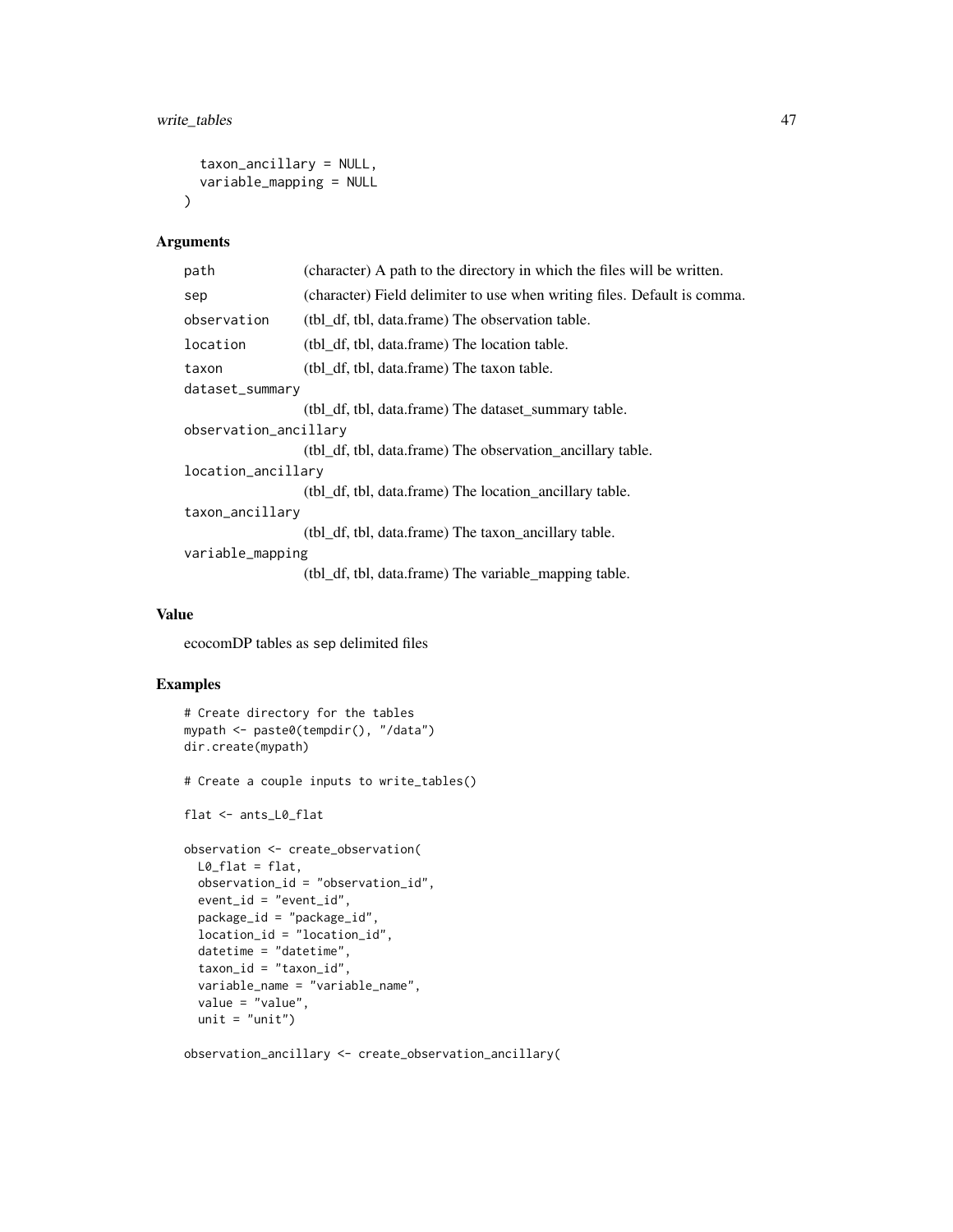# 48 write\_tables

```
L0_flat = flat,
  observation_id = "observation_id",
  variable_name = c("trap.type", "trap.num", "moose.cage"))
# Write tables to file
write_tables(
  path = mypath,
 observation = observation,
  observation_ancillary = observation_ancillary)
dir(mypath)
```

```
# Clean up
unlink(mypath, recursive = TRUE)
```